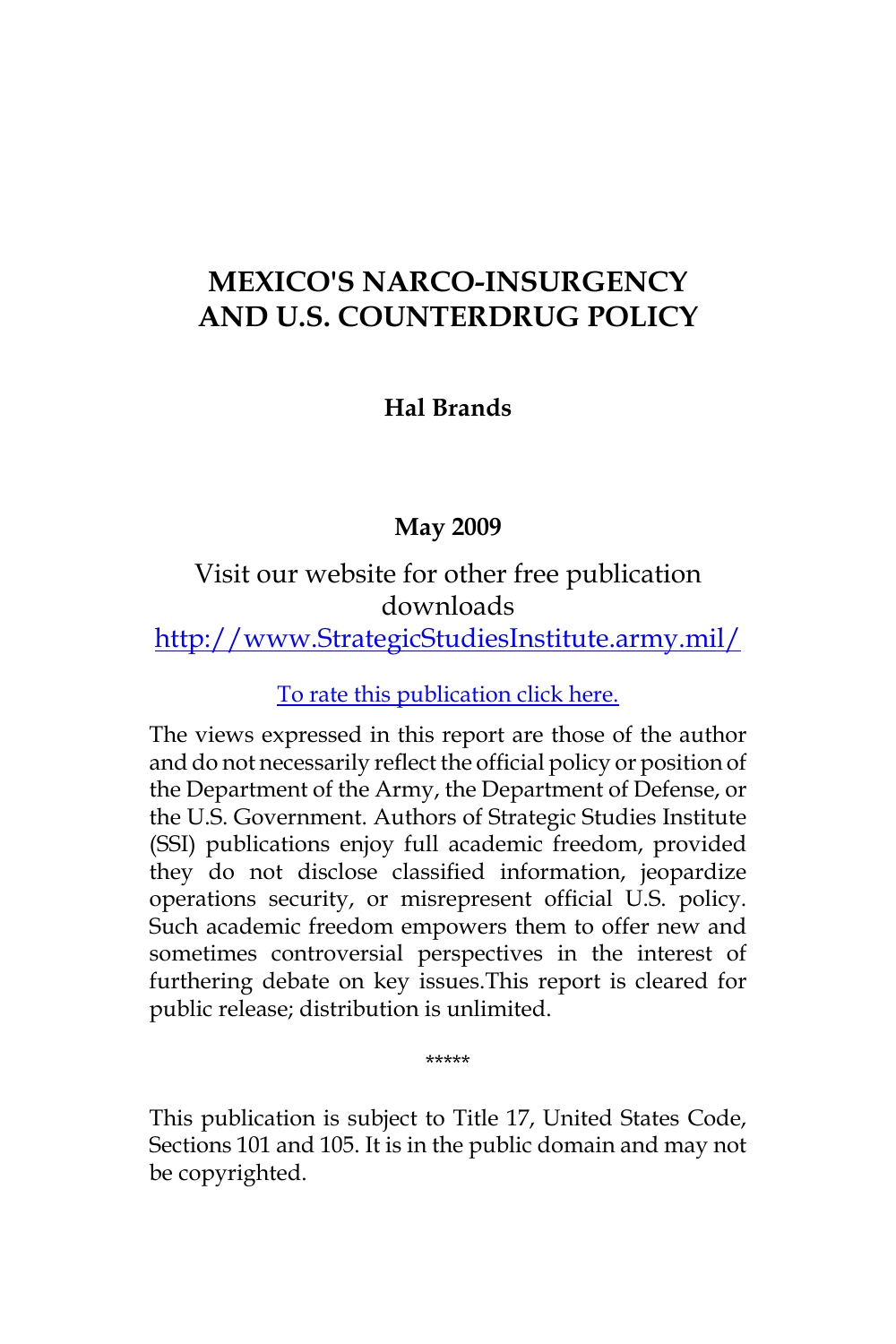\*\*\*\*\*

This manuscript was funded by the U.S. Army War College External Research Associates Program. Information on this program is available on our website, *www.StrategicStudiesInstitute. army.mil*, at the Publishing button.

\*\*\*\*\*

Comments pertaining to this report are invited and should be forwarded to: Director, Strategic Studies Institute, U.S. Army War College, 122 Forbes Ave, Carlisle, PA 17013-5244.

\*\*\*\*\*

All Strategic Studies Institute (SSI) publications are available on the SSI homepage for electronic dissemination. Hard copies of this report also may be ordered from our homepage. SSI's homepage address is: *www.StrategicStudiesInstitute.army.mil*.

\*\*\*\*\*

The Strategic Studies Institute publishes a monthly e-mail newsletter to update the national security community on the research of our analysts, recent and forthcoming publications, and upcoming conferences sponsored by the Institute. Each newsletter also provides a strategic commentary by one of our research analysts. If you are interested in receiving this newsletter, please subscribe on our homepage at *www.StrategicStudiesInstitute.army. mil*/*newsletter/.*

ISBN 1-58487-388-4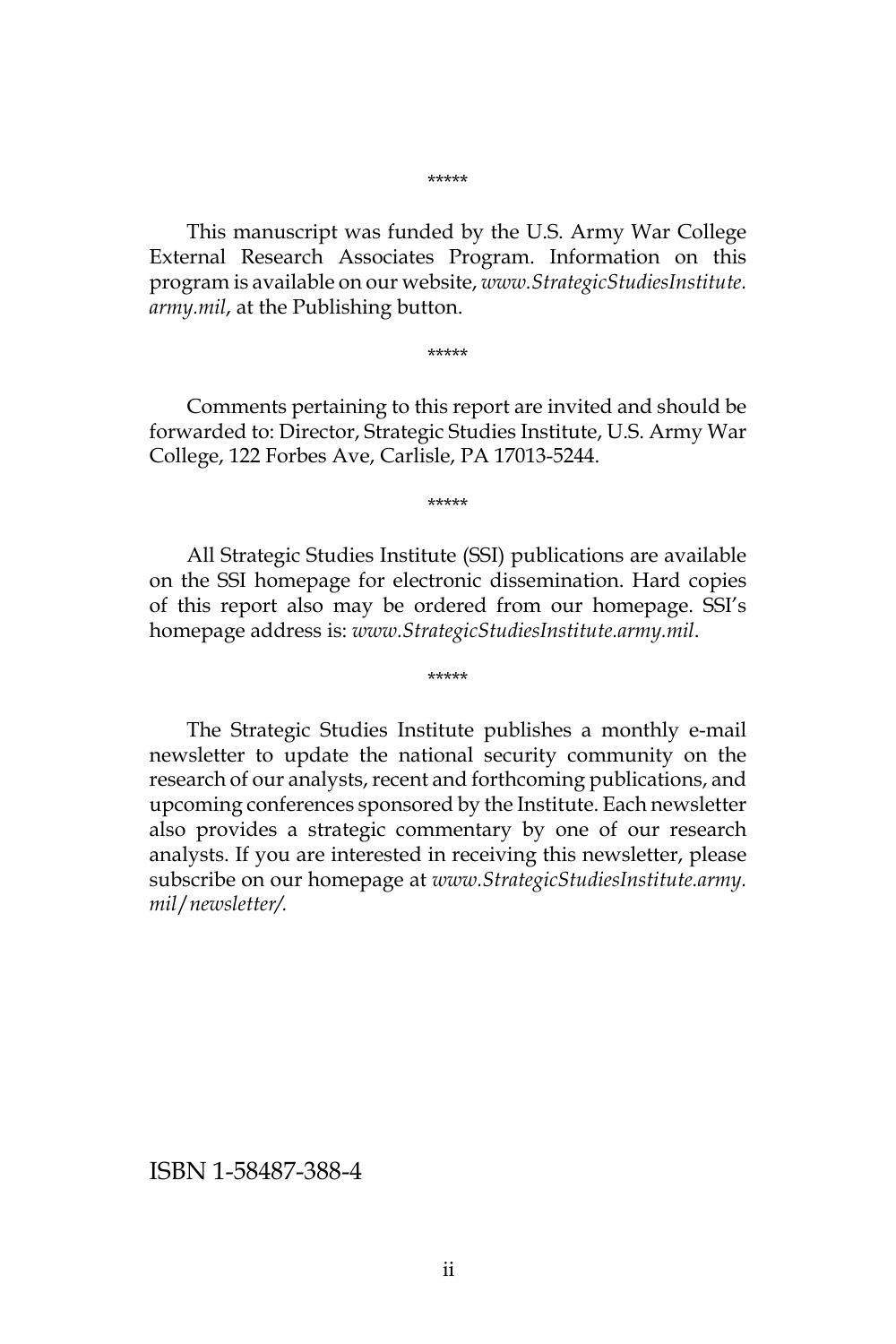#### **FOREWORD**

Since 2006, Mexico has rapidly climbed the list of potential trouble spots for U.S. policymakers. Public security in that country has deteriorated dramatically of late. Drug-fueled violence has caused thousands of deaths, taken a severe psychological toll on the citizenry, and, in the estimation of some observers, brought Mexico to the edge of the failed-state precipice.

This rapidly unraveling situation has hardly gone unnoticed in Washington. U.S. officials recently unveiled the so-called "Merida Initiative," a multiyear counterdrug program designed to help the Mexican government turn the tide in its fight against the cartels. As Hal Brands argues in this monograph, however, the Merida Initiative may not represent an optimal solution to the current crisis. It focuses largely on security, enforcement, and interdiction issues, paying less attention to the deeper problems that abet the drug trade and its devastating consequences. These problems include official corruption; U.S. domestic drug consumption; and a host of economic, social, and political questions. If left unaddressed, these ancillary issues will likely frustrate even a counterdrug program as ambitious and well-intended as the Merida Initiative.

To make U.S. counternarcotics strategy fully effective, Brands argues, the United States must forge a more creative and encompassing approach to the drug trade. This strategy should combine interdiction and enforcement initiatives with a wide array of social, economic, political, and U.S. domestic programs, so as to create a broad, interlocking effort that attacks the drug trade from all sides. Forging such a strategy will not be easy, Brands warns, but is nonetheless central to addressing successfully the growing crisis in Mexico and meeting the broader challenges of counterdrug policy.

Doage & Roae

DOUGLAS C. LOVELACE, JR. Director Strategic Studies Institute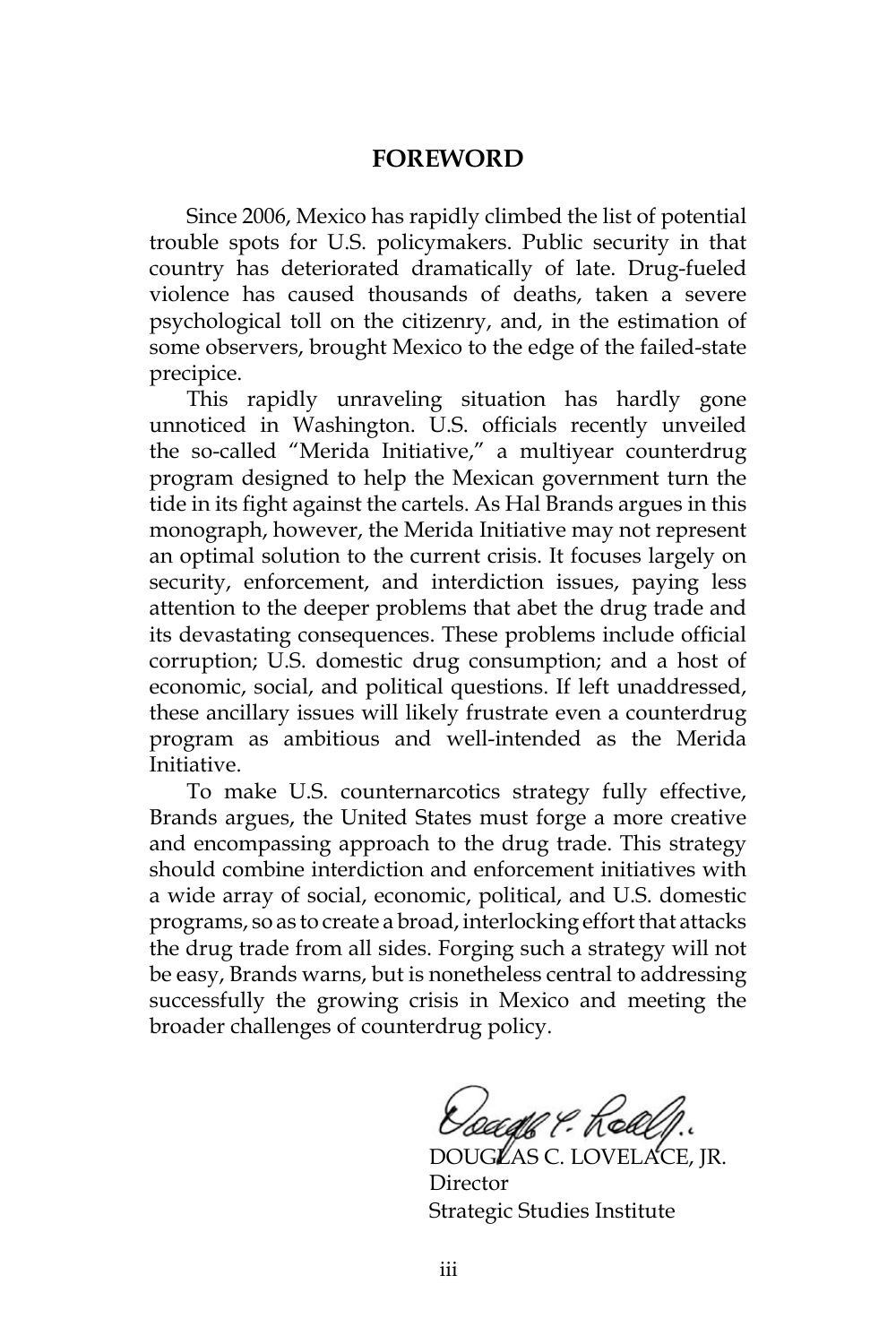#### **ABOUT THE AUTHOR**

HAL BRANDS is the author of *From Berlin to Baghdad: America's Search for Purpose in the Post-Cold War World*  (2008), and has written widely on U.S. grand strategy, Latin American politics and security, and related issues. He is currently writing a history of the Cold War in Latin America. Mr. Brands is a Ph.D. candidate in the History Department at Yale University.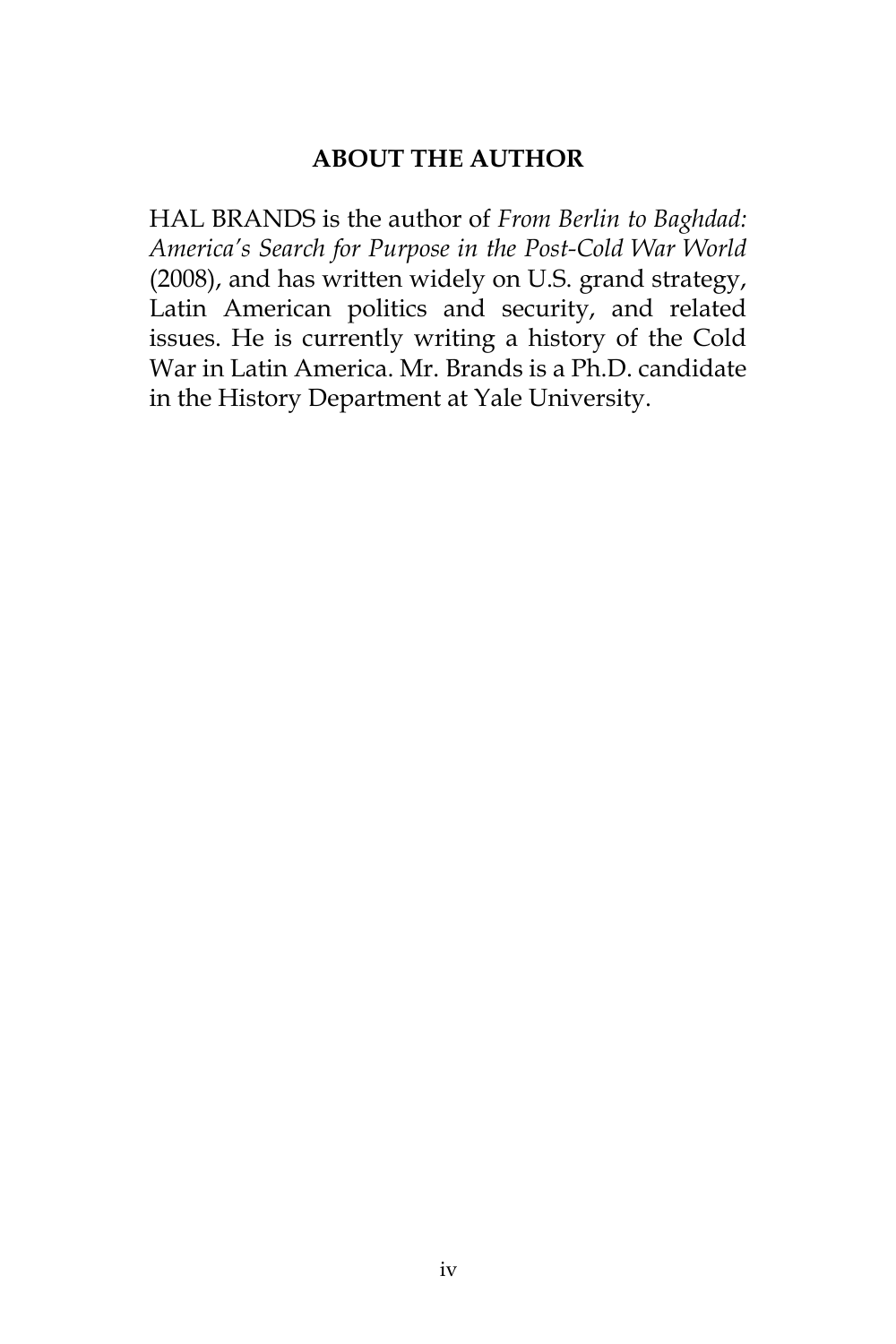#### **SUMMARY**

On June 30, 2008, President George W. Bush signed into law the Merida Initiative, a 3-year, \$1.4 billion counterdrug assistance program for Mexico and Central America. The bulk of this money is destined for Mexico, where it will help fund counternarcotics operations against the powerful cartels that have recently turned much of that country into a war zone. Since 2006, Mexico has suffered thousands of drugrelated killings, a dramatic deterioration of public security, and severe psychological and social trauma; the Merida Initiative aims to rectify this situation by giving the Mexican government the tools to take the offensive in its fight against the drug traffickers. The program is likely to be extended in some form when its original mandate expires, and thus presages a longterm U.S. commitment to counternarcotics in Mexico.

The Merida Initiative is representative of the supplyside approach to the narcotics trade that has long characterized U.S. drug control policy. It emphasizes interdiction, enforcement, and security measures, with domestic treatment and prevention programs, source-country economic development projects, and other alternative strategies assuming considerably less importance. This strategy is broadly similar to the approach used in Plan Colombia, the multi-billion dollar U.S. counternarcotics and counterinsurgency commitment to that country, and was recently reaffirmed in the 2008 U.S. National Drug Control Strategy.

Unfortunately, this approach to the drug trade is unlikely to achieve the desired results in Mexico. In focusing largely on security, enforcement, and interdiction, the Merida Initiative pays comparatively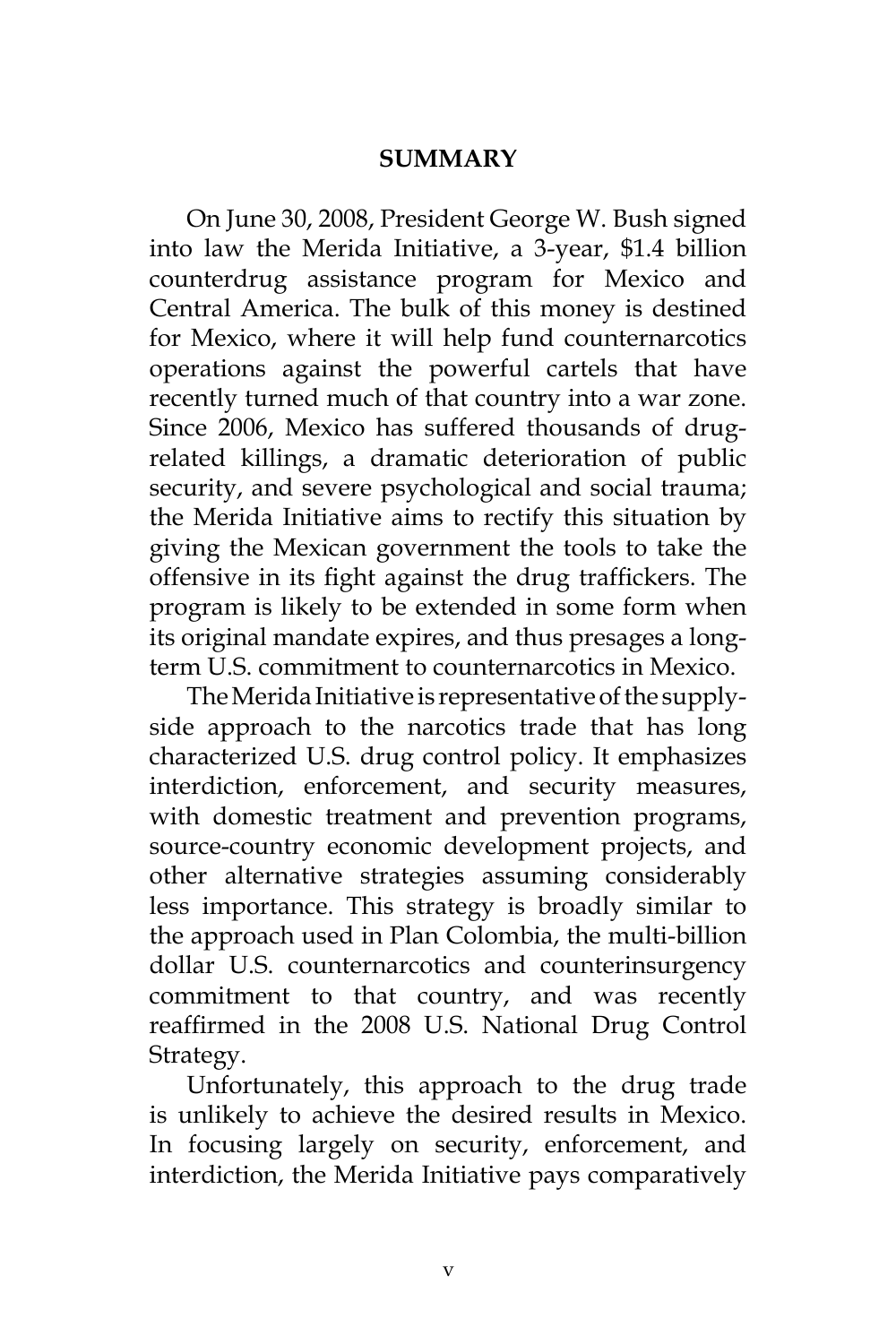little attention to the deeper structural problems that fuel the drug trade and drug-related violence. These problems, ranging from official corruption in Mexico to large-scale drug consumption in the United States, have so far frustrated Mexican attempts to rein in the cartels, and will likely hinder the effectiveness of the Merida Initiative as well.

For the Merida Initiative to be fully successful, the United States must therefore forge a more holistic, better-integrated approach to the drug trade. This strategy should aim not simply at strengthening the forces of order in Mexico, but also at addressing the root issues that the Merida Initiative comparatively slights. It should partner enforcement and interdiction programs with a wide range of measures: anticorruption initiatives, social and economic development, institution-building, and efforts to restrict U.S. domestic demand and illicit arms trafficking into Mexico. Implementing such a strategy will not be easy, but it will be central to improving U.S. counternarcotics policy and ensuring that the Merida Initiative is more than a mere palliative for the problems associated with the Mexican drug trade.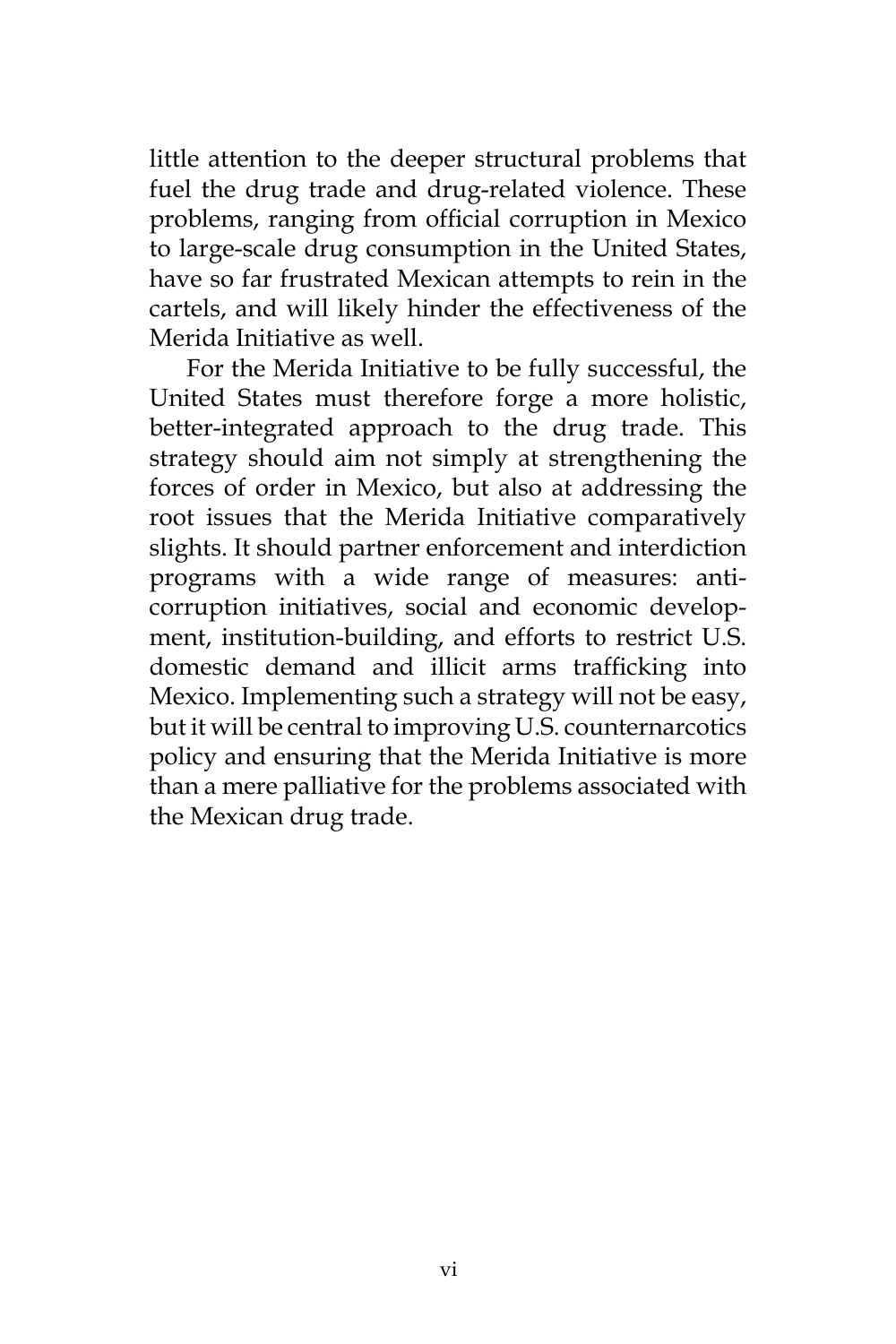#### **MEXICO'S NARCO-INSURGENCY AND U.S. COUNTERDRUG POLICY**

#### **INTRODUCTION**

In April 2006, individuals linked to one of Mexico's powerful drug cartels left the severed heads of two police officers in front of the municipal building in the southern port city of Acapulco. The two officials were apparently abducted and killed in retaliation for their participation in a shootout with drug traffickers several days earlier. Their bloodied heads were accompanied by a hand-written note reading, "So that you learn some respect," a message meant to make clear that the cartel would brook no interference from the authorities.<sup>1</sup>

Such occurrences have become alarmingly common in Mexico. A remarkably similar episode played out 2 months later in front of the same municipal building, while drug-related murders have become so common in Acapulco that the city is now colloquially known as *Narcopulco.*<sup>2</sup> Such events in Acapulco are merely part of a broader trend sweeping the country, where the past several years, especially the period since 2006, have seen the emergence of a multi-sided war over the drug trade. Heavily armed cartels and their enforcers struggle viciously for control of the drug-trafficking routes running north into the United States, and have recently turned their fire against a government desperate to restrain this bloodshed. For now, the cartels seem to be winning this battle; despite the best efforts of Presidents Vicente Fox (2000-06) and Felipe Calderon (2006-present), the drug trade has continued apace and drug-related violence has reached ever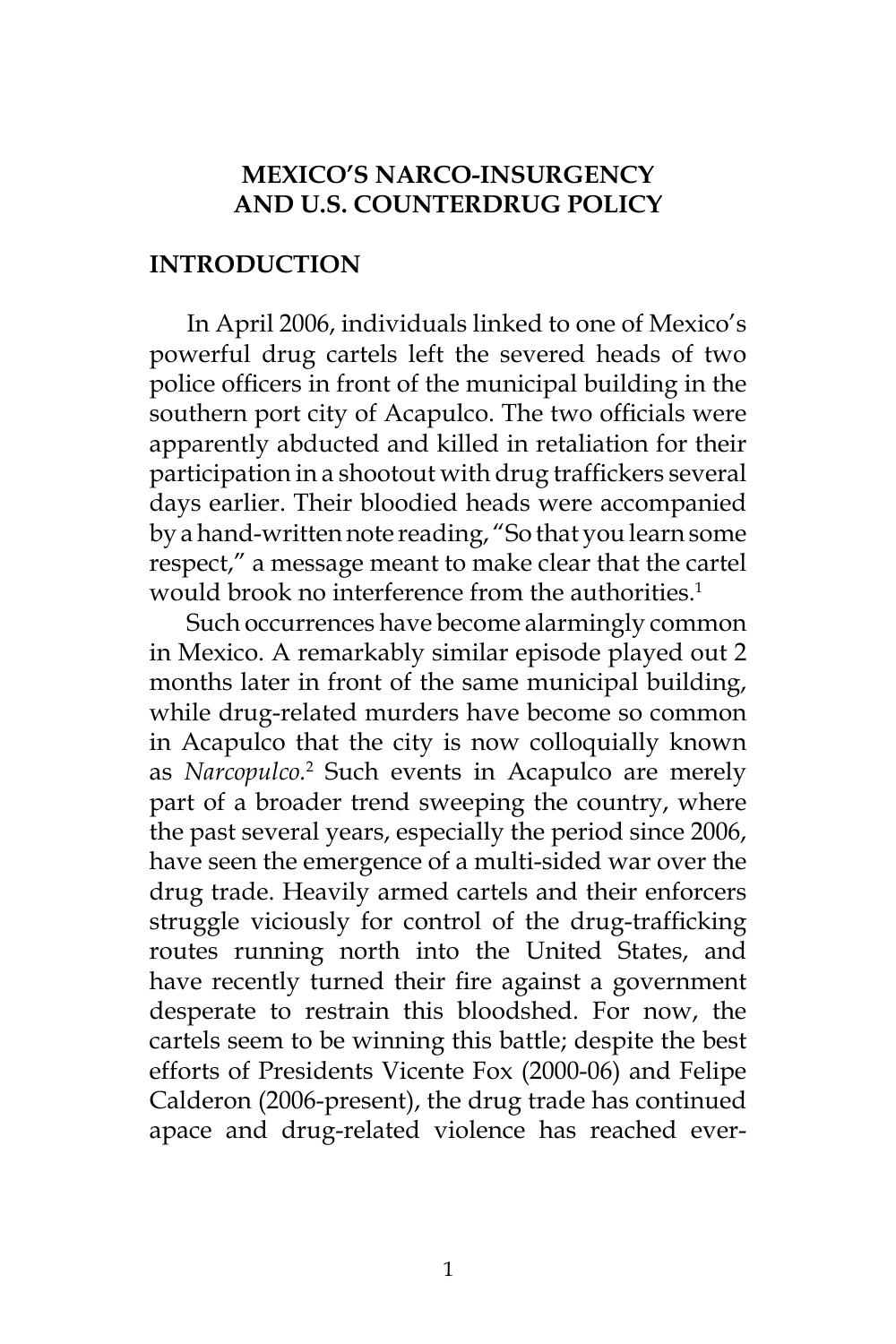higher levels of intensity. As a result, Mexico has been beset by thousands of drug-related deaths over the past 2 years, growth of narcotics-fueled corruption, drastic deterioration of public security, and marked erosion of government authority in various parts of the country. The effects of this violence are not limited to Mexico; cartel killings have already spilled over into the United States, and the potential destabilization of Mexico's economy and political system presents a host of dangers to U.S. interests.

On June 30, 2008, George W. Bush signed into law the U.S. response to this deteriorating situation. The Merida Initiative (colloquially referred to as "Plan Merida" or "Plan Mexico") is a 3-year, \$1.4 billion counternarcotics package destined for Mexico and Central America, with Mexico to receive the vast majority of these funds. The central aim of the Merida Initiative is to use U.S. money, training, and equipment to strengthen Mexico's military and law enforcement agencies, thereby giving them the capacity to take and hold the initiative in the fight against the cartels. The initiative likely presages a long-lasting U.S. commitment to counternarcotics programs in Mexico; U.S. and Mexican officials have referred to the program as constituting a "new paradigm" in bilateral security relations.3

The Merida Initiative may represent a new paradigm in U.S.-Mexican affairs, but it also symbolizes an old paradigm in U.S. counternarcotics policy. In its emphasis on interdiction and enforcement initiatives, the Merida Initiative is the latest incarnation of a longstanding, supply-side approach to the drug trade. This paradigm focuses mainly on strengthening international interdiction capacities and indigenous security forces in order to increase the pressure on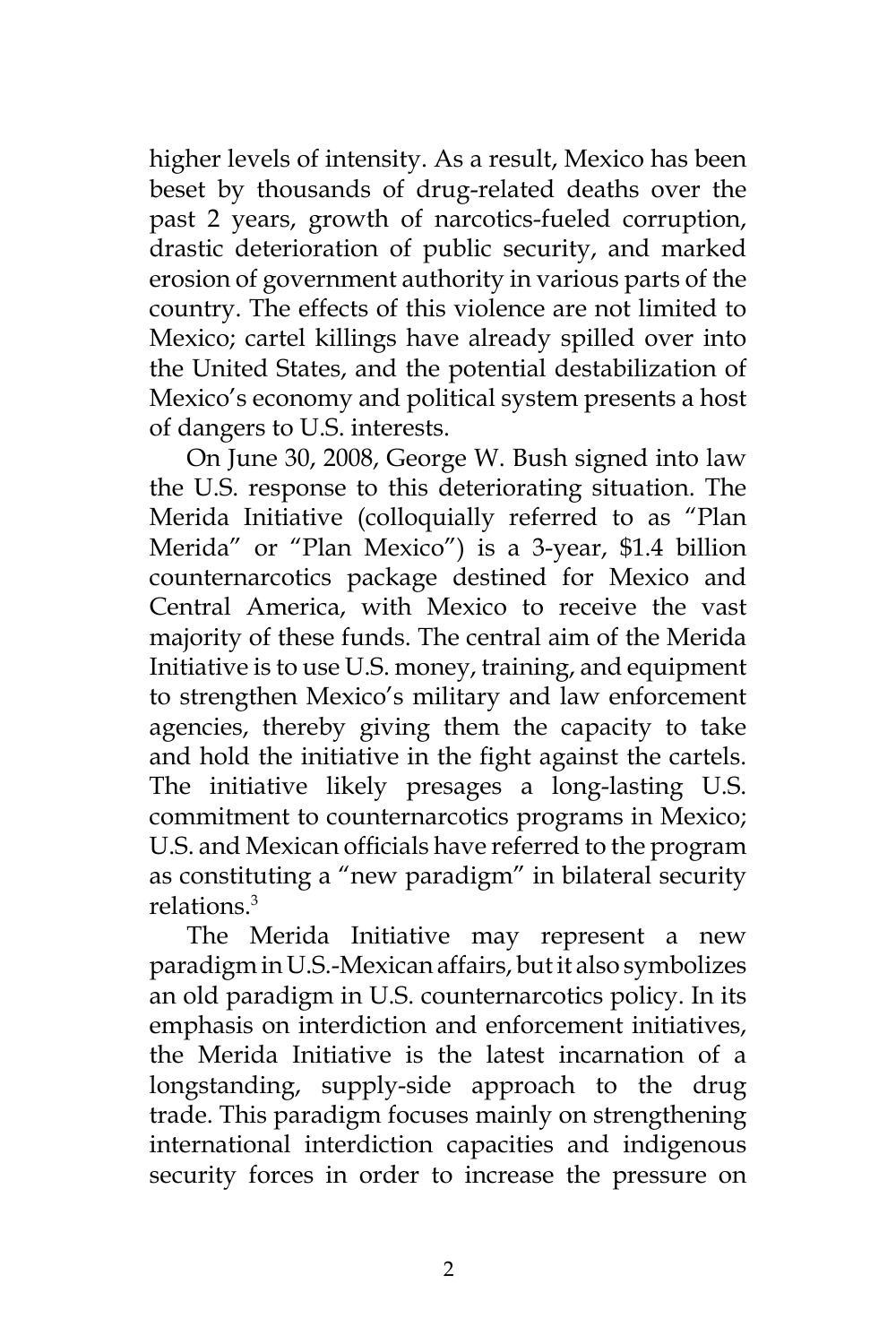major foreign traffickers, with domestic treatment and prevention initiatives, source-country economic development programs, and other alternative strategies assuming considerably less importance. This strategy has been manifest most recently in Plan Colombia, the multi-billion dollar U.S. counternarcotics and counterinsurgency commitment to that country, and was reaffirmed in the Bush administration's 2008 National Drug Control Strategy.

This approach is politically popular, as shown by the bipartisan support that the Merida Initiative has thus far received. But is it an effective method of dealing with the inter-American drug trade, and will it work in Mexico? Given the present design and characteristics of the Merida Initiative, the outlook is not auspicious.

This monograph argues that the Merida Initiative and, by extension, U.S. counternarcotics strategy as a whole—suffers from a basic lack of balance. The Merida Initiative's emphasis on internal security, enforcement, and interdiction is understandable given the current level of chaos and crime in Mexico, and may indeed help redress certain of the operational deficiencies that have hampered Mexican police and military responses to these problems. Yet the initiative pays comparatively little attention to the deeper-rooted factors underlying these devastating phenomena: official corruption, widespread poverty and inequality, weak governance, high demand for illegal narcotics in the United States, and the flow of illicit arms across the U.S. border into Mexico. So far, President Calderon's failure to resolve these issues has hindered his aggressive efforts to rein in the narcotics trade, and in view of the current thrust of the Merida Initiative, there is little reason to think that this program is better suited for such a task. Accordingly, while the initiative will probably produce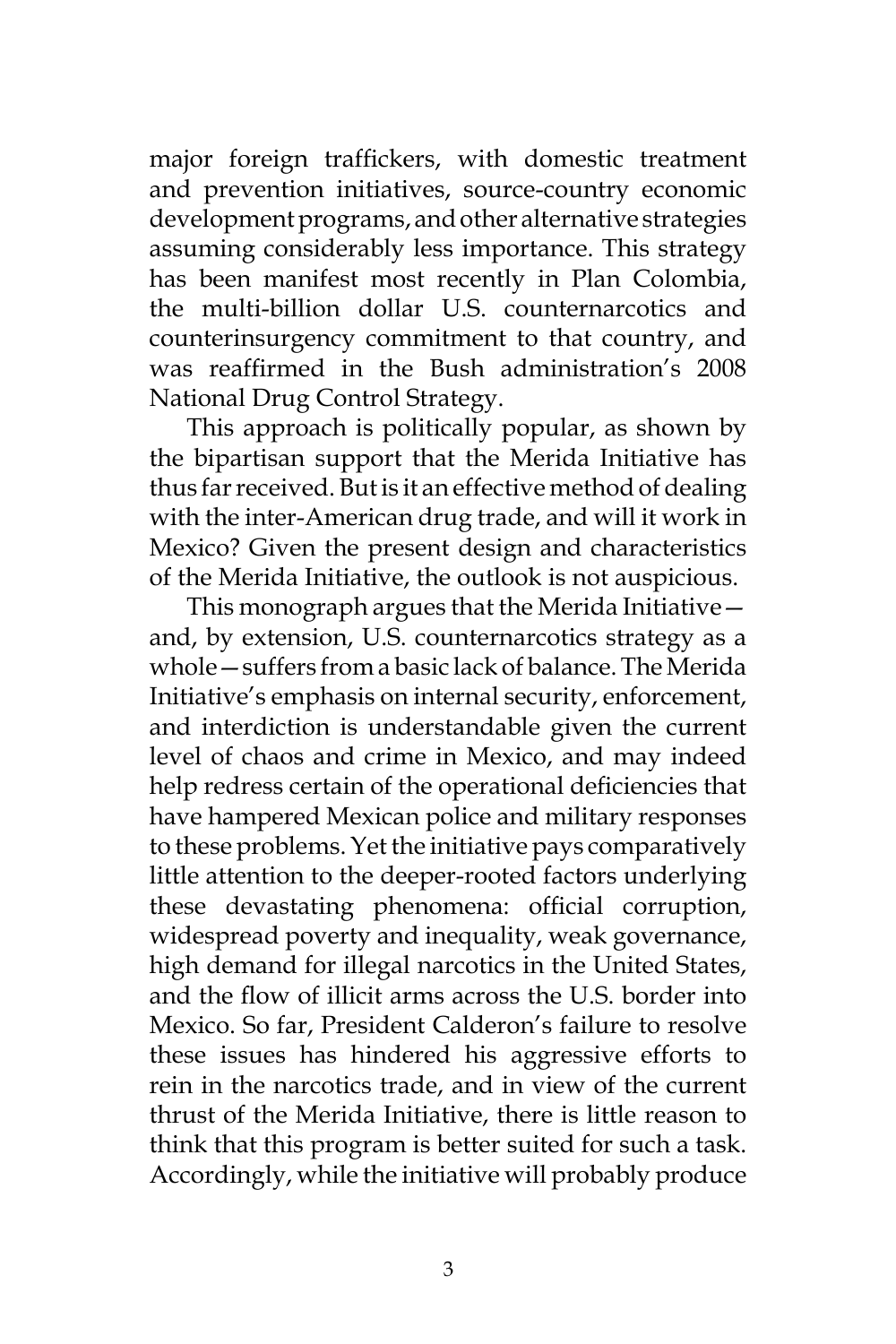increases in arrests, seizures, and other traditional markers of success in the fight against illegal narcotics, it seems unlikely that, over the long term, it will serve as anything more than a palliative for the problems associated with the Mexican drug trade.

The evident shortcomings of the Merida Initiative point to the need for an overhaul of U.S. counterdrug strategy. The United States must seize the opportunity presented by the current crisis in Mexico to forge a more holistic approach to counternarcotics. This strategy should aim not simply at strengthening the forces of order in Mexico, but also at addressing the root issues that the Merida Initiative comparatively slights. This means partnering enforcement and interdiction programs with a wide range of measures, carried out in a sustained and intensive manner and designed to attack the drug trade from all angles. These measures should include anti-corruption initiatives, economic and social development, institution building, and efforts to restrict U.S. domestic demand and lessen illicit arms trafficking into Mexico. Implementing such a strategy will be expensive and politically difficult, no doubt, but it will also be essential to making U.S. counternarcotics policy more effective and ensuring that the Merida Initiative and its successors do not evince the same shortcomings that have long plagued America's "war on drugs."

### **MEXICO'S NARCO-INSURGENCY**

Over the past several years, and especially since 2006, Mexico has experienced an accelerating increase in drug-related violence and a corresponding deterioration of internal security. As part of what might be described as a multi-sided narco-insurgency, well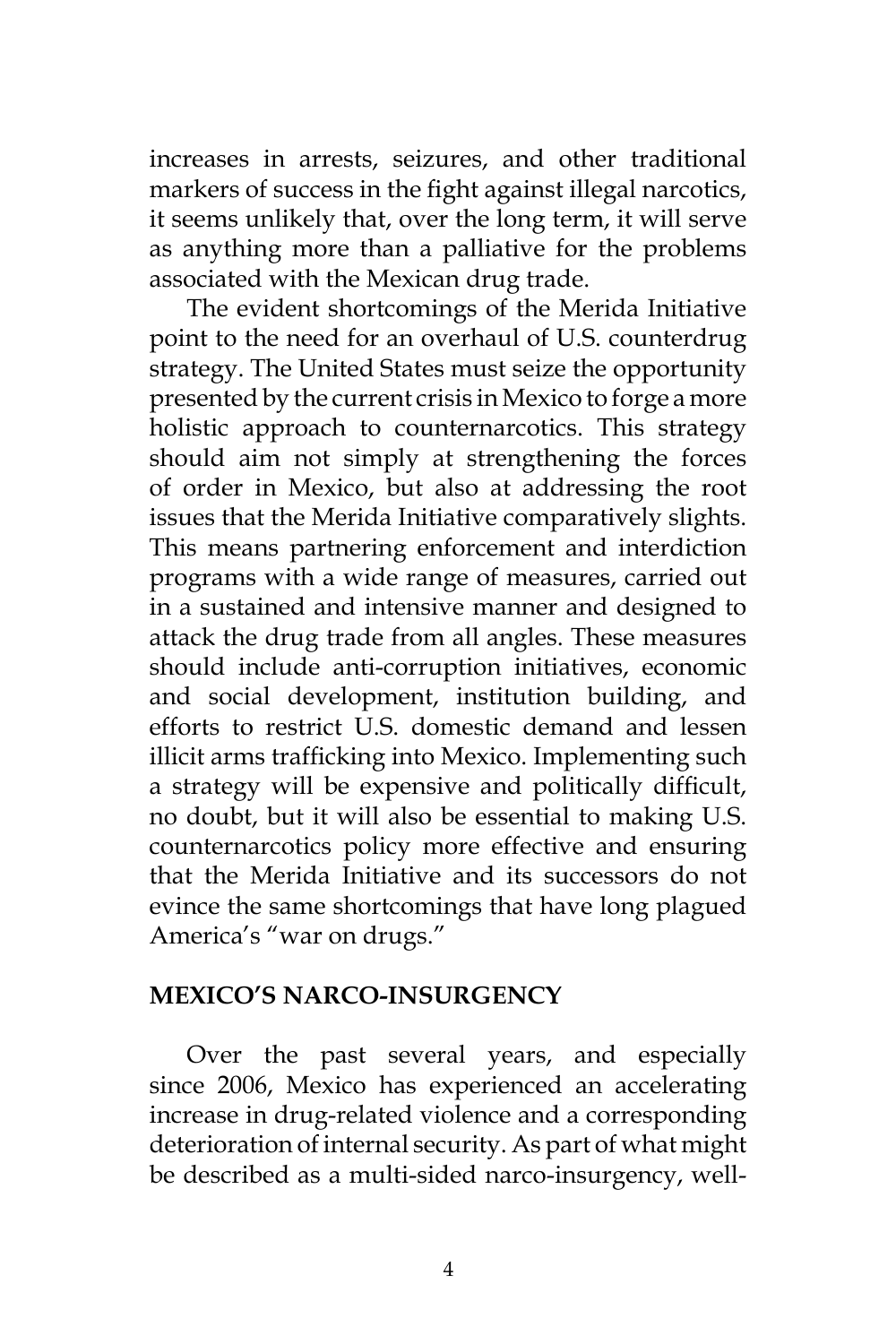financed cartels are doing battle with the government and one another for control of the drug corridors into the United States. Employing private paramilitary forces that use advanced weapons and are renowned for their brutality, the cartels have caused thousands of deaths in the last 2 years, in the process significantly destabilizing internal order in Mexico. Narcoticsdriven corruption is rampant, government control of large swaths of the country is tenuous at best, and predictions that Mexico is on the way to becoming a failed state are frequent. "Mexico is under siege," write two experts on gang-related violence, "and the barbarians are dangerously close to breaching the castle walls."4

The wellspring of this chaos is the immensely lucrative inter-American narcotics trade. Due to U.S. interdiction successes in the Caribbean, Mexico has now become the single most important way-station for cocaine and heroin produced in the Andes, and is itself a major producer of marijuana and methamphetamines. The permeability of the U.S.-Mexican border allows for easy transit into the United States, and Mexico's share of the drug trade has grown steadily over the past 15 years.<sup>5</sup> More than 90 percent of the cocaine and 70 percent of the methamphetamines and heroin consumed in the United States now either originates or passes through Mexico.<sup>6</sup> The total value of this trade is perhaps \$25 billion annually (though estimates vary considerably), much of which is smuggled back into Mexico or laundered through front businesses in the United States.7 As one writer notes, "Mexican drug cartels generate more revenue than at least 40 percent of Fortune 500 companies, and the U.S. government's highest estimate of cartel revenue tops that of Merck, Deere, and Halliburton."8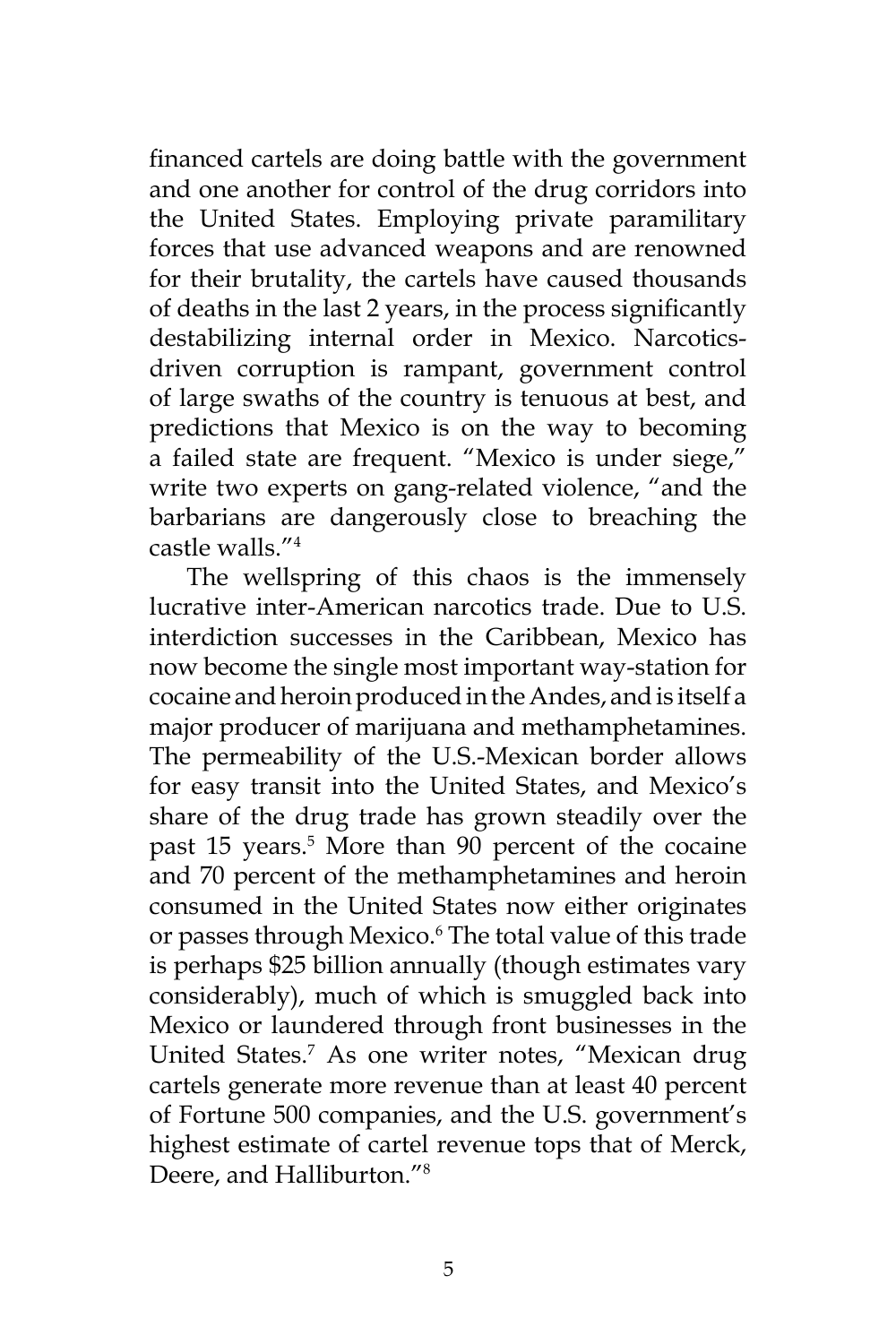That this commerce has turned so alarmingly violent of late results from the breakdown of the rules that once governed the industry. For much of the 20th century, Mexico's ruling Institutional Revolutionary Party (PRI) oversaw a system of "narcocorruption" that brought a measure of stability to the drug trade.<sup>9</sup> The cartels provided bribes and kept violence to a minimum. In return, the PRI protected the kingpins and resolved conflicts between them, most notably by allocating access to the drug corridors (*plazas*) to the United States.10 The Mexican state, explains scholar Luis Astorga, served as a "referee of disputes and an apparatus that had the capacity to control, contain, and simultaneously protect these groups."11 As the PRI gradually lost power during the 1980s and 1990s, this system collapsed. The decline of one-party rule left the Mexican drug trade without a central governing authority, and comparative stability soon gave way to a Hobbesian struggle for control of the *plazas.* According to Astorga, the cartels were now forced "to resolve disputes themselves, and drug traffickers don't do this by having meetings."12

The resulting violence has involved at least seven cartels, with the most intense conflict revolving around the actions of four cartels split into two rival alliances. The first group is headed by the Gulf Cartel, which has its center of operations in Nuevo Laredo, and also includes the Tijuana Cartel as well as several smaller organizations. Opposing this loose alliance is the Federation, a shifting coalition led by the Sinaloa Cartel. Based primarily in the states of Baja (Lower California), Sinaloa, Durango, Sonora, and Chihuahua, the Sinaloa Cartel is led by the notorious Joaquin "El Chapo" Guzman, and has forged pacts with several former rivals, the most important of which is the Juarez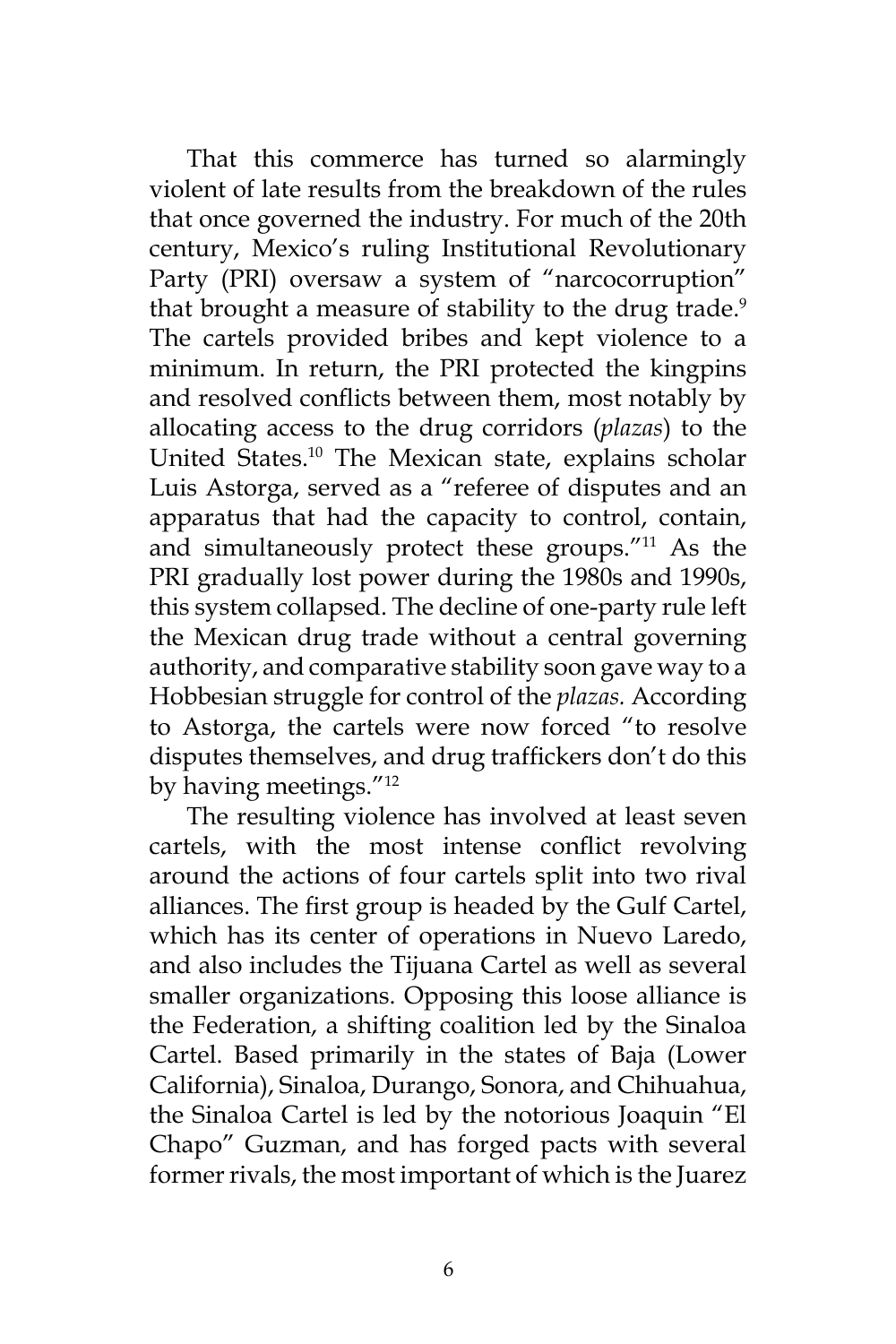Cartel.13 Since the late 1990s, these competing factions have done battle across Mexico, contesting each other's control of crucial northern border cities like Nuevo Laredo, Juarez, and Tijuana, strategic southern ports like Acapulco, and interior transit points between. The Federation has launched what the U.S. Drug Enforcement Agency (DEA) calls a "violent eradication campaign against its rivals," seeking to dislodge them from strongholds like Nuevo Laredo and Tijuana; the Gulf and Tijuana cartels have responded with fierce attacks throughout Federation territory.14

Because these alliances tend to be tenuous and impermanent, bloodshed occurs not simply between them, but within them as well. Smaller cartels shift allegiances frequently, band-wagoning with or balancing against the dominant coalition. In early 2008, for instance, the Milenio Cartel defected from the Federation to ally with the Gulf Cartel, touching off a new round of bloodshed. (These shifts occur so regularly that even Mexican government agencies have difficulty determining who is allied with whom at a given point.) Power struggles within a single cartel are also common, as the arrest or assassination of a cartel leader often fosters violent leadership disputes. As a result, drug-related violence in Mexico occurs on several different planes, resulting in a multi-dimensional conflict.<sup>15</sup>

### **Paramilitary Organizations.**

This bloodshed has been all the more intense due to the rise of heavily armed, well-trained paramilitary forces as the chief combatants in the struggle for control of the drug trade. To outmaneuver and outgun their rivals (and also the authorities), cartel leaders have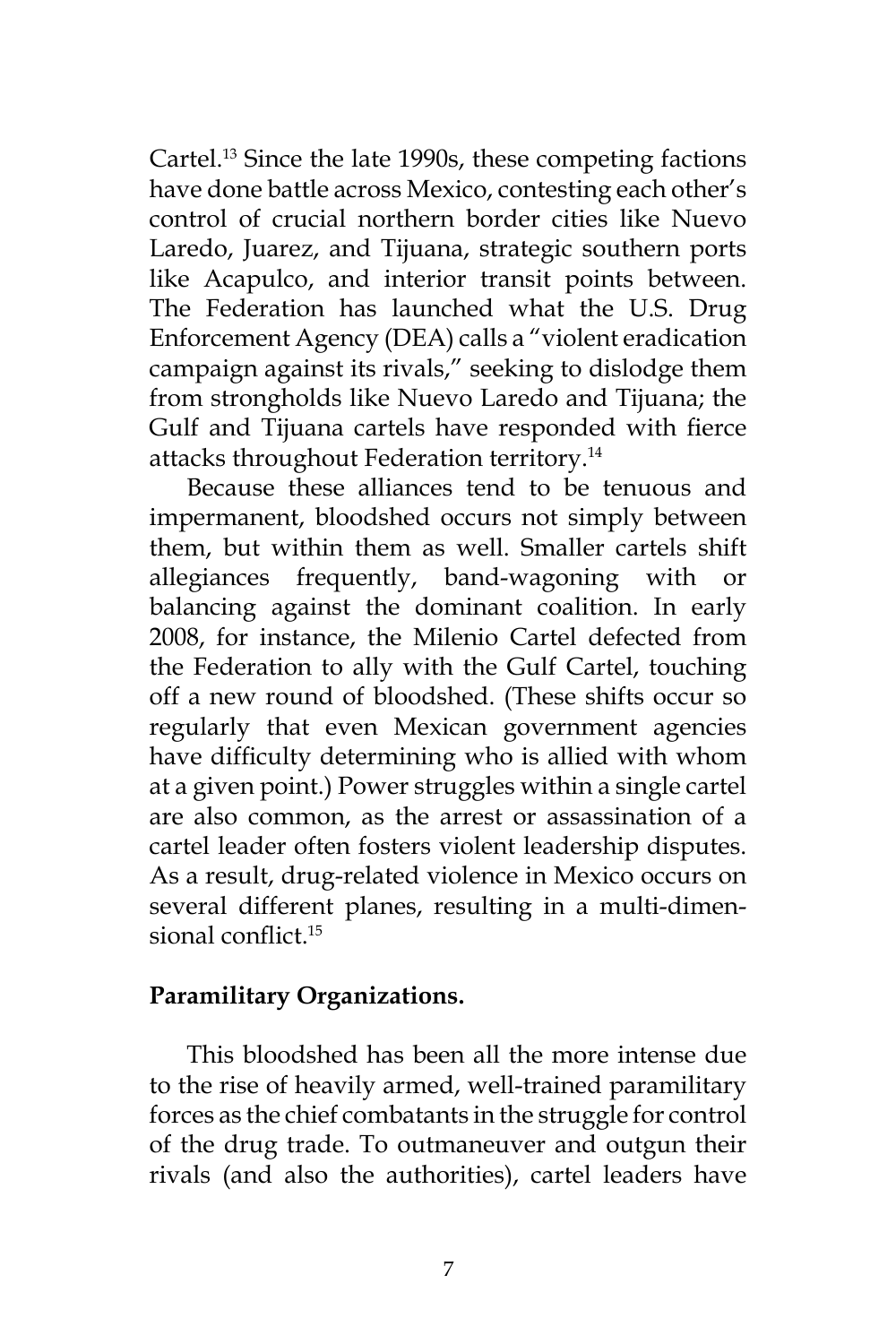taken to recruiting former military and police officials, common criminals, and security guards to serve as foot soldiers in their own private armies. The Sinaloa Cartel formed an organization known as *Los Pelones*  out of military deserters and turncoat police officers; Guzman now employs a similar group, the *Fuerzas Especiales de Arturo* (FEDA), composed of former security officials and gang members from Mexico and the United States.

The gold standard for the paramilitaries remains *Los Zetas,* an organization linked to the Gulf Cartel. The Zetas initially consisted of 31 deserters from the Mexican army's Airborne Special Forces Groups elite counternarcotics units—that switched sides in 1997. The organization has since grown considerably, now consisting of 100-200 men and women, and is distinguished by its advanced training and proficiency in violence. As elite commandos, the original Zetas were experts in "rapid deployment, aerial assaults, marksmanship, ambushes, intelligence collection, counter-surveillance techniques, prisoner rescues, sophisticated communications, and the art of intimidation," skills they have put to good use in their new profession.16 While many later recruits have come from more pedestrian backgrounds, the Zetas have compensated by establishing training camps for these new members and incorporating roughly 30 *Kaibiles,*  or former counterinsurgency specialists from the Guatemalan army, into the ranks.<sup>17</sup>

The Zetas resemble less a street gang than an efficient, highly evolved criminal organization. The group is considered by U.S. officials to be "the most technologically advanced, sophisticated, and violent" private army in Mexico.<sup>18</sup> They have developed an efficient organizational apparatus that involves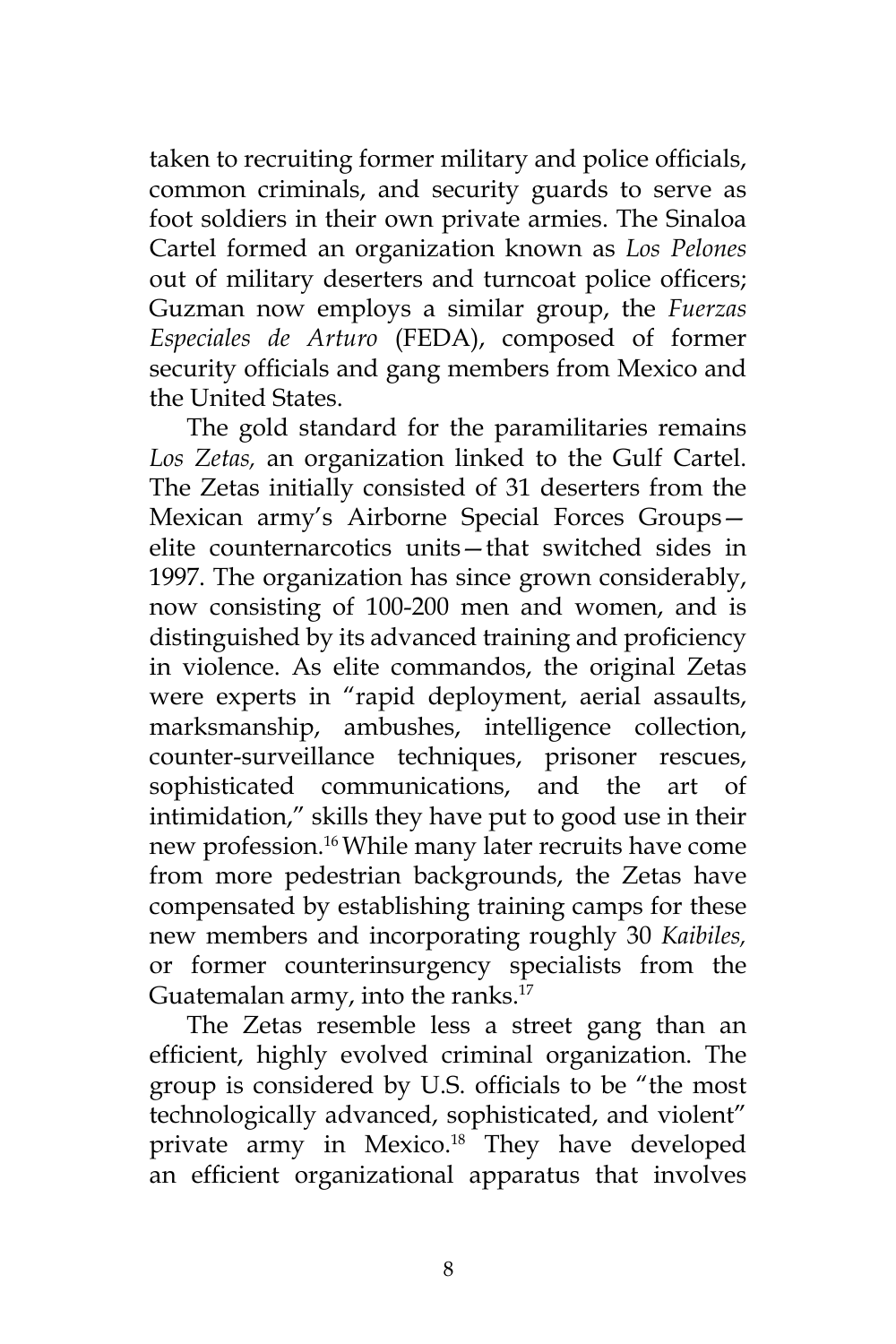individuals as diverse as electronic surveillance experts and information-gathering prostitutes.<sup>19</sup> The Congressional Research Service reports that the Zetas are now "an increasingly sophisticated, three-tiered organization, with leaders and middlemen who coordinate contracts with petty criminals to carry out street work."20

Zeta attacks are often marked by their complex, elaborate plans and execution. The Zetas have used the cell-phone signatures of their opponents to coordinate assassinations and kidnappings, and there are reports that they have penetrated the radio frequencies used by Mexican law enforcement.<sup>21</sup> The group has been known to use the sort of swarming tactics favored by the powerful gangs that control the Brazilian *favelas*, and in other cases has put its military experience to use in more subtle ways.<sup>22</sup> In 2007, Zetas disguised as soldiers infiltrated two police stations under the guise of a routine weapons inspection and murdered seven government officials.<sup>23</sup>

In carrying out these attacks, the Zetas and their competitors employ an astounding amount of firepower. The AK-47, long the stock tool of the Mexican drug trade, is now accompanied by an array of heavy weapons, including MP-5s, AR-15s, P90 submachine guns, grenade launchers, helicopters, improvised explosive devices, and 50-caliber machine guns.<sup>24</sup> "You're looking at the same firepower here on the border that our soldiers are facing in Iraq and Afghanistan," says Thomas Mangan of the U.S. Bureau of Alcohol, Tobacco, Firearms, and Explosives (ATF).<sup>25</sup> "It is incredible, facing these weapons," agrees Genaro Garcia Luna, Mexico's Secretary of Public Security. "It is truly astonishing, in terms of quantity, in terms of caliber<sup>"26</sup>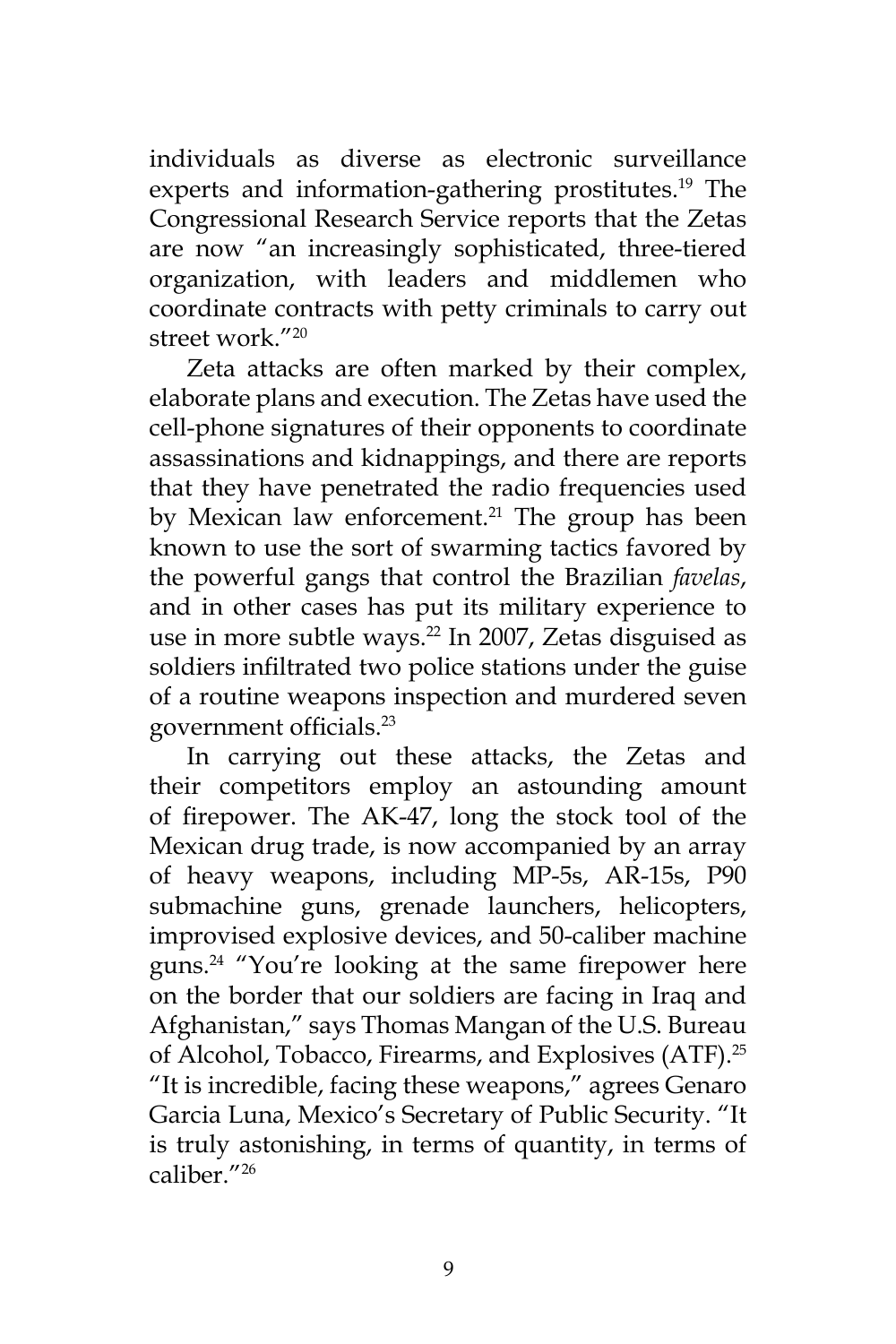Another calling card of these groups is their brutality. Aiming to terrify their opponents and cow the population, organizations like FEDA and the Zetas use a variety of savage tactics. The Zetas are known to strangle, decapitate, and immolate their victims, often after torturing them for hours. Another group linked to the Gulf Cartel recently advertised its expertise in such practices by lobbing five severed heads onto the floor of a crowded nightclub in Uruapan. Decapitated heads are often found with notes warning of the consequences of opposing the cartels. "See. Hear. Shut up. If you want to stay alive," read one. $27$ 

Since 2006, these groups have increasingly turned their fire on the authorities. The cartels have reacted viciously to the Calderon government's anti-drug campaign, responding to arrests and drug seizures by launching a sustained, bloody war against those that seek to disrupt their activities. Ambushes of police convoys and well-coordinated attacks against isolated government outposts in the northern part of the country have become frequent.<sup>28</sup> The cartels regularly murder the officials in charge of designing and prosecuting government counternarcotics operations, including police chiefs in Nuevo Laredo and elsewhere and the head of Mexico's federal police.<sup>29</sup> The anti-government violence has become so intense in recent months as to cause speculation that the two warring cartel alliances may have agreed to a truce so as to focus on fighting the government. Argues one observer, "We're seeing a transition from the gangsterism of traditional hitmen to paramilitary terrorism with guerrilla tactics."30

Cartel attacks are thus not meant solely to batter the police and the military, but also to sow fear and demonstrate that the cartels—not the government—are dominant in Mexico. Many drug-related killings are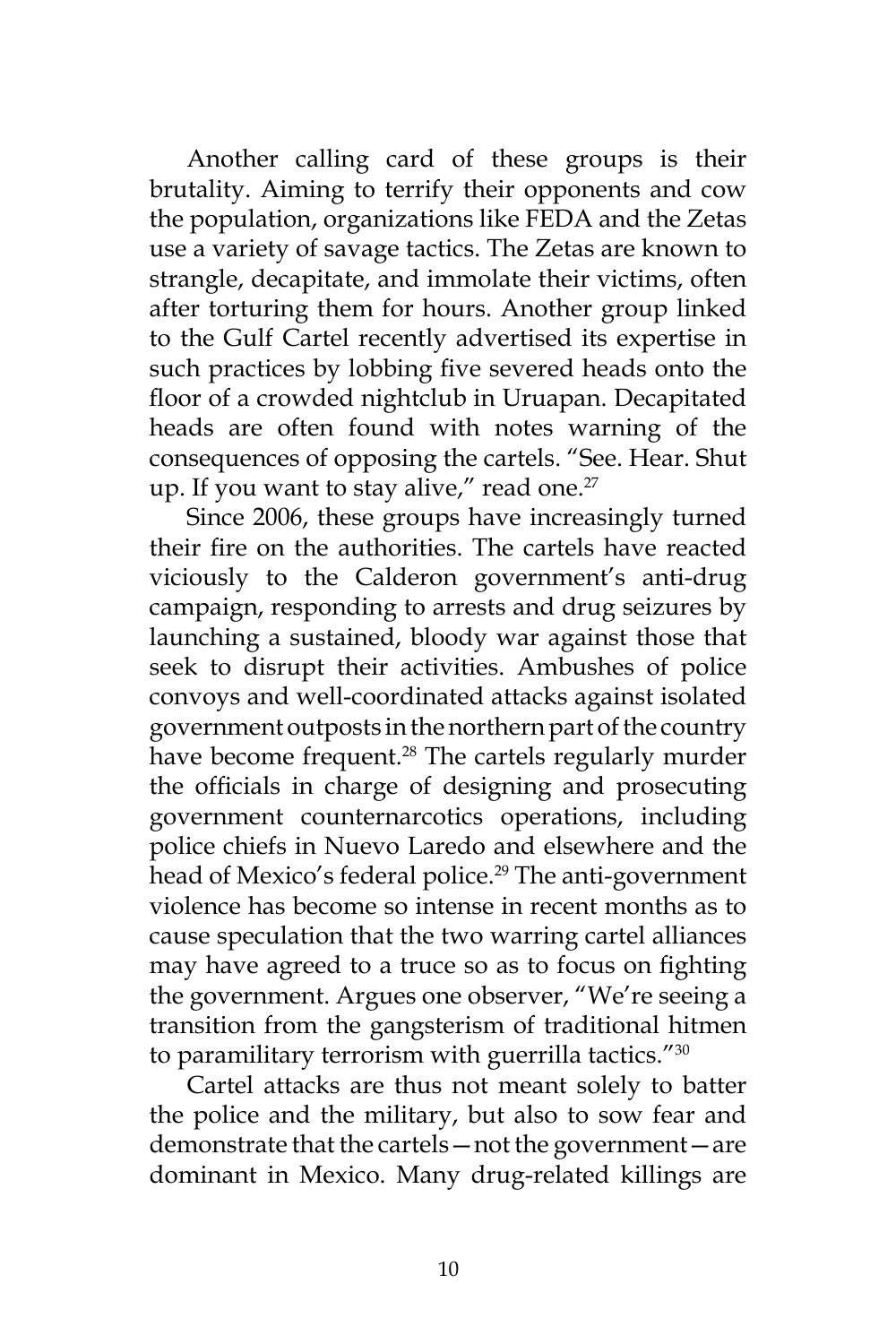spectacularly violent, aimed at achieving the maximum psychological impact. In one instance, the Zetas stuffed four Nuevo Laredo police officers inside barrels of diesel fuel and burned them to death. $31$  Decapitations such as those occurring in Acapulco serve the same purpose.<sup>32</sup> Cartel enforcers have begun to publish lists of officials to be targeted for assassination, post execution videos on YouTube, and coerce newspapers into providing graphic coverage of their deeds.<sup>33</sup> "They are openly defying the Mexican state," says one analyst. "They are showing that they can kill anybody at any time."34

### **Third-Generation Gangs and the Extent of the Threat.**

All told, the effects of this violence have been devastating. There were more than 5,000 drug-related murders in Mexico between January 2007 and October 2008, with 3,800 of these deaths occurring in the first 10 months of 2008 alone.<sup>35</sup> This bloodshed has become more wanton as it becomes more common; in September 2008, unknown assailants threw grenades into a crowd in Morelia during an Independence Day celebration. Aside from inflicting a mounting toll in lives, the violence has occasioned something approaching mass psychological trauma. A palpable sense of fear has spread across much of the population. Says one woman, "We are prisoners in our own homes."36 In some regions—particularly in areas of Chihuahua, Durango, and Sinaloa—the cartels have become so powerful as to render government authority nominal or nonexistent. One DEA official describes the prevailing situation in northern Mexico as "somewhere between Al Capone's Chicago and an outright war."37

This breakdown of government authority in certain areas touches on one of the most troubling long-term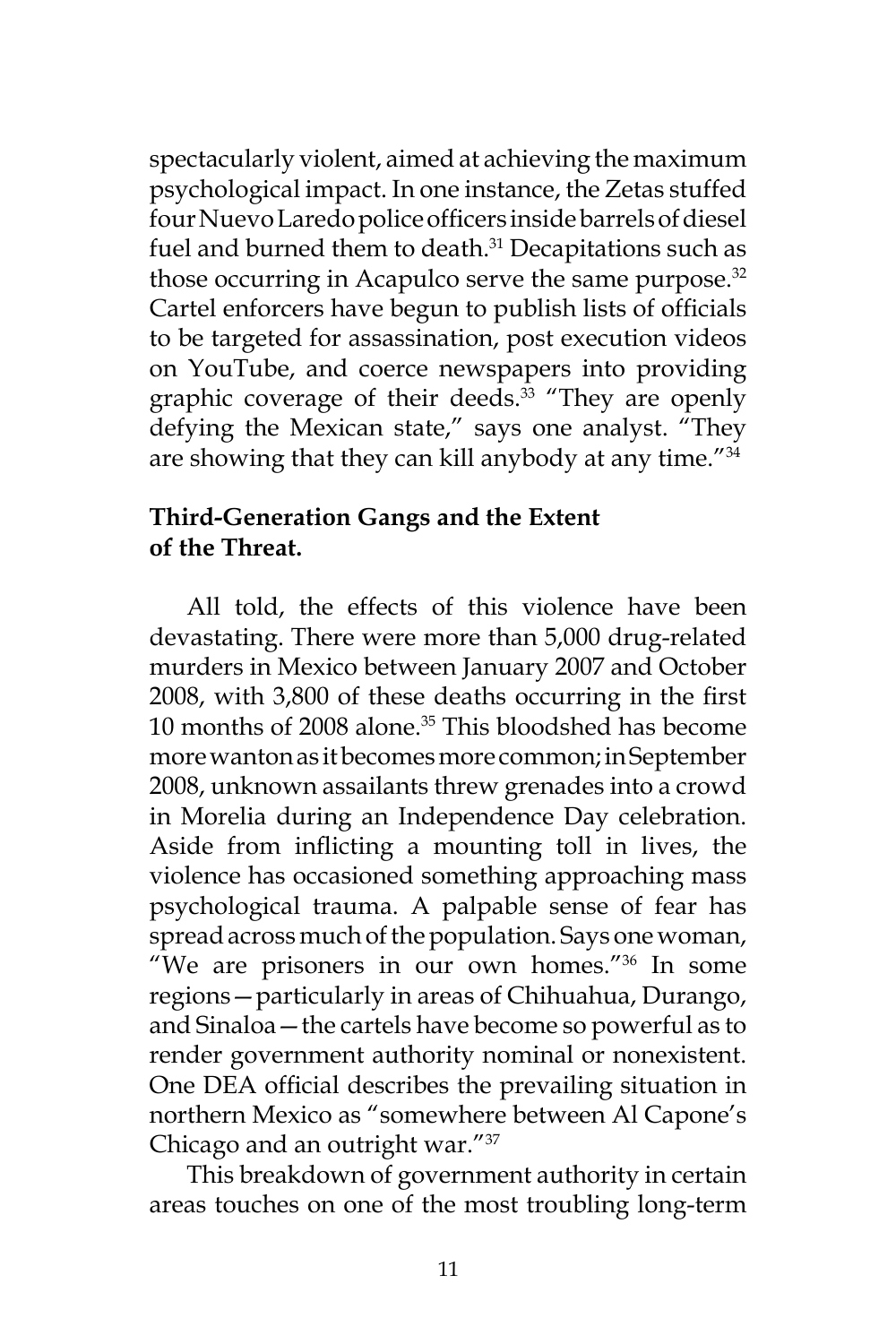implications of the narcotics-fueled insurgency in Mexico: the possibility that it may lead to what one expert calls the "decomposition of the State."<sup>38</sup> This phenomenon, in which government power gives way amid the violence and terror sown by sophisticated criminal organizations, has become increasingly common in Latin America over the past 2 decades. Several countries have witnessed the rise of what are known as "third-generation gangs." Larger, more complex, and more powerful than street gangs, thirdgeneration gangs use violence and intimidation to weaken government institutions and corrode the authority of the state.<sup>39</sup> Such groups dominate the *favelas* of Rio de Janeiro and the *barrios* of Central America, which now constitute "no-go" zones for law enforcement and government officials. Thirdgeneration gangs have emerged as the chief threat to internal stability and security in Latin America.<sup>40</sup> Their activities have given Latin America the highest homicide rates in the world, dampened economic activity, and dramatically lowered popular confidence in government.<sup>41</sup>

The Mexican cartels and their paramilitary organizations fit firmly within this trend. Drug-related violence in Mexico has contributed markedly to what Vanda Felbab-Brown of the Brookings Institution calls "the hollowing out of the state."<sup>42</sup> Through their violence, the cartels have laid bare the limits and weaknesses of the Mexican authorities, leading to a dramatic souring of popular views on the competence and credibility of the central government. If current trends continue, many observers fear, the government may lose its status as the ultimate arbiter of internal order, thereby crippling the Mexican state. "The danger in Mexico," argues Tony Payan of the University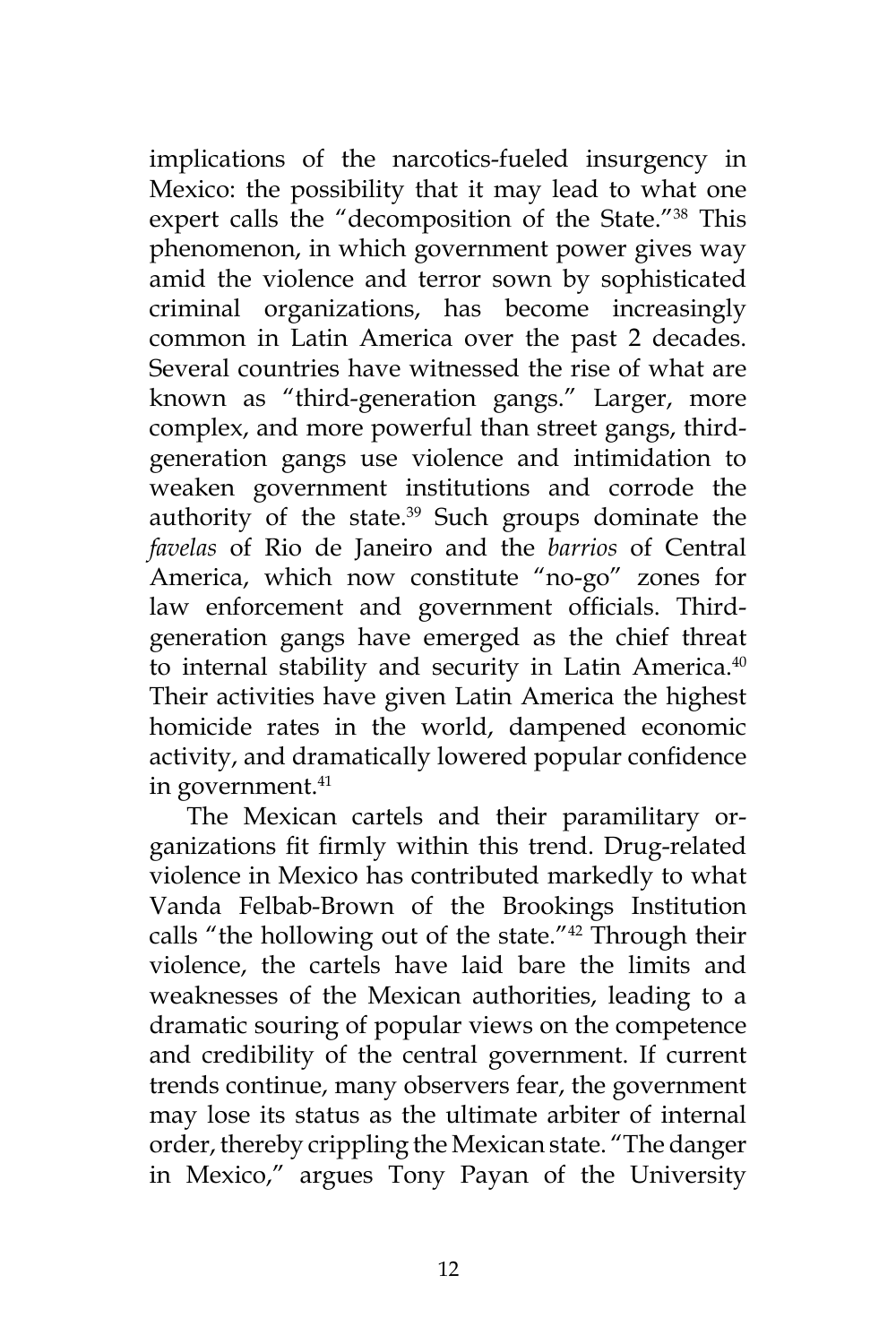of Texas at El Paso, "is that the drug organizations become so powerful they can challenge the federal government."43

The threat from the cartels does not end at the border. The deteriorating situation in Mexico could easily trigger a wave of illegal immigration to the United States; there were more than five times as many such migrants in 2007 as there were in 2006.<sup>44</sup> Rising political instability could also imperil the \$364 billion in annual commerce that crosses the U.S.-Mexican border and more than \$84 billion in U.S. direct investment.<sup>45</sup> Finally, Mexico's turmoil has already begun to spill over into Texas, Arizona, and other southwestern states. Cartel hit squads have carried out murders in Phoenix and other U.S. cities,<sup>46</sup> and an individual linked to the Zetas is currently wanted in the killing of a Dallas police officer.<sup>47</sup> Traffickers ran down and killed a U.S. border patrol agent during a cross-border trafficking operation in January 2008,<sup>48</sup> and enforcer groups like the Zetas are suspected of mounting armed incursions across the frontier to protect drug shipments.<sup>49</sup> As former State Department official Ray Walser observes, "Not since the Mexican Revolution of 1910-1917 has violence in Mexico presented such a worrisome challenge to U.S. security."50

### **The Government Response: Why So Ineffective?**

The Mexican government has hardly been inactive in seeking to meet the cartels' challenge. In 2005, Vicente Fox, Mexico's first post-PRI president, promised to wage "the mother of all battles" on the *narcotraficantes.*<sup>51</sup> He purged corrupt police commanders (and in some cases, entire police forces), targeted high-level traffickers, and deployed federal troops to the northern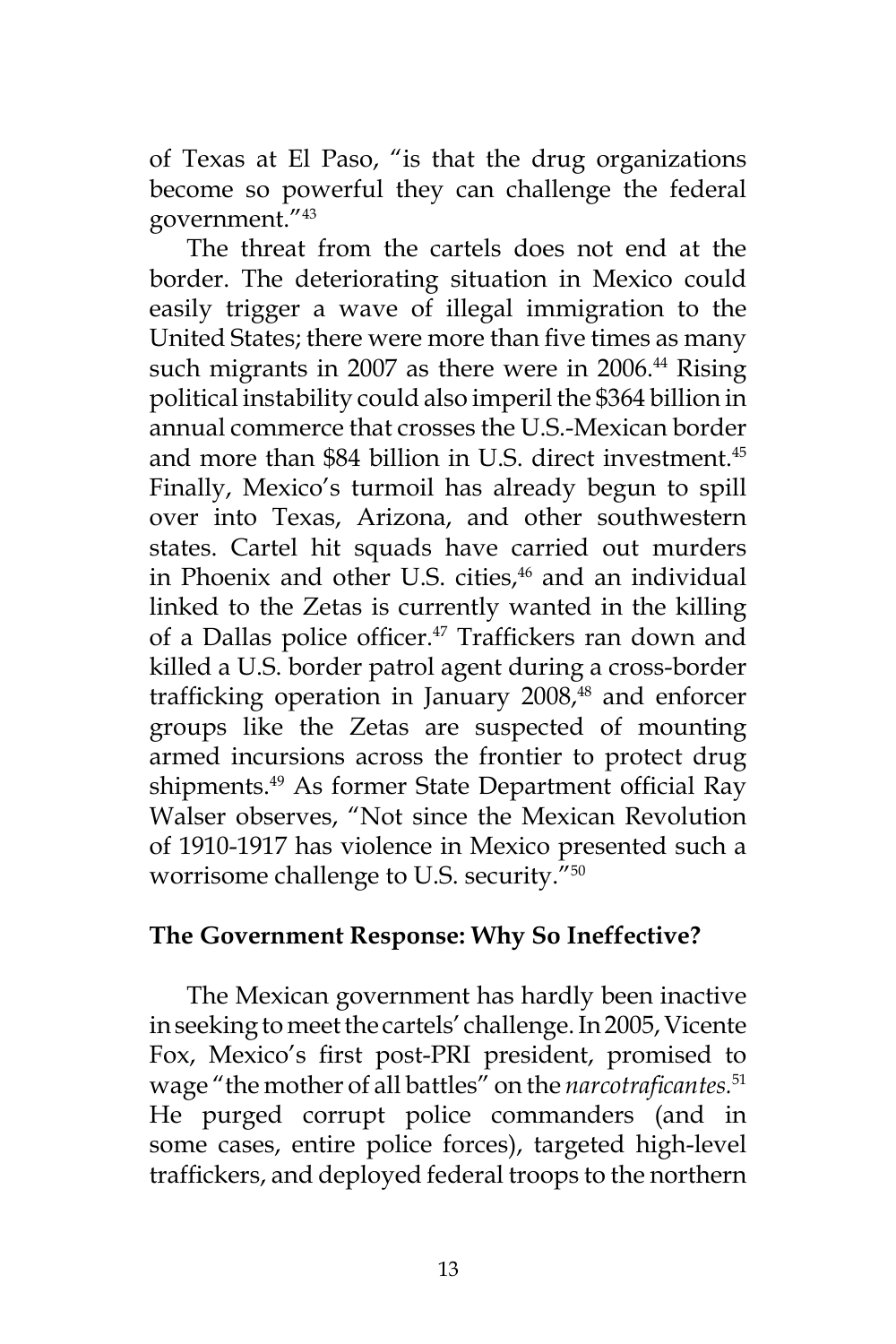part of the country. Felipe Calderon, who took office in late 2006, has been even more aggressive in his response. "There will be no truce and no quarter to the enemies of Mexico," he says, sometimes donning an army uniform to underline his resolve.<sup>52</sup> Calderon has sent 12,000 federal police officials and 20,000 soldiers to 12 states in a series of "lightning strikes" aimed at containing drug-related violence.<sup>53</sup>

These efforts have not been without effect. Under Calderon, the government has detained more than 14,000 suspects (including a number of high-profile targets) and seized large quantities of heroin, cocaine, marijuana, and methamphetamines. Massive police and troop deployments have temporarily tamped down violence in certain areas, and have somewhat weakened the cartels. *Los Pelones* have become less effective, and the Zetas have seen several of their leaders arrested or killed.<sup>54</sup>

Unfortunately, the positive effects of the government offensive have been transitory at best. The recent upsurge in violence indicates that these programs have not brought the cartels to heel. While increased seizures and interdictions have caused increases of up to 20 percent in the street price of cocaine and heroin, these measures seem to have made little more than a dent in the overall volume and value of the drug trade. According to the U.S. Government Accountability Office (GAO), Calderon's offensive "does not appear to have significantly reduced drug trafficking in Mexico."<sup>55</sup>

Why this disappointing outcome? One reason is that the Mexican government simply does not possess the enforcement capabilities necessary to confront the cartels. Coordination between Mexico's two federal and more than 1,600 local and state police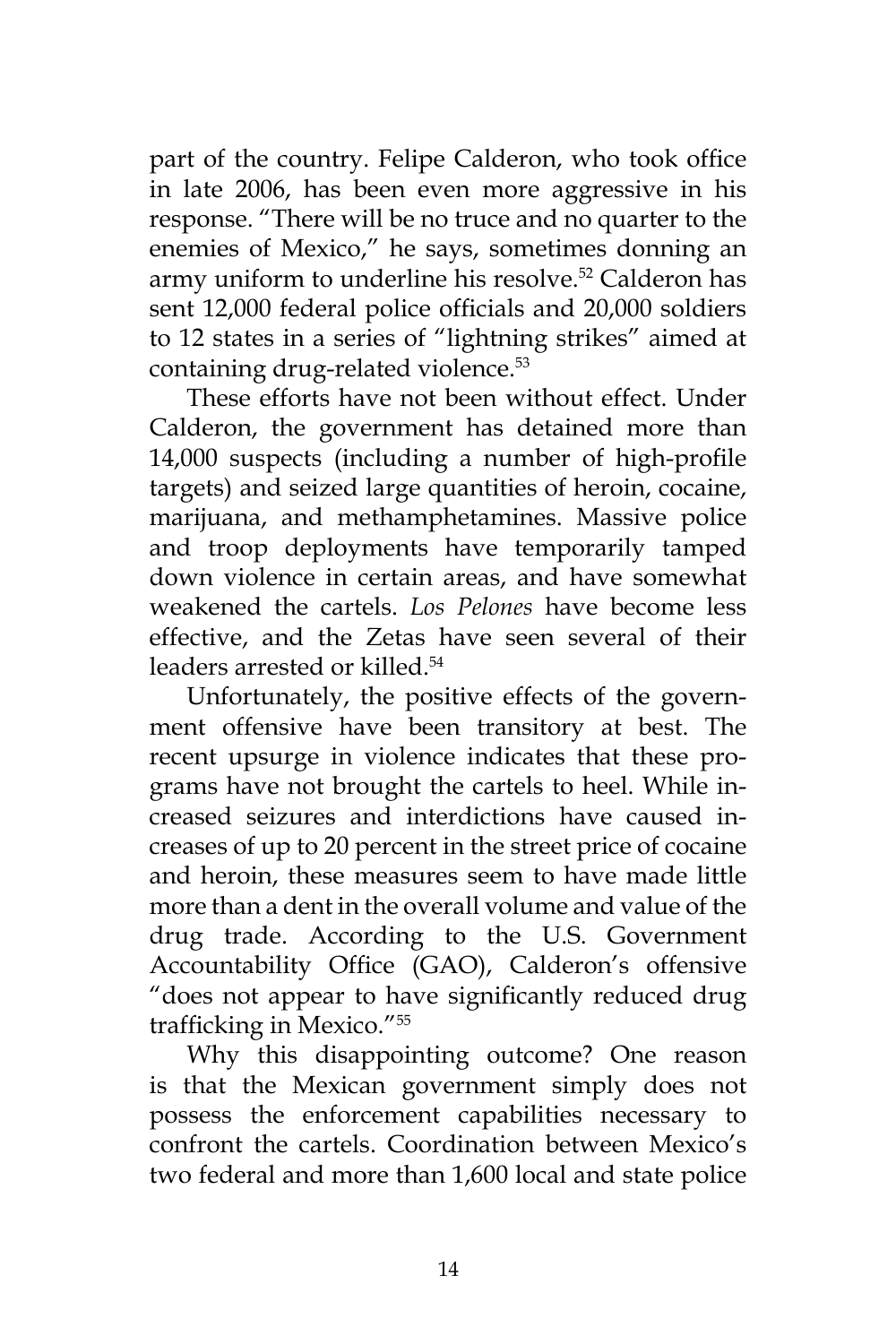forces is weak and inconsistent, complicating efforts to mount large-scale operations. The Mexican police and military lack the manpower to remain in all drug hot-spots indefinitely, and in many cases, the cartels simply wait for the troops to depart before resuming operations. (One DEA agent calls this the "whack-amole" effect.)<sup>56</sup> When the cartels do stand and fight, the results are often little better, as groups like the Zetas and FEDA are frequently better-armed and bettertrained than the authorities. "They are professionals," comments one analyst of the paramilitaries. "The authorities don't have the resources to face up to a phenomenon like this."57 In such circumstances, it is hardly surprising that a majority of Mexicans now feel that the government is losing its war on drugs. $58$ 

But Calderon's difficulties are not just a matter of firepower and numbers. An ability to blunt the antidrug offensive is also intimately tied to several deeper issues, ranging from widespread poverty, to the pervasive deficiencies of Mexican governance, to the persistent U.S. role in abetting the drug trade and the violence that attends it.

Of these issues, official corruption looms as perhaps the most important. Corruption has long been endemic to Mexico, and among aspiring elites, a government post is still often seen more as a means of personal enrichment than as a vehicle for disinterested public service. This mindset is well-captured in the remarks of a PRI politician who, upon being elected to serve as a federal deputy, told the residents of his town—his nominal political base—to "take a good look at my face because you are never going to see it again in this flyspecked, chicken-shit little village."<sup>59</sup>

The lucrative and brutal nature of the drug trade has compounded this perennial problem. Honest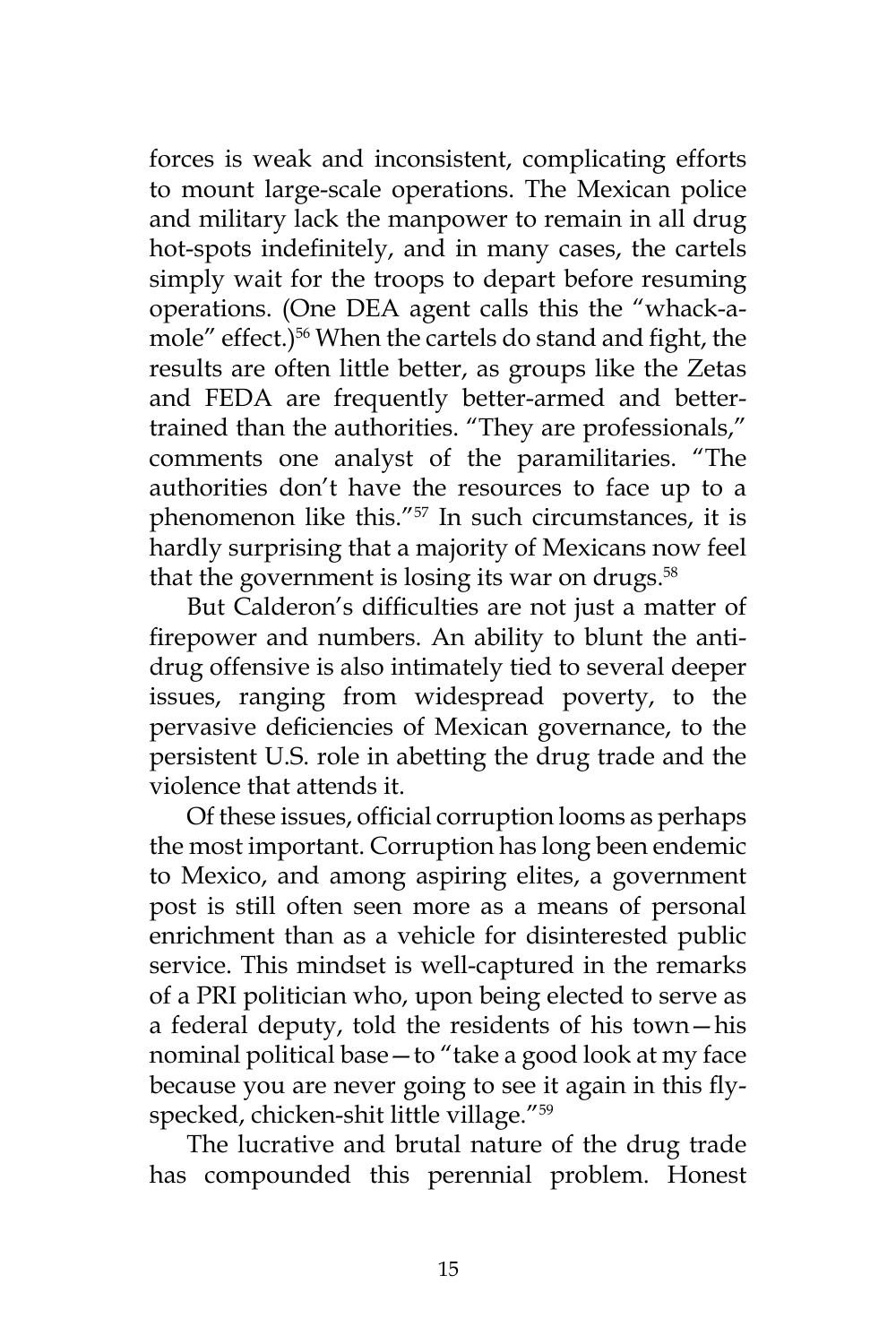public servants—whether local cops or prominent politicians—who oppose the drug traffickers risk a violent, painful death. "Why would anyone want to be a cop," asks one Mexican commentator, "when no one can guarantee their safety, less so their life?"<sup>60</sup> Those who collaborate with the cartels, on the other hand, are in line for massive payoffs—up to \$450,000 per month for high-ranking officials, according to recent reports.<sup>61</sup>

The cartels have used this time-tested formula of *plata o plomo* ("money or lead") to co-opt large segments of the Mexican government. Local police officers have reportedly kidnapped the Zetas' competitors and delivered them to that paramilitary organization to be tortured and killed.<sup>62</sup> More commonly, the local police provide the cartels with early warning of impending government operations. "Everyone in the world knows we're coming," one federal police official complains.<sup>63</sup>

The scope of the corruption is difficult to overstate. In several instances, local police forces have become so thoroughly infested with informers that the federal government has been forced to disband them entirely. This same problem applies to the federal police; within the Federal Investigative Agency (AFI), an organization that was itself created to replace Mexico's hopelessly corrupt Federal Judicial Police, 2,500 of 7,000 agents were being investigated for crimes as of late 2005.<sup>64</sup> Since July 2008, Mexican intelligence agencies have warned that the cartels have secured the cooperation of members of the national legislature, officials at the highest levels of the attorney general's office, and perhaps even the U.S. embassy.<sup>65</sup> The traffickers, warns Guillermo Valdes, Mexico's intelligence chief, are "trying to take over the power of the state."66 Given this level of corruption, it is not difficult to understand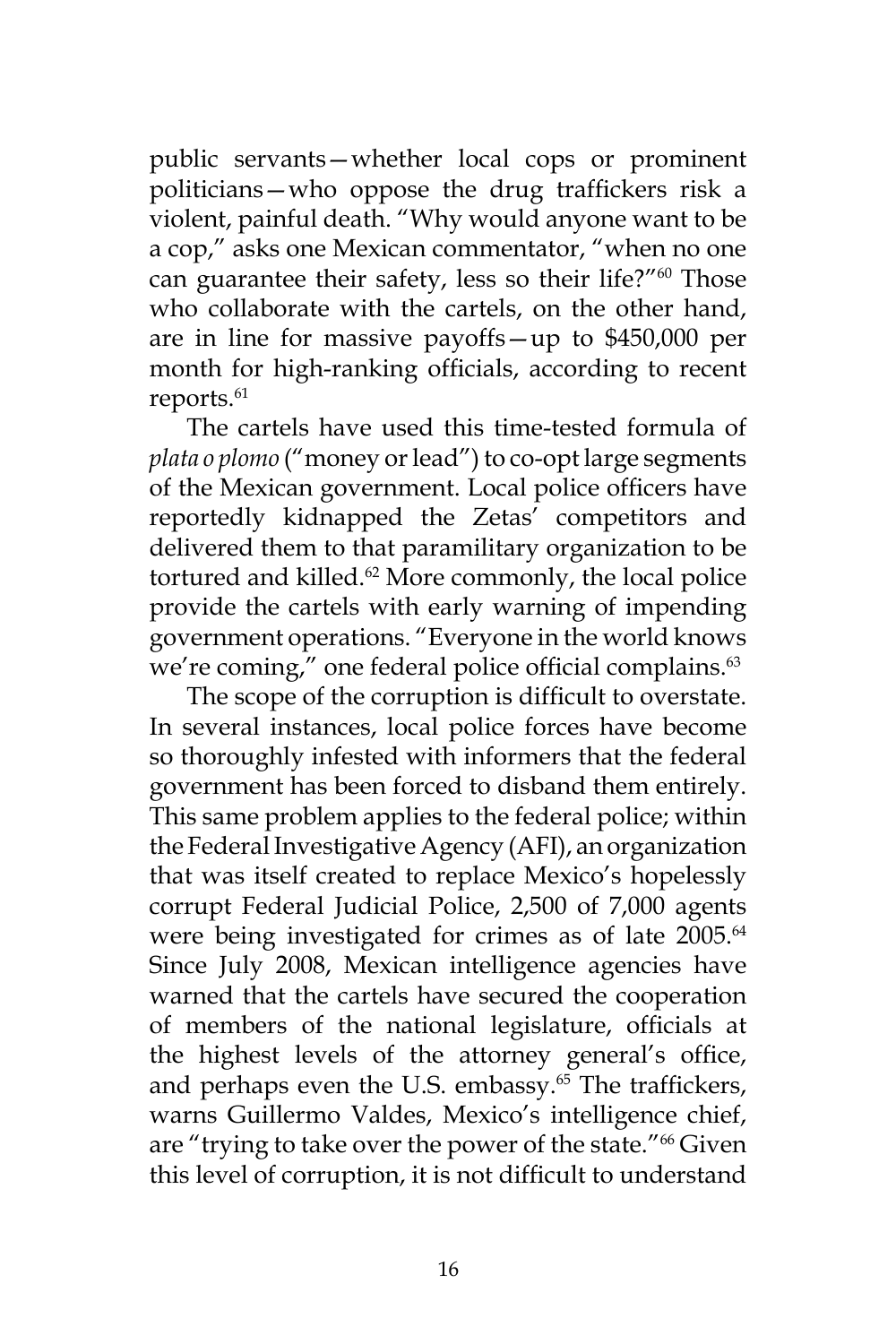why Calderon's programs have not produced the desired results.

The armed forces are generally thought to be far more honest and trustworthy than the police, which is one reason why Calderon has relied so heavily on the military since taking office. Even this institution, however, is highly vulnerable to the predations of the cartels. Low pay and difficult working conditions led to an astounding 100,000 desertions between 2000 and 2006, and nearly 50,000 more since Calderon's ascension to the Presidency. The Zetas and other paramilitary organizations tempt soldiers to switch sides by offering salaries of up to \$3,000 per week (in comparison to the \$1,100 per month earned by most members of the armed forces).<sup>67</sup> Banners hung by the Zetas promise "a good salary, food, and medical care for your families," as well as "loans and life insurance."68 The undeniable allure of these offers has led many Mexican officials to fear that militarizing the drug conflict will simply lead to greater corruption within the armed forces, weakening the one relatively reliable pillar of public order in the country.69

Calderon's reliance on the military has proved problematic in other respects as well. The Mexican army has a sorry history of human rights abuses, symbolized by the Tlatelolco massacre of 1968. The armed forces' record has improved in recent decades, but violations have increased since the military became the essential implement of Calderon's strategy. According to one estimate, there have been more than 600 human rights violations since late 2006.70 These abuses allegedly include extrajudicial executions, illegal detentions, and torture. Soldiers are accused of stealing from residents during drug-related searches, and of sexually assaulting 14 women in the state of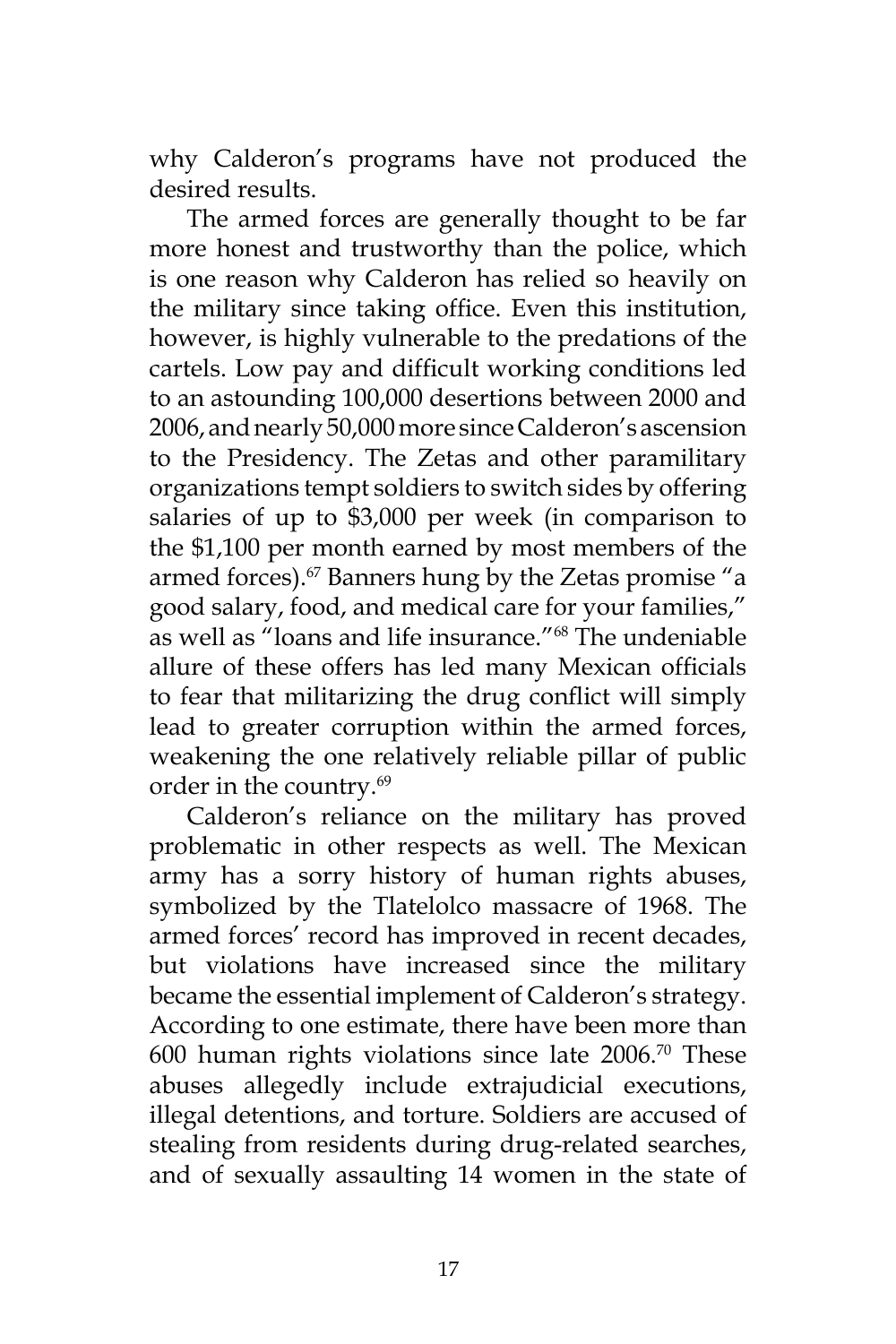Coahuila in 2006.71 These practices, troubling in their own right, also come at a cost in terms of weakening the effectiveness of government counternarcotics programs. Human rights abuses destroy trust between the armed forces and the public, making it less likely that citizens will cooperate in the fight against the drug traffickers. Such a backlash has already occurred in several locations. Only 18 percent of residents in Ciudad Juarez approve of the army's presence in that city, and the border town of Ojinaga recently witnessed public protests against military brutality.<sup>72</sup> One Nuevo Laredo resident concisely expresses the hostility bred by military and police excesses: "I trust the Zetas more than the thieving police and soldiers."73

The structural and institutional weaknesses dramatized by police and military malfeasance reach far beyond these organizations, extending into numerous realms of Mexican governance. The judiciary is particularly ill-suited to participate in a vigorous attack on drug-related crime. Mexico's legal system has no specific anti-gang laws that could be used to target the cartels, and the system as a whole is no less corrupt than the law enforcement community.<sup>74</sup> Most Mexican courts operate according to arcane, colonial-era rules, and the system is so weak that only 1-2 percent of all crimes are punished.75 This remarkably low rate of conviction serves as a virtual guarantee that most criminals will escape punishment, thus constituting an immense deterrent to citizen cooperation with ongoing investigations.

The list of institutional inadequacies goes on. The Mexican financial system, for instance, is largely opaque to government oversight, and the fact that the government cannot compel the banks to report large deposits makes investigating money laundering and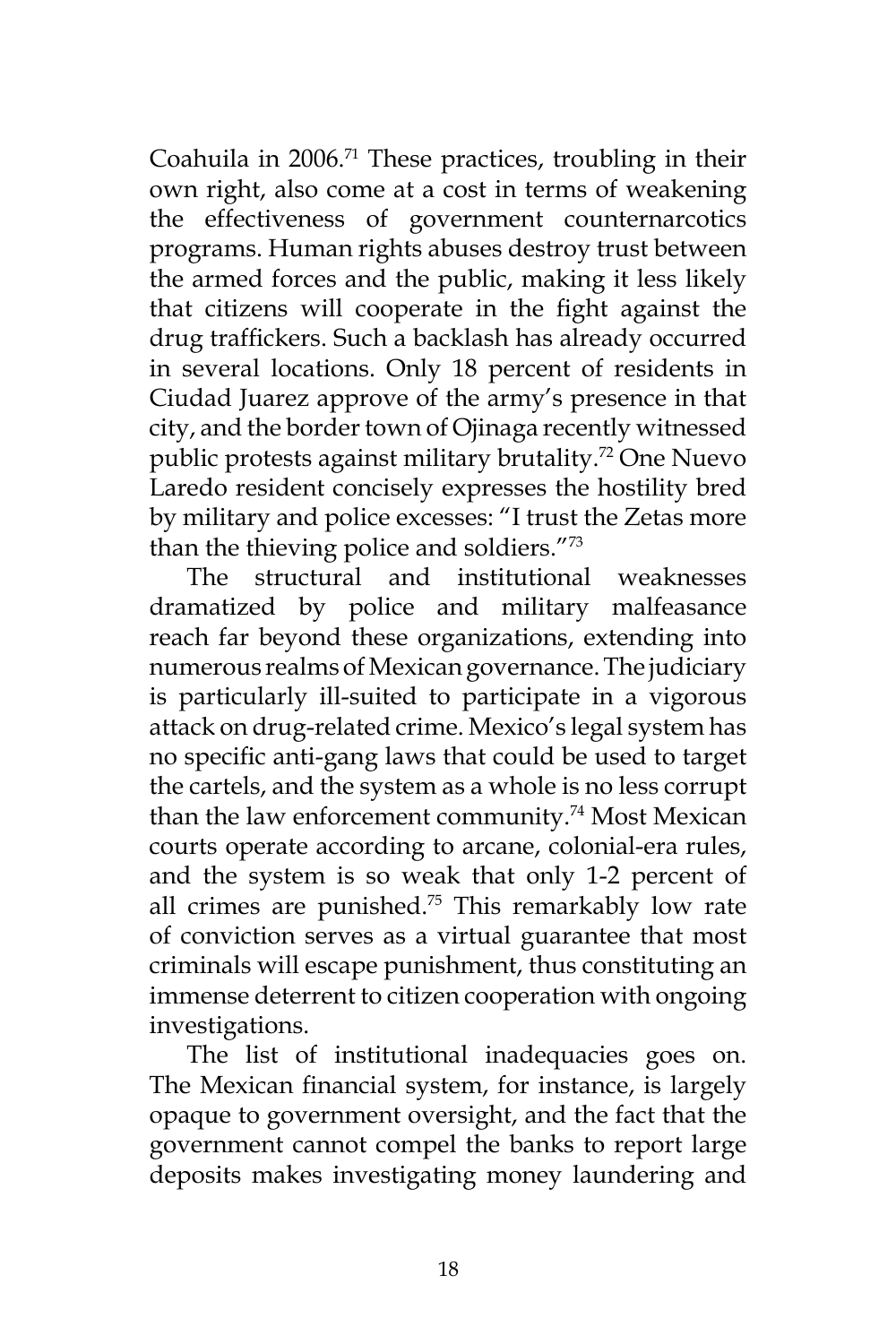corruption all the more difficult.<sup>76</sup> Across these and other examples, one thus encounters the same theme: In their current state, Mexico's political and government institutions are simply not strong enough to support a vigorous counterdrug strategy.

An equally entrenched impediment to such a program is the poverty that afflicts much of Mexican society. Despite relatively strong macroeconomic growth over the past 15 years, roughly 40 percent of Mexico's population lives in poverty, with 18 percent living in extreme poverty. Moreover, because Mexico's macroeconomic successes occurred under a model that emphasized cutting social programs, deregulating wages, and allowing prices to rise freely, the government has been slow to deploy meaningful initiatives to ameliorate the adverse effects of this deprivation on the standard of living.<sup>77</sup>

The cartels thrive on the resentment that often results. While the *narcotraficantes* use violence to silence those who oppose them, they also use the proceeds from the drug trade to cultivate a loyal following among the poor and disaffected. The Gulf Cartel donates food, bicycles, clothing, and toys to Nuevo Laredo residents, and drug kingpins throw festivals for the residents of their strongholds.78 In many cases, these overtures find a receptive audience. Guzman, the leader of the Sinaloa Cartel, is the subject of admiring *narcorridos,* or folk songs, that tout his generosity and his ability to elude the authorities.79 In the same vein, the combination of desperate poverty and cartel largesse provides a steady stream of recruits for these organizations. Young boys proclaim, "I want to be a Zeta," and recipients of the group's benevolence have said, "We are all Zetas."80 As Adolfo Franco of the U.S. Agency for International Development (USAID) notes, "The poverty, lack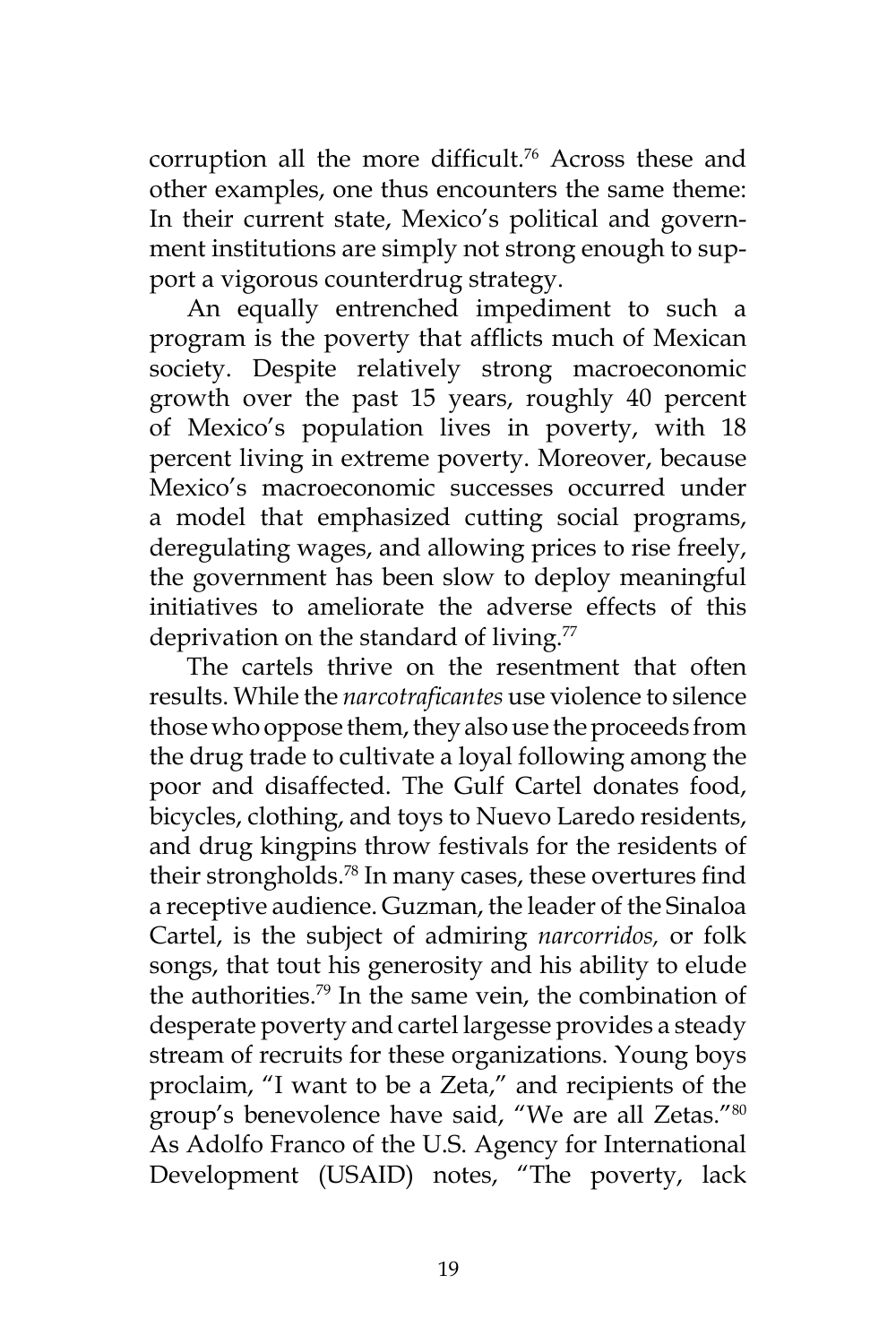of opportunity, and feelings of hopelessness that characterize many lives in Latin America are often no match for the cash flow, livelihood, and social cohesion offered by many gangs."81

Finally, efforts to rein in the drug trade have foundered on two hugely important U.S. contributions to this industry: demand and guns. With respect to demand, American buyers continually provide a lucrative outlet for drugs smuggled through Mexico, and the billions of dollars in annual profits shipped back across the border provide the grease that lubricates the narcotics trade. "In significant measure," one U.S. official acknowledges, the perpetuation of drug-related problems in Mexico "grows out of violent people taking advantage of the continuing strong demand in the United States."82

Similarly, the United States acts as an inexhaustible arsenal for the cartels. While Mexico has very strict gun laws, the United States does not, and the vast majority of weaponry (90-95 percent) used by the traffickers originates north of the border. Cartel operatives and middlemen acquire these arms through gun shows, pawn shops, and dealers in the United States, or by stealing them from U.S. military facilities. The weapons are then taken across the border in ones and twos, forming what Mexican officials call "the iron river."83 Though, as one ATF official notes, there is "no real way to put a metric" on the number of guns taken into Mexico, some observers estimate as high as several hundred per day, and there may be up to 40 million illicit weapons in Mexico.<sup>84</sup> Neither Mexico nor the United States has yet fashioned a solution to this problem; this failure ensures that U.S. guns continue to play an integral role in Mexican violence.

In sum, the apparent intractability of the drug trade and drug-related violence in Mexico does not testify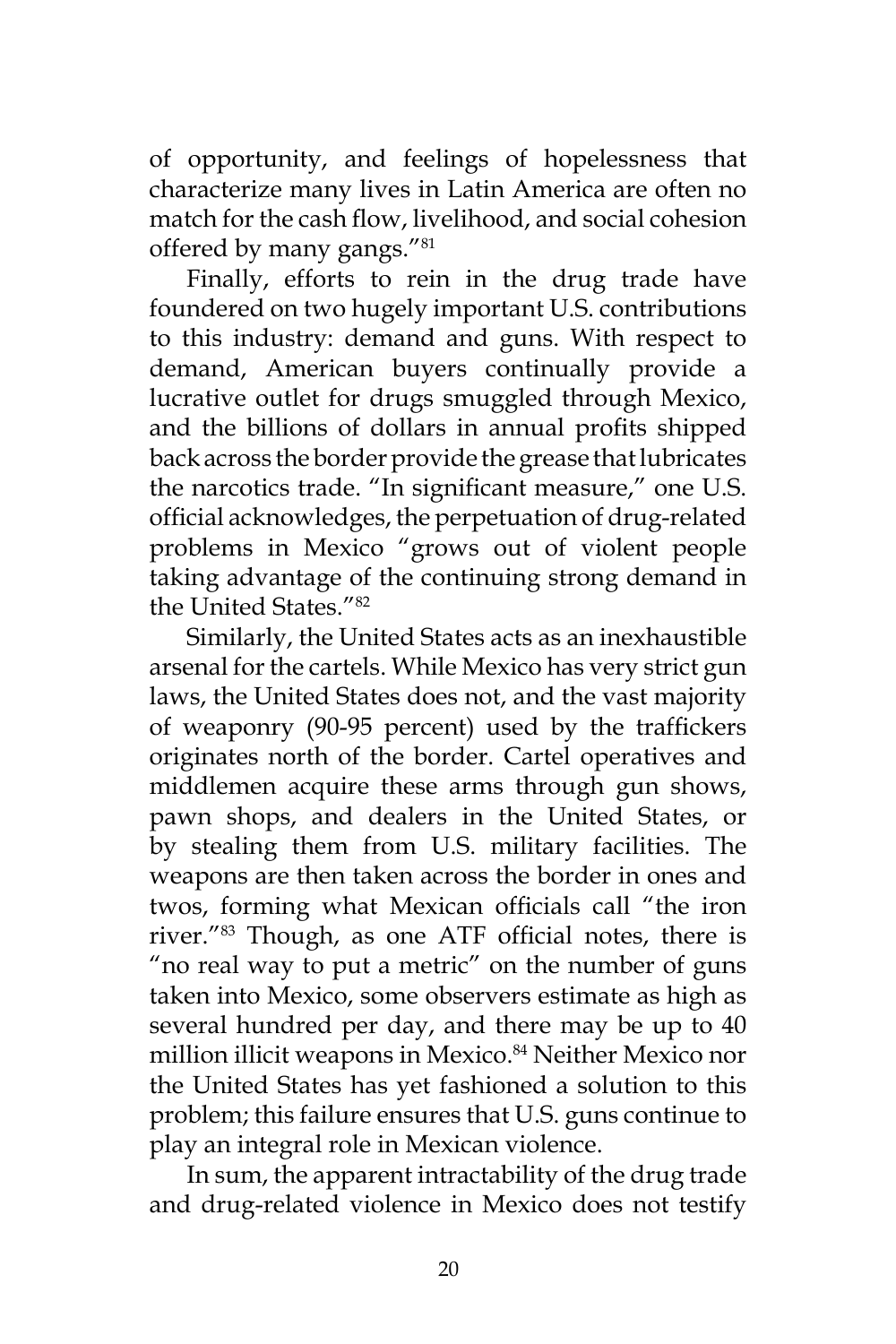simply to the paramilitary strengths of the cartels and the operational deficiencies of the police and military. It is also inextricably linked to the broader context of Mexican politics and society, that is, the glaring institutional failures of Mexican governance and the U.S. role in perpetuating the narcotics industry. In short, Mexico's problems are exceedingly complex and deep-seated; any real solution to these problems will have to be no less encompassing.

#### **THE MERIDA INITIATIVE: CHARACTERISTICS, AIMS, AND PROSPECTS**

The Merida Initiative, signed into law by President George W. Bush on June 30, 2008, represents the U.S response to this situation. Named for the Mexican city in which it was agreed upon at an October 2007 summit between Presidents Bush and Calderon, the initiative is a 3-year, \$1.4 billion counternarcotics package destined for Mexico and Central America, with the former country set to receive the vast majority of these funds (\$400 million of the \$465 million to be disbursed in the first year, and similar proportions thereafter). U.S. counternarcotics aid to Mexico had previously hovered around \$55-60 million annually in the 7 years since 2000; the Merida Initiative thus represents a roughly sevenfold expansion of this assistance. For its part, the Calderon government has committed \$7 billion in counternarcotics funding over the next 3 years.85 Officials on both sides of the border have said that they envision the Merida Initiative as the first step in a long-term partnership between Washington and Mexico City.<sup>86</sup>

The essential thrust of the Merida Initiative is to better enable Mexican authorities to contain and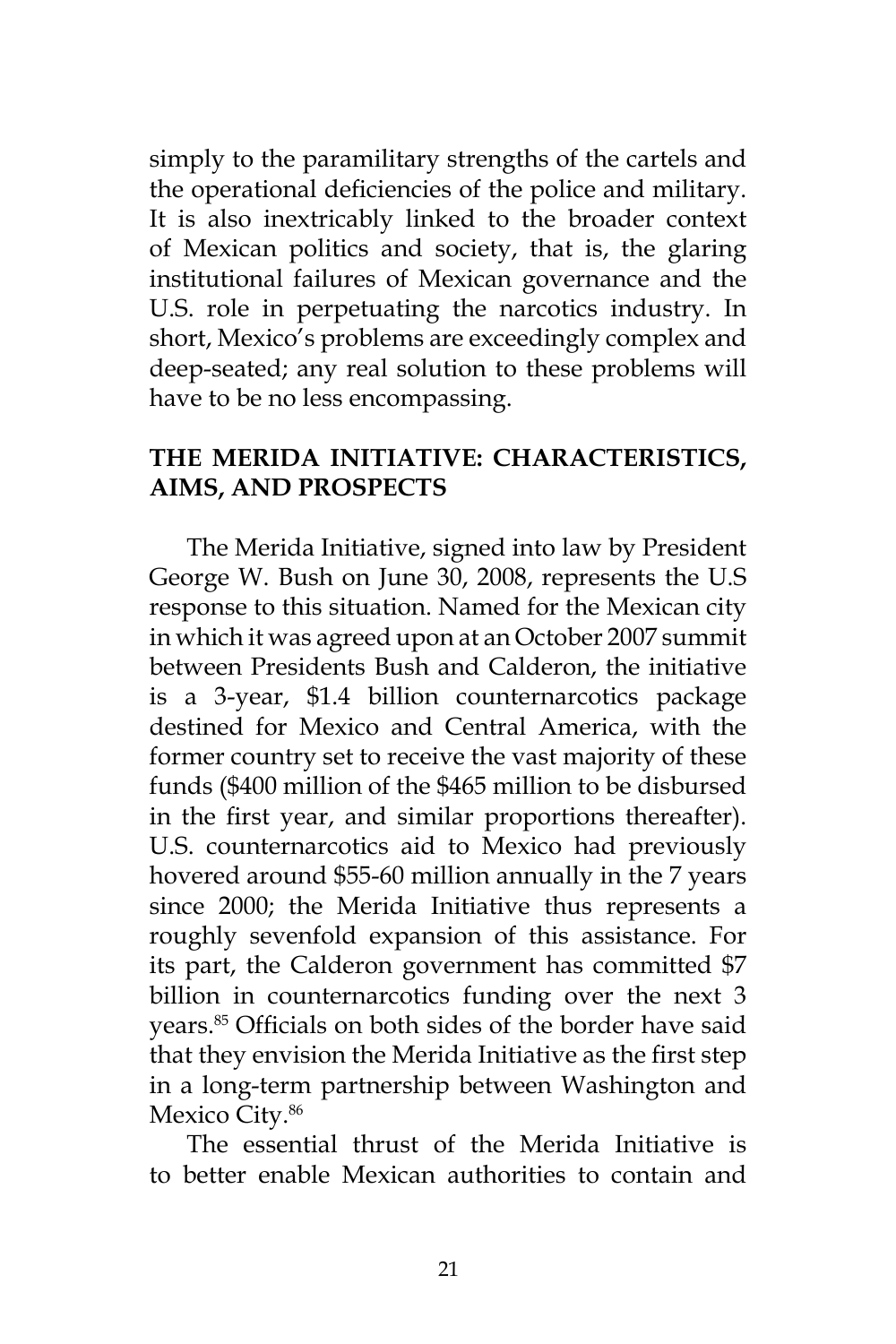roll back the violence that has roiled that country of late. It is designed to complement Calderon's recent offensive, which U.S. officials have characterized in highly laudatory terms. Calderon "has shown great leadership and great strength of character," Bush said in 2007, "which gives me good confidence that the plan we'll develop will be effective."87 U.S. assistance will help "increase the operational capabilities of Mexican agencies and institutions," explains a State Department official, thereby allowing them "to break the power and impunity of drug and criminal organizations that threaten the health and public safety of their citizens and the stability and security of the region."<sup>88</sup>

The funding scheme for the Merida Initiative reflects this hope. Over the next 3 years, the United States will provide equipment and training to Mexican law enforcement (which will receive 59 percent of these resources) and the armed forces (41 percent). This aid is to be disbursed in three clusters. The first is Counternarcotics, Counterterrorism, and Border Security; the second, Public Security and Law Enforcement; the third, Institution Building and the Rule of Law.89

By far the largest chunk of funding (about \$327 million of the \$400 million allotted for the first year, or nearly 82 percent) is devoted to the first and second clusters, which are very similar in their enforcementfirst approach to the drug problem. Roughly 60 percent of this money (slightly more than \$200 million) will pay for eight transport helicopters, designed to facilitate the rapid deployment of Mexican troops, and two surveillance aircraft to give the government greater awareness of cartel activities. The remainder of these funds will be used to provide law enforcement agencies with tools to aid detection and interdiction: ion scanners, Gamma- and X-ray inspection equipment,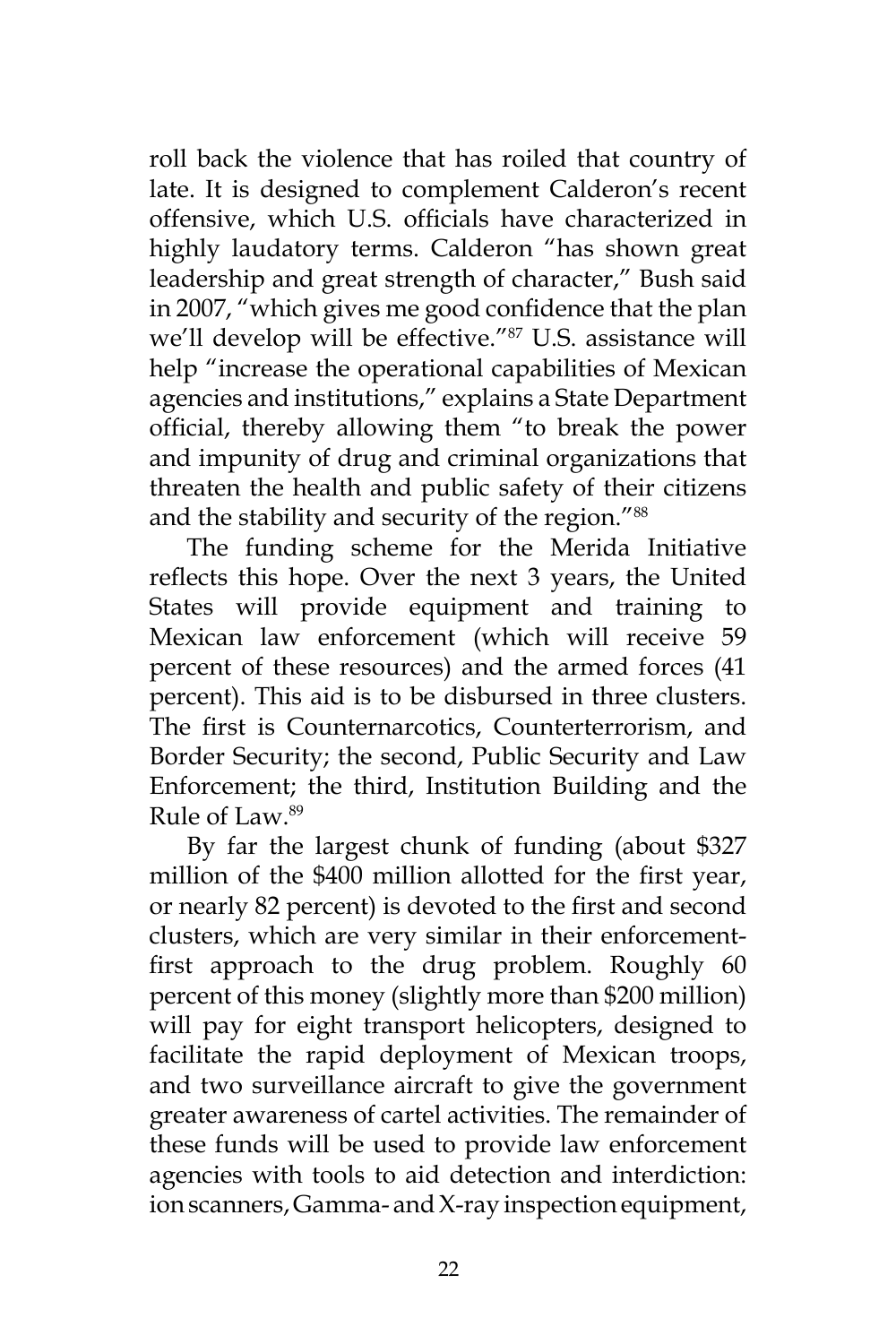and training for the drug-sniffing dogs of Mexican police and customs; the modernization of computer and information systems used by several agencies; and secure communications equipment to allow more efficient exchange of information and intelligence. These programs will substantially increase the antidrug capabilities of the Mexican authorities, U.S. officials believe, and when combined with Calderon's recent decision to increase military spending and nearly double the size of the federal police, should tilt the balance in favor of the government.

The remainder of first-year funding (about \$73.5 million, or around 18 percent) will go to the third cluster, Institution Building and the Rule of Law. This money will be directed toward addressing certain of the institutional failures that have so far obstructed more effective government action. It will fund prison and judicial reform, training in how to handle evidence, assistance in vetting new police recruits and commanders, and a limited expansion of Mexican drug treatment and prevention programs. Examples of aid to be provided under this cluster include polygraph technology that can be used to screen police officials and assistance in improving witness protection capabilities<sup>90</sup>

As the allocation of more than 81 percent of firstyear funds to clusters one and two indicates, the central priorities of the Merida Initiative are interdiction and enforcement, with institution-building, anti-corruption, social projects, and economic programs receiving considerably less (if any) emphasis. Various observers in the United States and Mexico have criticized this apparent imbalance, but on the whole there is strong official support for such an approach.<sup>91</sup> President Calderon has called for the Merida Initiative to be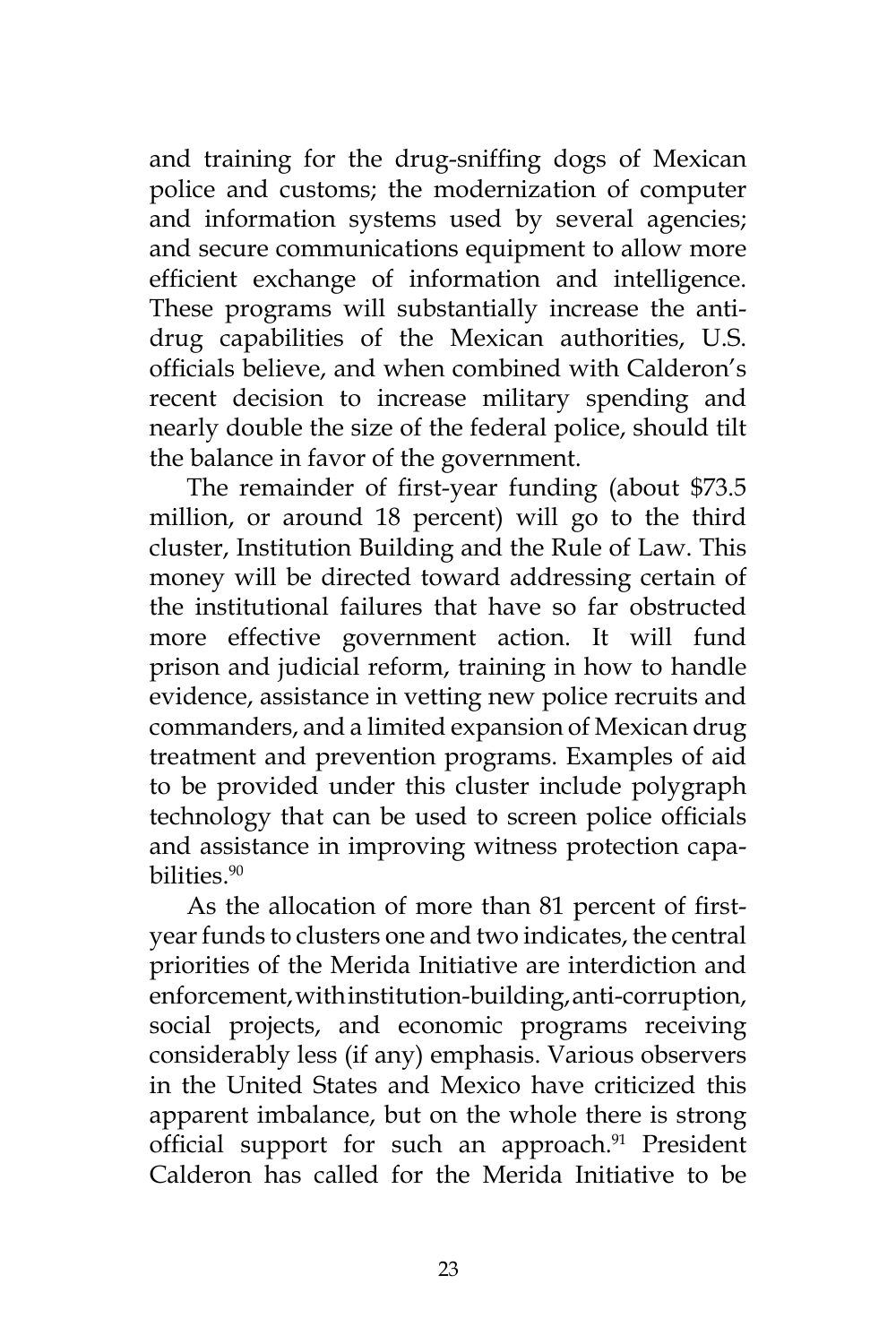extended throughout Latin America. Within the U.S. Government, backing for the program is bipartisan.<sup>92</sup> Prominent Democrats such as Bill Richardson, Christopher Dodd, and Patrick Leahy support the measure, and executive branch officials argue that the program's stress on interdiction and enforcement is essential to a successful showdown with the cartels.<sup>93</sup> Secretary of State Condoleezza Rice said: "I see no other way than to be very tough on organized crime, to be capable of dealing with these very violent people who are trying to terrorize the population, who are trying to carry out their criminal activities. I see no other way."94 Scott Burns, the second-ranking U.S. antidrug official, offered a similar assessment, predicting that the Merida Initiative would "build the capacity of our friends to permanently shut the door on the largest inflow of illegal drugs into the United States."<sup>95</sup>

### **Evaluating the Supply-Side Paradigm.**

The Merida Initiative was hardly fashioned from whole cloth. Aside from building on President Calderon's anti-drug offensive, it also represents the latest incarnation of the dominant paradigm in U.S. counternarcotics policy. Over the past several decades and especially since the 1980s, counterdrug initiatives have steadily taken on greater importance in U.S. diplomacy. With hundreds of tons of cocaine, heroin, and other drugs entering the United States annually, drug-related upheaval afflicting U.S. allies in Latin America, and proceeds from this illicit trade benefiting terrorist organizations such as al-Qai'da and the Taliban, Washington has taken a variety of steps to impede international drug smuggling. Coca and poppy eradication programs in the Andes and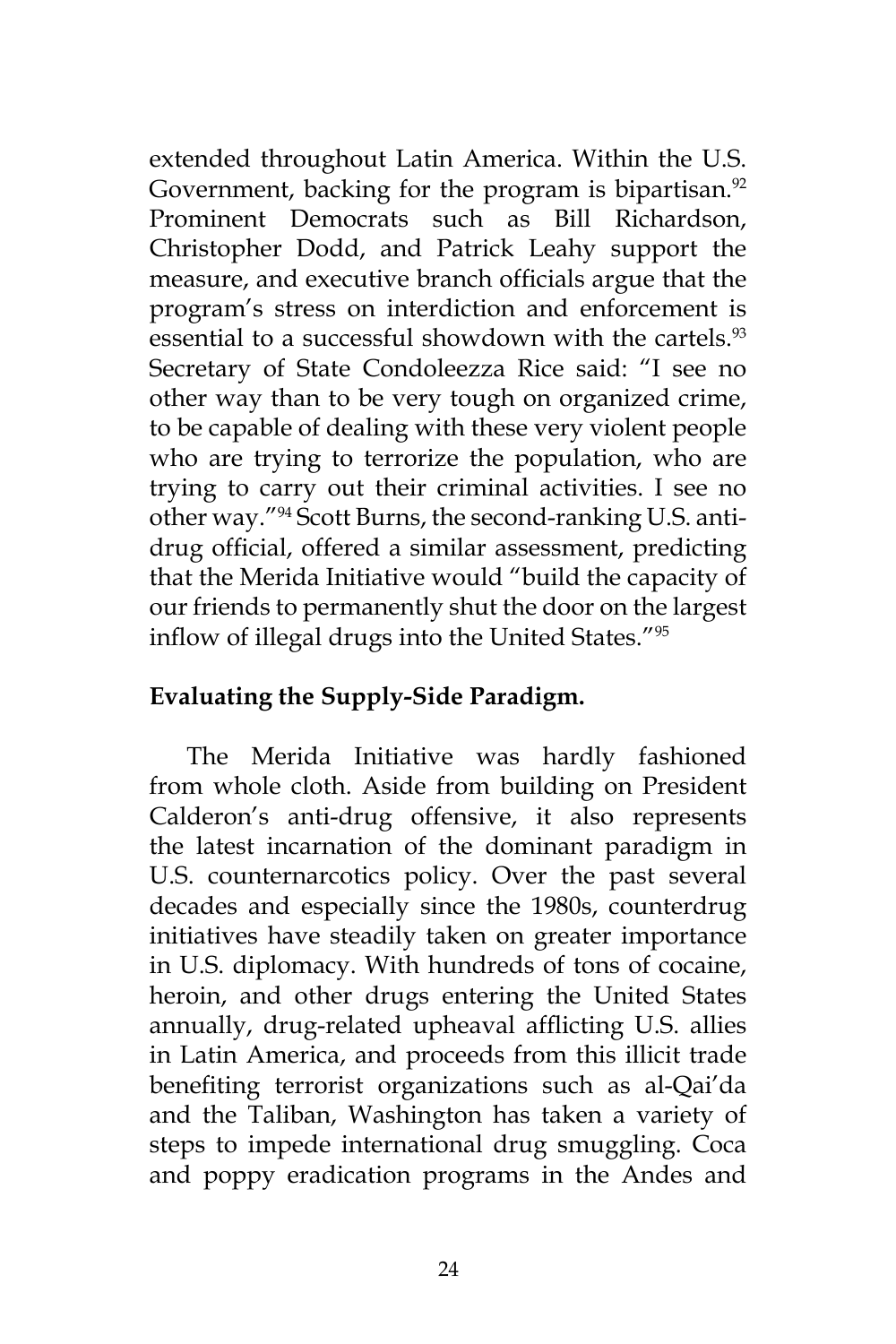Afghanistan, an Air Bridge Denial initiative meant to disrupt narcotics shipments from South America, projects aimed at eroding the financial bases of the drug trade, and numerous other initiatives all fit within this context. The amount of money devoted to such endeavors has increased greatly over the past several years, rising from roughly \$3 billion in FY 2002 to \$5.4 billion for FY 2009 <sup>96</sup>

The dominant feature of U.S. counternarcotics policy is, and long has been, a supply-side approach. This paradigm, reaffirmed in the provisions of the Merida Initiative, was also recently restated in the Bush administration's 2008 National Drug Control Strategy. This document assigns the greatest importance to disrupting the operations of major foreign cartels rather than restricting domestic demand, promoting social and economic development in source countries, or pursuing alternative strategies for combating the drug trade. The five goals of the strategy are: "(1) reduce the flow of drugs into the United States; (2) disrupt and dismantle major drug trafficking organizations; (3) focus on the nexus between the drug trade and other potential transnational threats to the United States, including terrorism; (4) deny drug traffickers, narcoterrorists, and their criminal associates their illicit profits and money laundering activities; and (5) assist foreign countries threatened by illegal drugs in strengthening their governance and law enforcement institutions." Funding for counterdrug programs reflects these priorities, as the Bush administration increased the proportion of the narcotics control budget devoted to interdiction and capacity-building for foreign law enforcement and military agencies, reduced the percentage of funds spent on domestic demand restriction, and resisted congressional efforts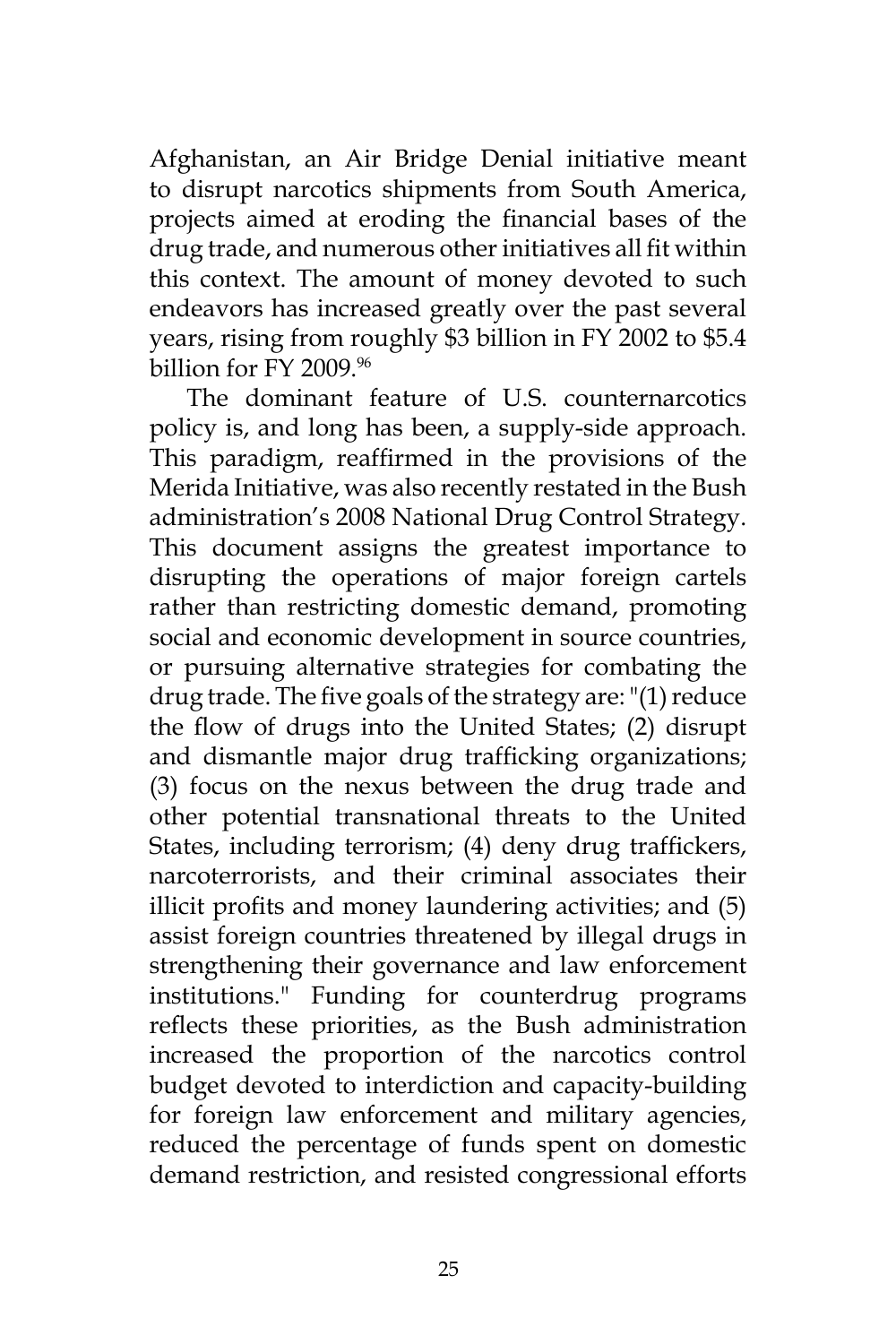to place greater stress on promoting alternative development programs in source countries.<sup>97</sup>

How effective is this paradigm? There is no shortage of debate. U.S. officials aver that American counternarcotics programs have helped combat drugrelated violence in South America and elsewhere, and argue that these initiatives reduce the flow of illegal drugs into the United States. Critics dispute these claims, contending that the current counterdrug model is politically popular but fundamentally misguided. One way of assessing these arguments, and of evaluating the efficacy of the current paradigm, is to examine the emblematic example of that strategy: Plan Colombia.

# **Case Study: Plan Colombia.**

Between 2000 and the announcement of the Merida Initiative in late 2007, Plan Colombia dominated U.S. counterdrug policy. During this period, the Clinton and Bush administrations poured more than \$7 billion in foreign and military aid into Colombia in hopes of quelling a drug-fueled insurgency and staunching the flow of cocaine and heroin to the United States. U.S. contractors, civilian officials, and uniformed military were (and continue to be) deeply involved in counterinsurgency and counternarcotics missions in Colombia, leading observers to refer to Plan Colombia as America's "number three war."98

Plan Colombia originated in response to a dangerous synergy between criminal activity and political violence. By the late 1990s, the Colombian drug trade had become a major national security issue for both Colombia and the United States. Colombian exports accounted for nine-tenths of the cocaine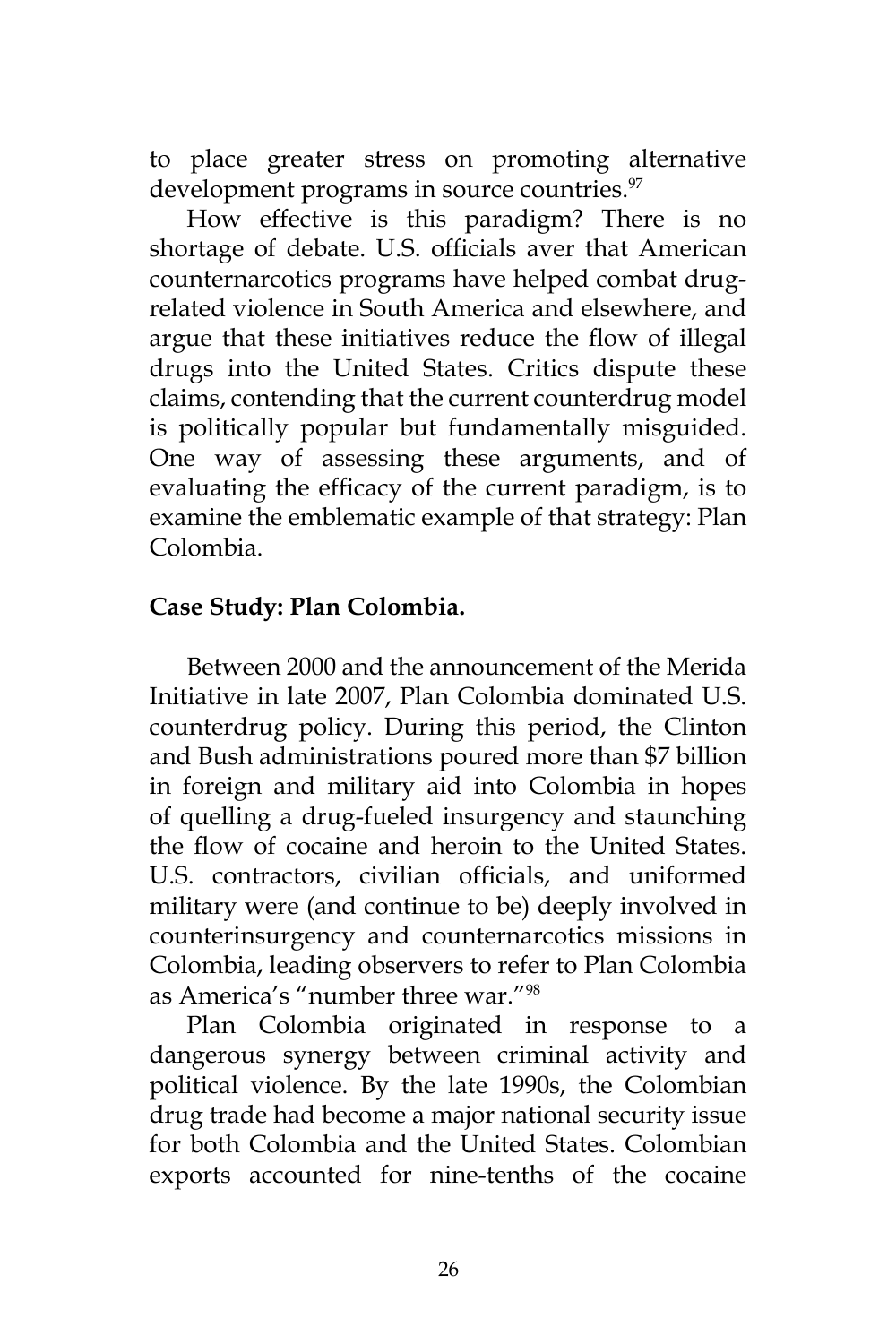entering the United States, and contributed heavily to the perhaps 20,000 drug-related deaths that occurred in the United States per year.<sup>99</sup> Within Colombia, the drug trade was fueling massive corruption that reached as high as the office of the president, driving intense internal violence (around 30,000 murders per year, a sixfold increase from 2 decades prior), and feeding the ambitions of a powerful Marxist insurgency.100 The Revolutionary Armed Forces of Colombia (FARC) used the approximately \$380 million it garnered from the drug trade each year to acquire advanced weapons and entice new recruits. By 2000, the FARC boasted around 20,000 combatants, was able to overwhelm and annihilate isolated army garrisons, had Bogota nearly cut off from the rest of the country, and controlled roughly 40 percent of Colombian territory.101 The group also staged hundreds of attacks on U.S. interests in Colombia; according to one count, the FARC was responsible for 55 percent of terrorist attacks against American targets in 2001.<sup>102</sup>

Plan Colombia represented a joint U.S.-Colombian response to these interlocking threats. U.S. aid would allow a besieged government to take strong action against the FARC and hundreds of Colombian cartels, as the thinking went, thereby restricting drug exports and restoring internal order. "The ultimate test of success," said DEA administrator Donnie Marshall, "will come when we bring to justice the drug lords who control their vast empires of crime which bring misery to so many nations."<sup>103</sup> Of the roughly \$7 billion in aid granted under the initiative, nearly 80 percent went to facilitating interdiction and strengthening Colombia's military and National Police, with 10-20 percent devoted to economic and social programs meant to provide alternative sources of income for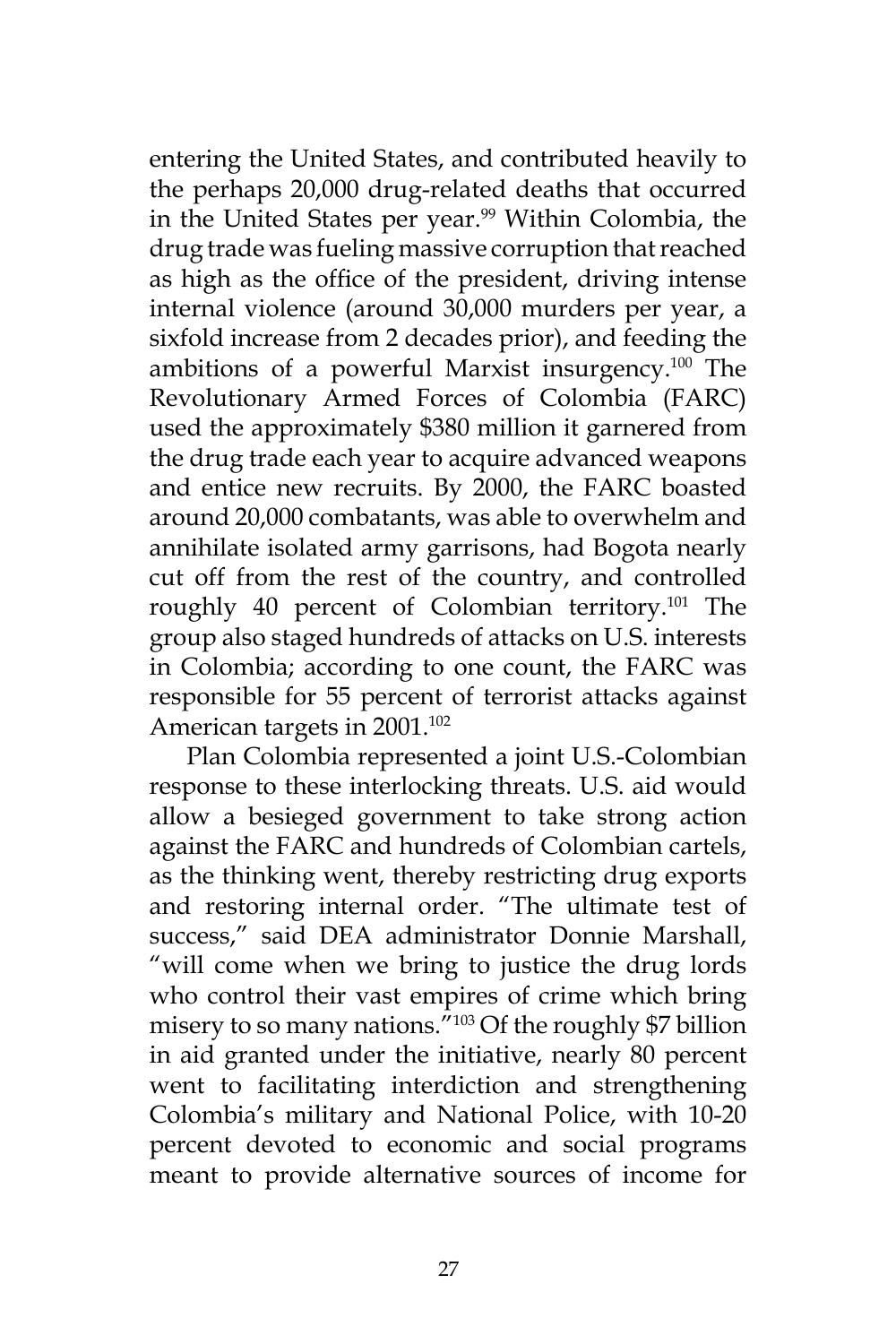poor farmers and thus undercut the economic basis of the drug trade.104

Plan Colombia has been touted by the Bush administration as a striking success, and damned by its critics as an utter failure. In reality, its results were ambiguous, demonstrating both the strengths and weaknesses of the current counternarcotics paradigm.

With respect to internal security and interdiction, Plan Colombia has produced clear-cut gains. Since 2000, U.S. assistance has had pronounced benefits in the fight against the FARC. The training of three elite counternarcotics battalions (totaling around 3000 soldiers) and 30 Ranger-style strike teams has roughly doubled the number of elite troops that the Colombian army can put into the field, while the provision of more than 70 *Blackhawk* and *Huey II* helicopters has greatly increased the mobility and combat effectiveness of these forces. U.S. intelligence support has been similarly beneficial, allowing the Colombian military to target high-level FARC commanders and aiding in the bold rescue of 15 high-profile hostages in July 2008.<sup>105</sup>

Combined with the assertive counterinsurgency program of President Alvaro Uribe, this aid has helped deal the FARC a series of staggering blows. The insurgent leadership has been decimated by targeted strikes and the deaths of top commanders. Desertions, captures, and overall guerrilla casualties have risen dramatically, severely reducing the guerrillas' numerical strength.106 Colombian forces have largely cleared the FARC from the departments surrounding Bogota and substantially weakened the guerrillas even in traditional redoubts like Putumayo, Caqueta, and the slums of Medellin.<sup>107</sup> The FARC retains a hard core of some 8,000-10,000 fighters and receives arms and funding from Venezuela, but its overall military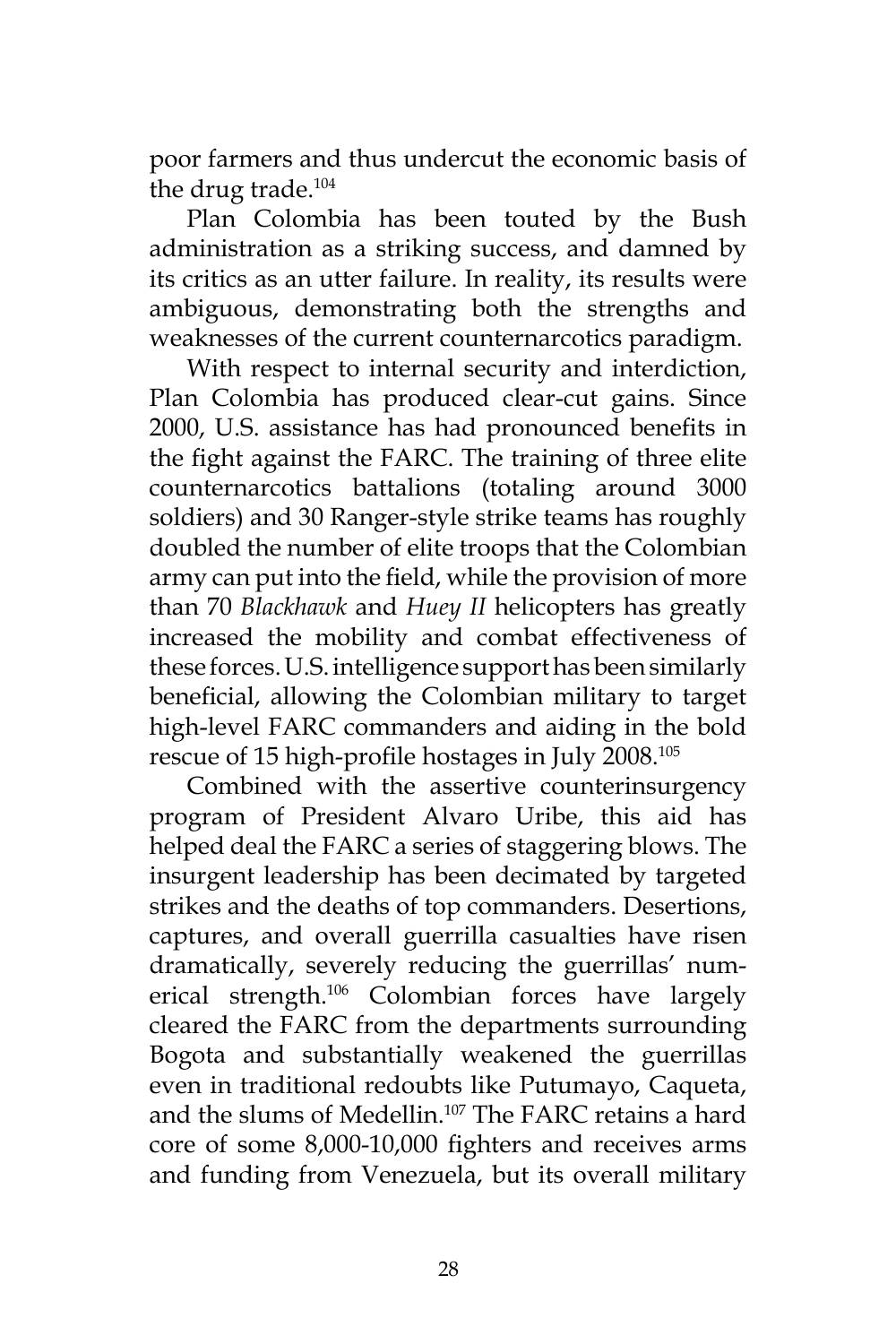effectiveness has declined sharply, and the survival of democratic government in Colombia is no longer in imminent peril.<sup>108</sup>

The interdiction component of Plan Colombia has (numerically, at least) produced similarly strong advances. The delivery of ground radar systems, forward-looking infrared radar (FLIR) for Colombian intelligence aircraft, patrol boats for riverine interdiction, and other equipment and training have greatly increased Colombian interdiction capabilities.109 The number of cocaine laboratories destroyed rose from 241 in 1999 to nearly 2,200 in 2006, dozens of drug-carrying aircraft have been captured or destroyed, and arrests and extraditions are up.110 Additionally, as part of a program that is complementary to but not explicitly a part of Plan Colombia, cooperation among U.S., Colombian, and international assets has allowed the Joint Interagency Task Force (JIATF) of U.S. Southern Command to make major strides in disrupting narcotics shipments through the Caribbean. The number of seizures in the transit zone (the area between Colombia and the United States) has increased from 90 to 260 metric tons per year, with the proportion of shipments seized rising as well.<sup>111</sup>

These are impressive statistics, but in many ways they conceal the less successful reality of Plan Colombia. With respect to an overarching goal of the programsignificantly reducing the quantities of cocaine and heroin delivered into the United States—the picture is one of little progress. Between 2000 and 2004, street prices for cocaine actually decreased, indicating a steady if not expanding supply. Prices have increased somewhat since 2005, but on the whole supply is still more than adequate to meet the continuing domestic demand for the drug. The Justice Department's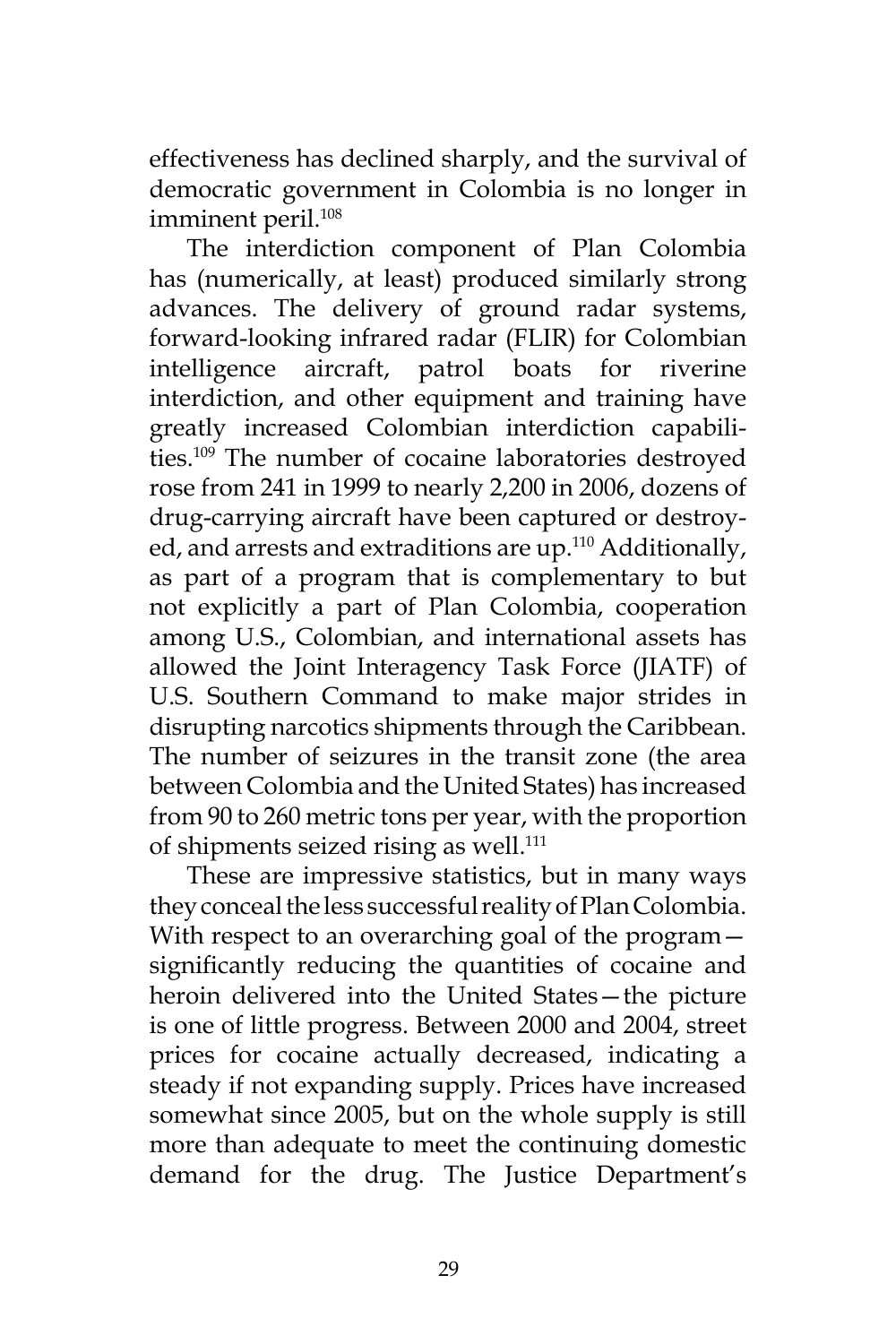National Drug Intelligence Center acknowledges that "there have been no sustained cocaine shortages or indications of stretched supplies in domestic markets," and shipments to the United States still overwhelmingly originate in Colombia.112

The reason for this unsatisfying outcome is that Plan Colombia—and the counternarcotics paradigm it represents—has suffered from a fundamental lack of balance. The United States has failed to join the security and interdiction components of Plan Colombia with sufficiently bold efforts to reduce U.S. domestic demand or alter the economic calculus that drives many Colombians to participate in the drug trade. Accordingly, seized shipments are quickly replaced, coca still dominates the rural economy, and the Colombian-American drug trade continues to flourish.

Within the United States, the chief marker of this imbalance is that Plan Colombia was not accompanied by a parallel push to restrict domestic cocaine and heroin consumption. In fact, the trend has been just the opposite, with the percentage of the U.S. drug control budget devoted to treatment and prevention declining from 46 percent to 35 percent between FY 2002 and FY 2007.<sup>113</sup> U.S. domestic demand for cocaine and other drugs remains strong, and it appears that this continuing demand has led Colombian traffickers to compensate for the much-touted rise in seizures over the past several years by simply increasing the quantity of narcotics shipped.114

Within Colombia, the chief weakness of U.S. policy has been its failure to reduce the economic incentives that push poor farmers to provide a steady supply of coca to the groups that refine and ship it. As of 2006, Colombian farmers could earn 4-12 times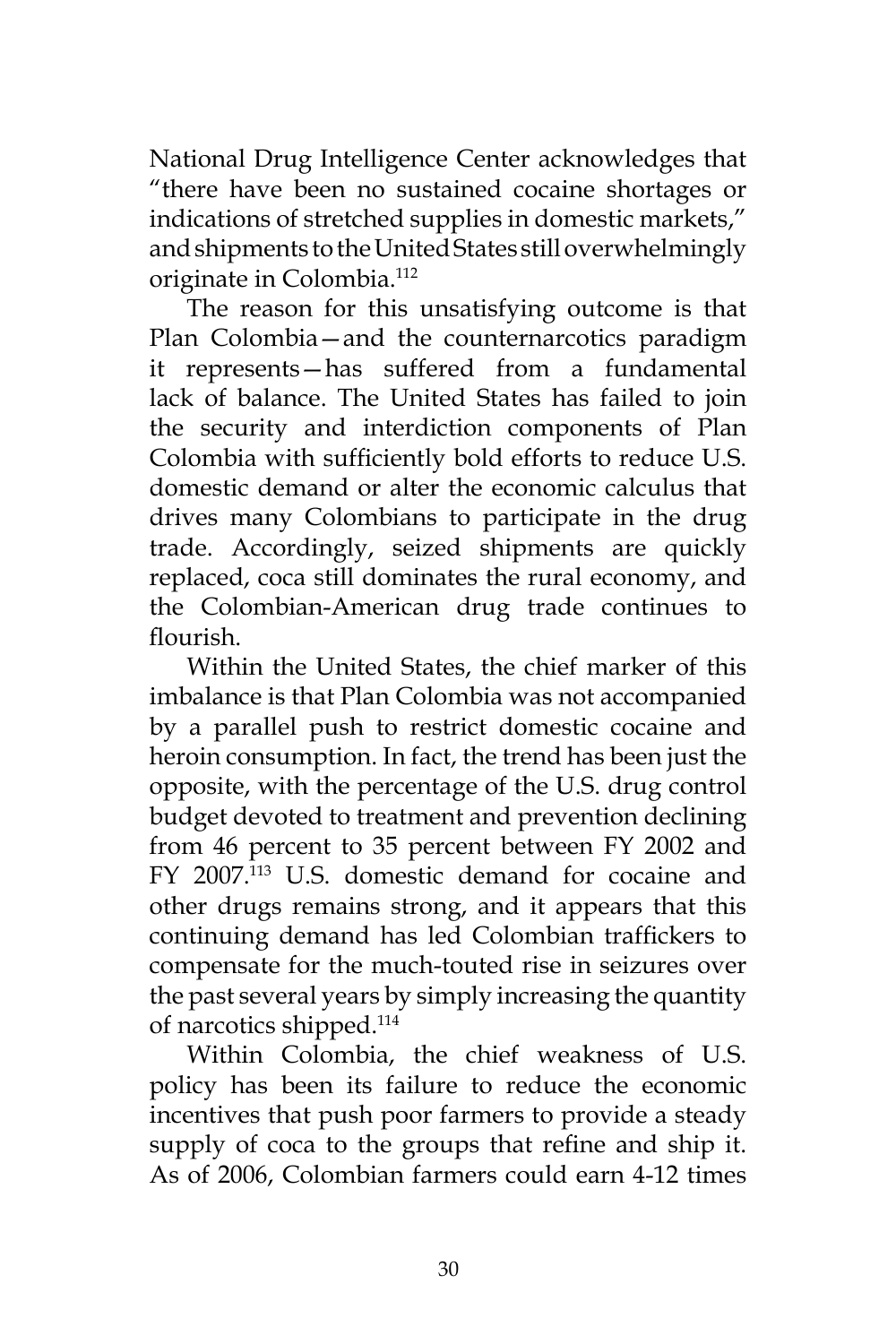more by cultivating coca than by participating in the licit economy, roughly the same ratio as before Plan Colombia.<sup>115</sup> "There is nothing as economically profitable as coca," concedes one U.S. official.<sup>116</sup>

Plan Colombia did include programs meant to redress this problem. USAID and its Colombian counterparts ran financial and technical assistance programs that offered cows, cash, and tools to farmers who signed pledges to abandon coca cultivation. These agencies also sponsored the construction of food-processing plants, concrete factories, and other industrial facilities designed to provide employment alternatives and promote economic growth in the countryside.<sup>117</sup>

Given the pronounced slant of Plan Colombia funding toward military and police programs, however, these projects never received the necessary emphasis. From 2000 to 2005, for instance, U.S. agencies spent \$1.2 billion on aerial spraying programs that eradicated hundreds of thousands of acres of coca, but only \$213 million on the development programs meant to lock in these gains by giving the affected farmers another source of income.118 As a result, economic development projects have foundered. In 2006, USAID withdrew from Caqueta in part because of an inability to sustain alternative development programs, and coca cultivation in the area has surged since.<sup>119</sup> Guaviare, the second-most sprayed region in Colombia, received just \$500,000 in development assistance between 2000 and 2004, resulting in similar problems.120 In Putumayo, aerial spraying was devoted to roughly 400,000 acres of farmland, but, reports the Center for International Policy's Adam Isaacson, nonmilitary aid was "slower to arrive, haphazardly planned, and . . . largely failed to improve lives and livelihoods." Farmers regularly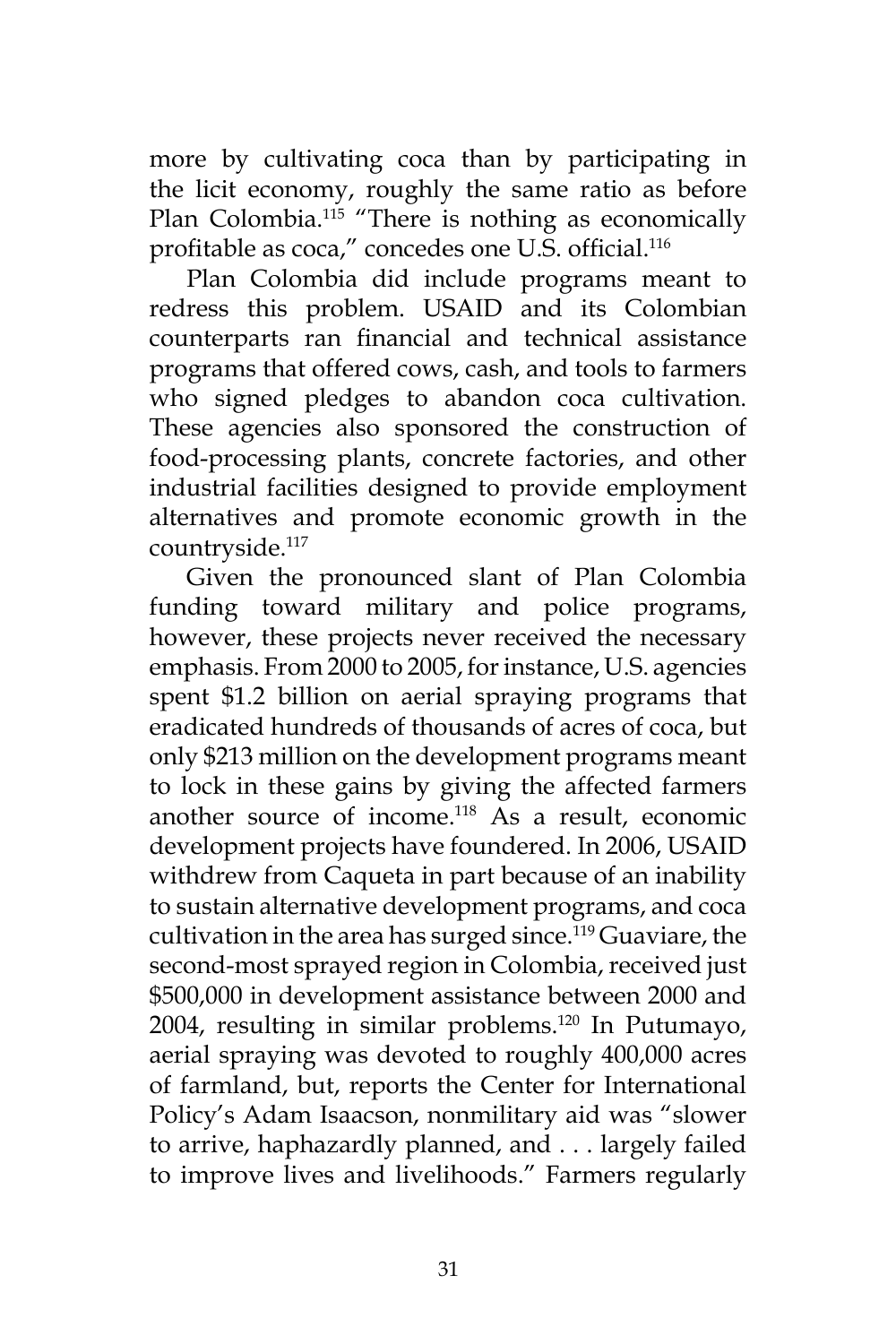complain of having signed coca eradication pacts but never receiving the cows, tools, or money promised in return. Accordingly, coca eradication programs brought only temporary improvement, with cultivation having actually risen since 2003.<sup>121</sup> United Nations reports indicate that at least 70 percent of the land sprayed for eradication purposes was later reconverted to coca, and the overall acreage under cultivation actually increased by 36 percent between 2000 and 2004.<sup>122</sup> With the economic incentives for cultivation having stagnated, the Colombian drug trade has shown no sign of abating.

Indeed, the void left by the weakening of the FARC and certain of the cartels has simply been filled by new actors. During the late 1990s, Colombian commanders forged an alliance of convenience with an often-brutal paramilitary group known as the United Self-Defense Forces of Colombia (AUC) based on a common hostility to the FARC.<sup>123</sup> The AUC played no small role in the defeats subsequently inflicted on the FARC, but given the persistent profitability of the drug trade, the organization exploited these victories by insinuating itself into the narcotics industry. According to one estimate, former members of the AUC (which was technically demobilized in 2003, though many observers doubt the authenticity of the demobilization) are now responsible for 40 percent of cocaine production in Colombia.124 The drug trade has not been defeated, but simply made subject to new masters.

Overall, Plan Colombia thus rates as only a very qualified success. Its security accomplishments are undeniable, as are the upticks in seizures, arrests, and extraditions. But U.S. policy during this period has consistently failed to integrate these programs into a comprehensive counternarcotics strategy that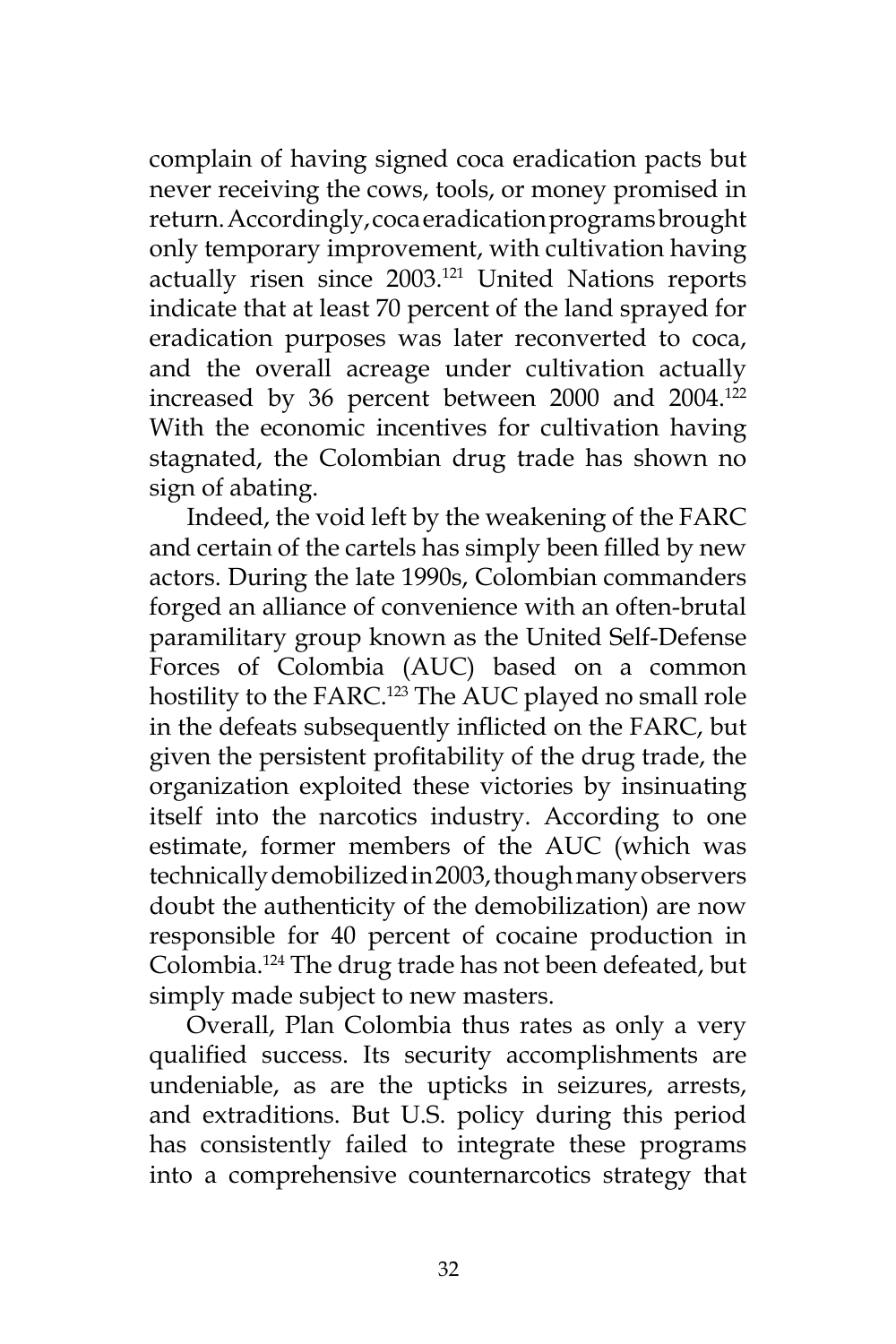fully exploits alternative development programs and domestic prevention and treatment initiatives. While Plan Colombia has therefore helped alleviate certain adverse effects of the drug trade within Colombia, it has done little to address the deeper factors that drive that commerce. If Plan Colombia can fairly be said to represent the current U.S. counternarcotics paradigm, then that paradigm remains sadly incomplete.

#### **The Merida Initiative: Prospects for Success.**

Will the Merida Initiative be more successful than Plan Colombia, or will it display the same lack of balance—and therefore produce the same ambiguous outcome—of that earlier program? In answering this question, we should stress that the Merida Initiative is not a carbon copy of Plan Colombia, any more than the situation in Mexico today exactly duplicates that in Colombia a decade ago. In 1999 Colombia was afflicted by a relatively unified insurgency; in 2009 the Mexican cartels are a far more disparate—and often fratricidal bunch. Plan Colombia involved hundreds of U.S. troops and private contractors that were intimately involved in Colombian military operations; Mexican officials have made clear that no U.S. military personnel will be allowed to operate in Mexico.

If the differences are important, however, the areas of convergence are perhaps more significant. The basic conceptual outlines are the same, as is the emphasis on interdiction and capacity-building. Moreover, the comments of U.S. officials reveal an expectation that the Merida Initiative is, in fact, the follow-on to previous U.S. programs in Colombia. "Just as the Medellin and Cali cartels were destroyed when law enforcement was provided with the equipment and intelligence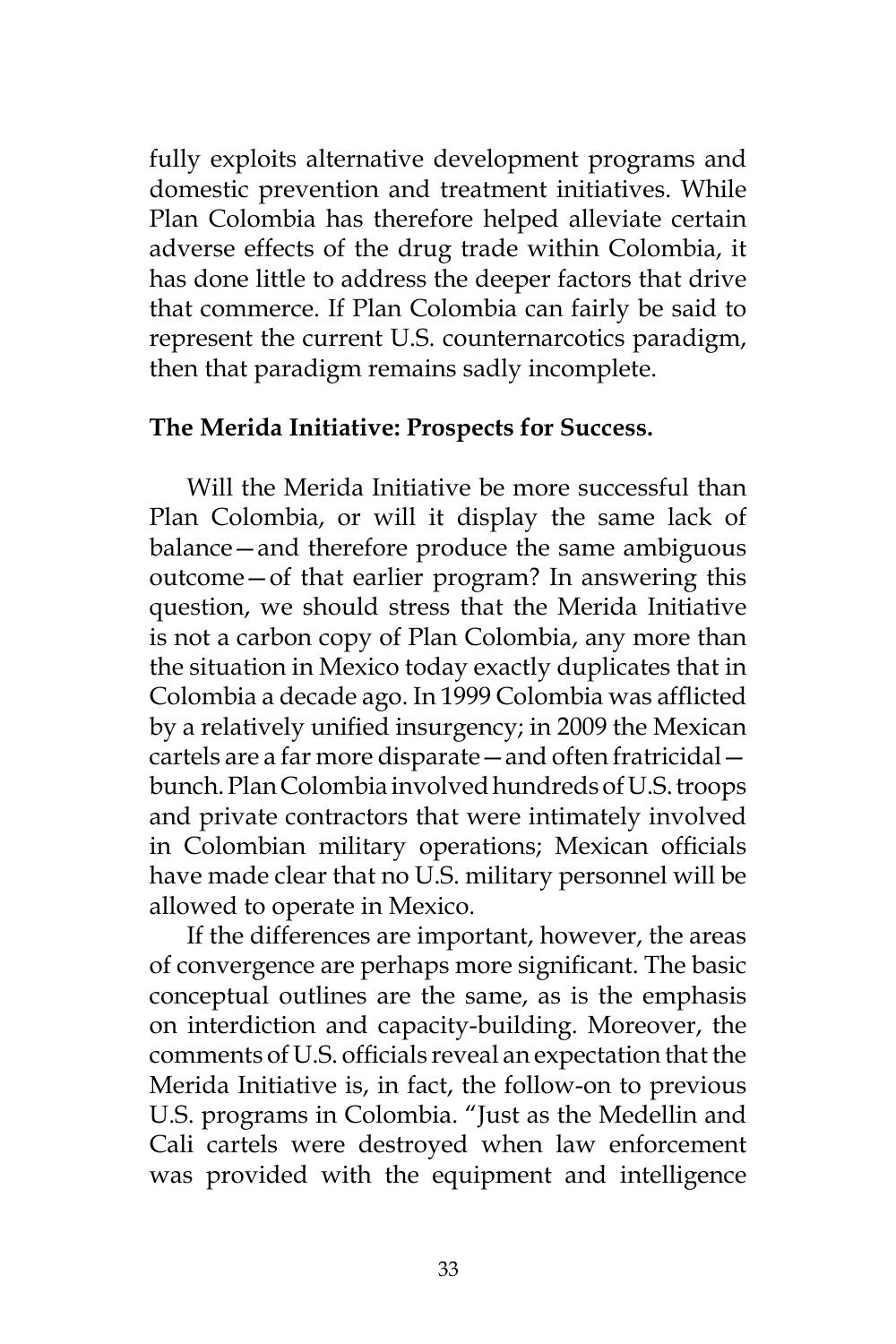it needed to attack them," reports Scott Burns, ONDCP official, in testimony before a U.S. House of Representatives Subcommittee, "the Merida Initiative provides tools to dismantle today's leading cartels and leave them with little space to regroup."125 The Mexican government seems to be on the same wavelength, as groups of officials have recently visited Colombia for consultations on counternarcotics policy.126

There are scant indications, however, that the Merida Initiative will provide a better-rounded approach to counternarcotics than its antecedent. With respect to security and interdiction issues, to be sure, it does seem likely that the initiative will produce beneficial results. The delivery of helicopters will enhance the mobility of the government forces, augmenting their ability to react quickly, while the provision of surveillance aircraft and intelligence support will give the authorities greater informational awareness and allow them to deploy troops and police more intelligently. In light of the current "whack-a-mole" dynamic in Mexico, the value of these contributions is not to be underestimated.

U.S. equipment and training can be similarly useful in addressing some of the operational weaknesses that have hampered the performance of Mexican law enforcement. Advanced inspection equipment will force the cartels to adopt new smuggling tactics and routines. Secure communications capabilities can help Mexican police agencies overcome persistent coordination gaps, facilitate intelligence sharing, and allow them to mount a more cooperative effort. $127$ 

The Merida Initiative is also conducive to the expansion and institutionalization of existing bilateral projects. Since 2006, U.S. Immigration and Customs Enforcement (ICE) officials have conducted training programs designed to aid their Mexican counterparts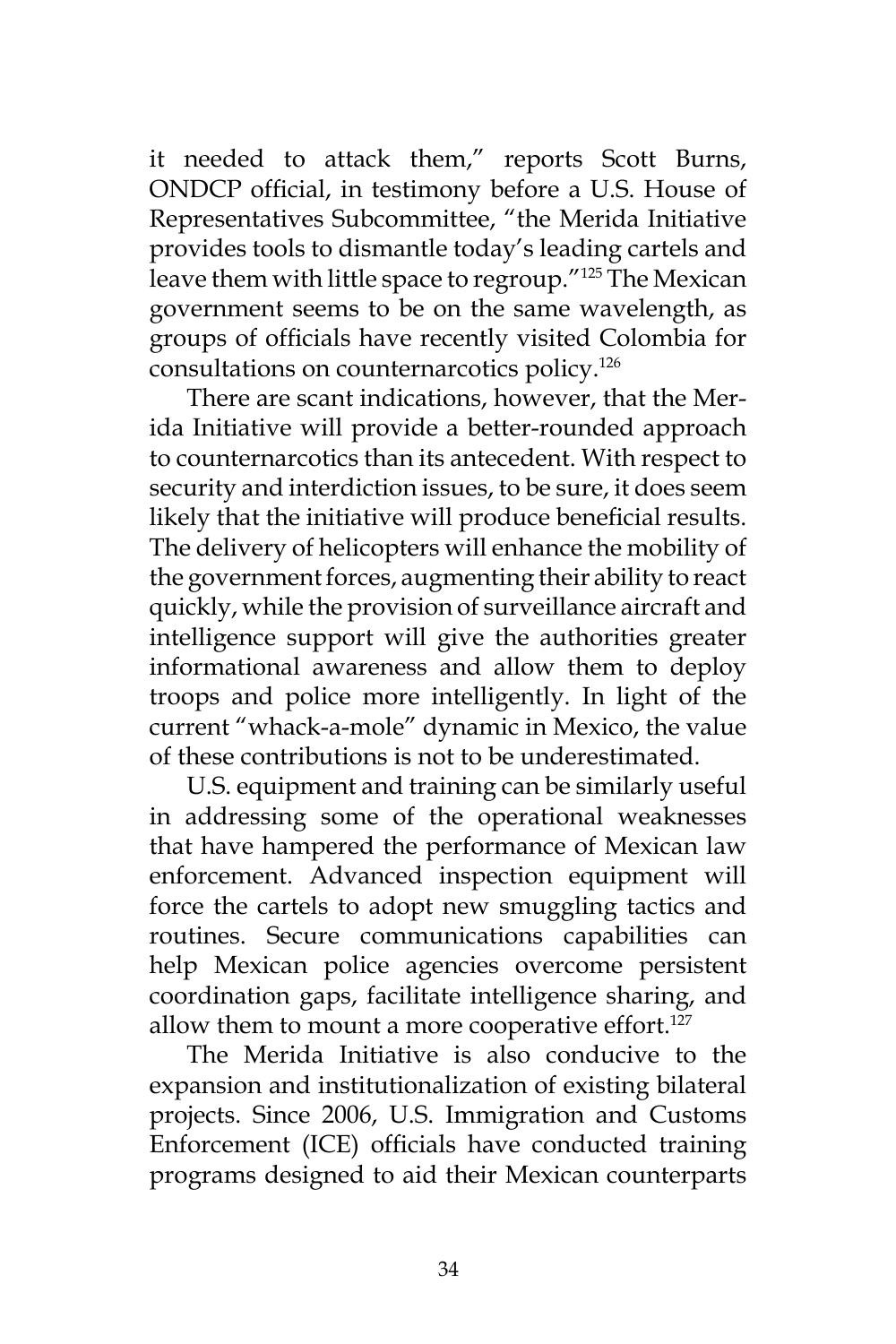in impeding cash smuggling and other illicit financial flows.128 Federal police units trained under Garcia Luna (who has a reputation for honesty and professionalism) have performed well when aided by intelligence gathered by the interagency Border Enforcement and Security Task Force (BEST) and other U.S. offices.<sup>129</sup> The Merida Initiative provides greater funding and a more regularized approach to such exchanges, and thus constitutes a way of locking in their positive effects.

Yet, as the history of Plan Colombia shows, a fully effective approach to counternarcotics will require going far beyond interdiction and security issues, and in this regard the outlook for the Merida Initiative is not particularly promising. Like Plan Colombia, the Merida Initiative focuses primarily on the most visible manifestations of the drug trade, rather than grappling seriously with the deeper, more difficult issues that drive that business.

This is certainly the case with respect to problems like corruption, human rights abuses, and the culture of impunity that have consistently undermined Calderon's counternarcotics program. The Merida Initiative is not silent on these issues (it contains a small amount of aid for judicial reform, several million dollars for police vetting purposes, and restrictions to ensure that U.S. officials do not interact with military units implicated in human rights violations), and Mexico is included in stand-alone U.S. human rights and anti-corruption programs. Still, the current American commitment to anti-corruption and the rule of law in Mexico is insufficient. Resources devoted to these issues pale in comparison to those spent on helicopters and inspection equipment, despite the fact that these tools will prove useful only if Mexico's institutions of internal order actually function in an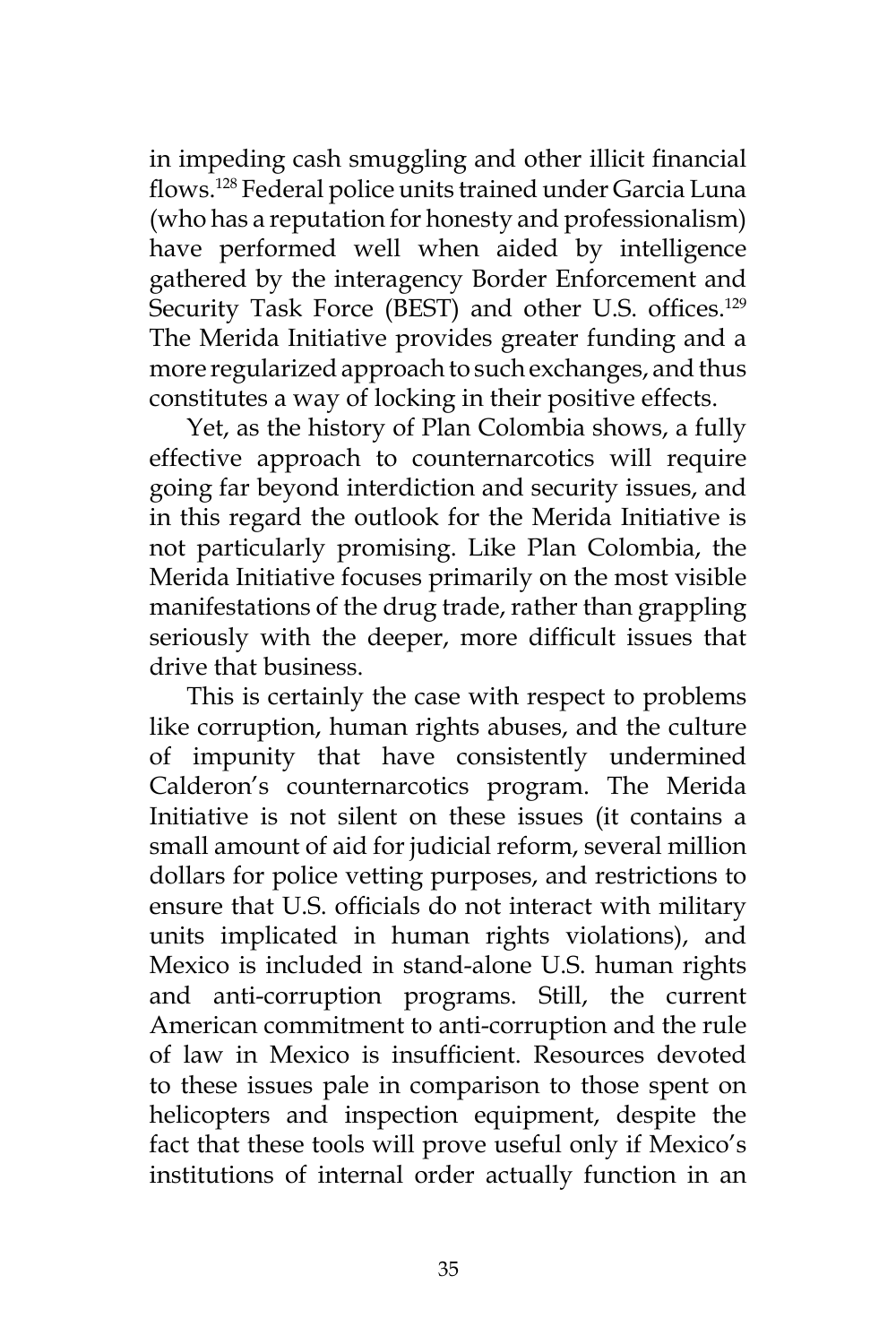honest, professional manner. The Merida Initiative has only \$1 million per year slated to aid in the reform of Mexico's courts—roughly one-quarter of 1 percent of first-year funding. Vetting programs receive similarly minor emphasis, and there are a number of issues central to any meaningful anti-corruption initiative efforts to lessen the opacity of the banking system, for instance—that are not addressed at all. In short, while anti-corruption and human rights issues are not absent from U.S. policy toward Mexico under the Merida Initiative, they are not accorded the salience necessary, given the gravity and scope of these problems.<sup>130</sup>

The Merida Initiative is little better equipped to confront the other factors that have so far impeded progress in Mexico's drug war. As currently designed, the plan contains no social programs aimed at preventing youths from gravitating toward the cartels, nor does it feature economic development or povertyalleviation initiatives. The U.S. experience in Colombia since 2000 demonstrates that a failure to present poor workers with legitimate work alternatives to criminal activity can have a debilitating impact on even the most aggressive counterdrug programs. On this score, the Merida Initiative leaves much to be desired.

Nor will the Merida program likely do much to deflect or impede the iron river of guns that supports drug-related violence in Mexico. The Merida Initiative overlaps somewhat a preexisting program known as Operation GUNRUNNER, which has received a recent funding increase. GUNRUNNER is meant to combat the illicit arms flow by tracing guns used in Mexico back to their origin in the United States. As this project has unfolded, however, it has been overwhelmed by the sheer volume of weapons heading south. While the ATF seized nearly 1,300 guns headed for Mexico last year, that number represents only a minuscule fraction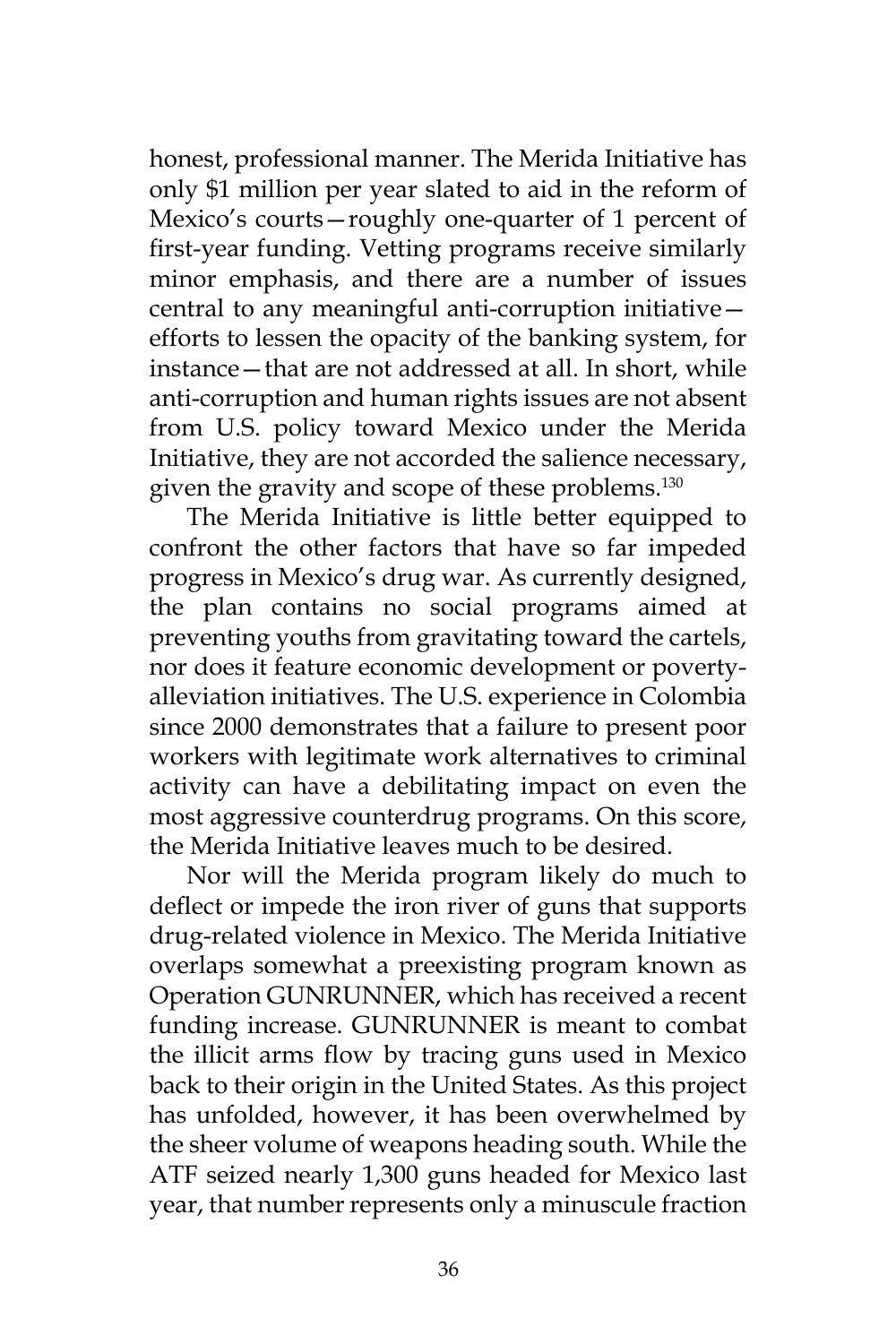of the weapons that crossed the border *each month*. 131 Speaking anonymously, U.S. officials have conceded that, given the comparative laxity of U.S. gun laws, the difficulty of tracing weapons acquired through pawn shops or gun shows, and the porous nature of America's southern frontier, seeking to staunch the flow of guns with a few dozen extra ATF agents is a quixotic quest.132 "If you can't deal with the issue of guns," one U.S. congressional aide involved in the drafting of the Merida Initiative admits, "you're not going to see much progress."133

The Merida Initiative is thus not being partnered with any real efforts to ramp up prevention, treatment, or other demand-side programs in the United States. Rather, the money spent on the Merida Initiative seems to have come at the expense of such programs. The budget for anti-drug-use advertising in the United States fell by more than half (from \$140 million annually to \$60 million) under the Bush administration, and the approval of the Merida Initiative occurred concurrent with a \$73 million cut in domestic treatment programs.134

This is a short-sighted strategy. The GAO has recently released a study concluding that the U.S.-Mexican border is so porous that constricting cross-border drug flows is virtually impossible as long as a lucrative market for these products exists. "Given the temptation," says Garcia Luna, "there are people who are always going to play the game, whether by airplane or helicopter, by land, by sea, because there is a real market."135 The Merida Initiative thus violates the inescapable mandate required of effective counternarcotics strategy: that while supply-side programs are politically popular and produce attractive statistics, unless they are paired with demand-side initiatives, they tend to produce few long-lasting gains.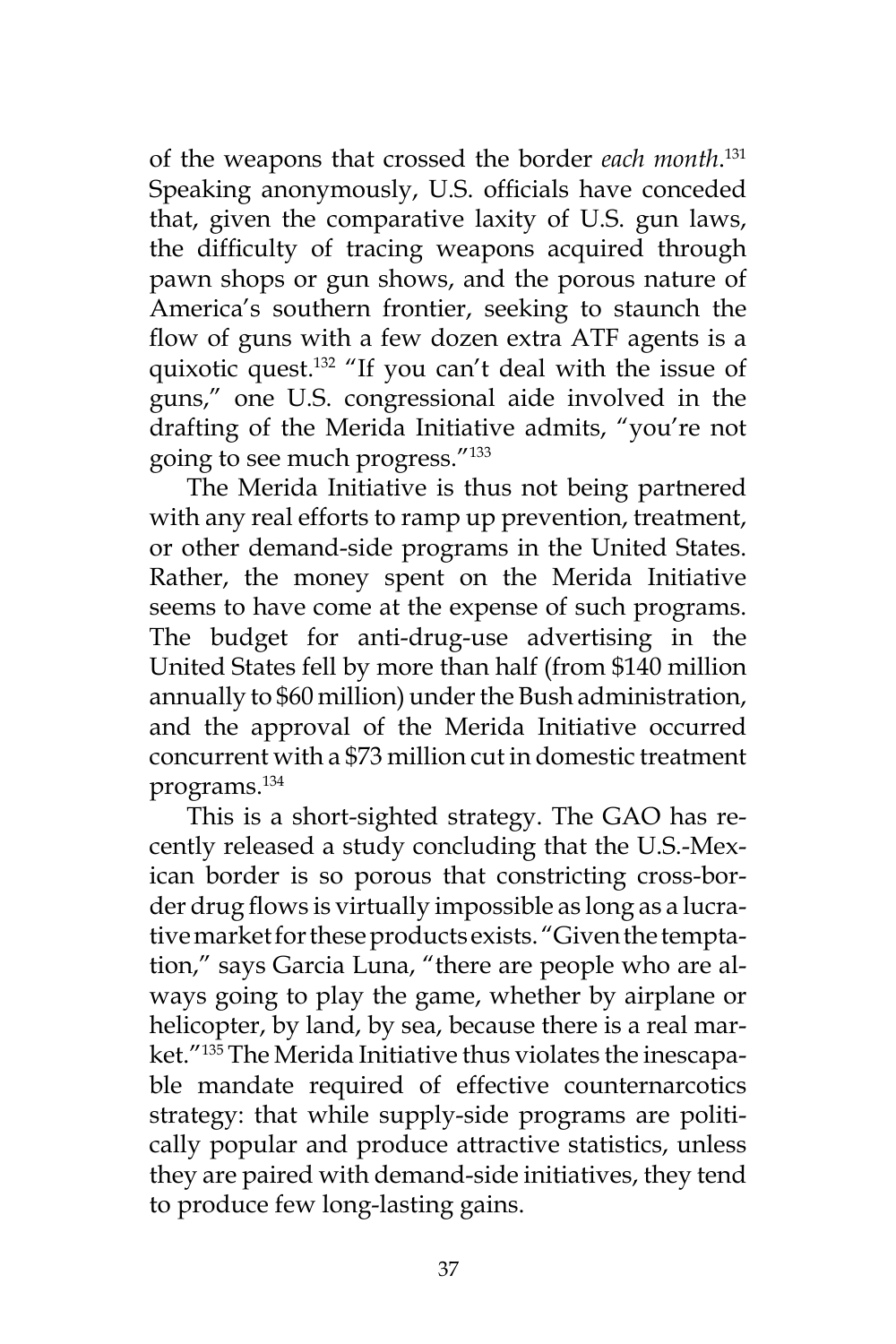In congressional hearings on the Merida Initiative prior to its passage, Representative Eliot Engel (D-NY), head of the Subcommittee on the Western Hemisphere, offered a pessimistic appraisal of the program:

As long as there is demand for illegal narcotics in the United States, suppliers will sell their cocaine and heroin and other drugs on our streets, and as long as the narcotraffickers are armed with guns from the United States the brutal violence of the drug gangs will continue unabated. . . . This is my concern with the Merida Initiative. . . . We will spend more than \$1 billion on security assistance for Mexico and Central America over the next 2 years, but it is not clear that we are stepping up our efforts so we can cement the gains the Merida Initiative is designed to achieve abroad.136

In view of the evidence adduced earlier, it is hard to quarrel with this assessment. The Mexican drug trade thrives on deeply embedded pathologies such as U.S. demand, cross-border gunrunning, poverty and corruption in Mexico, and the institutional deficiencies of the Mexican state. So far, a combination of these problems has frustrated President Calderon's offensive, ensuring that record numbers of arrests and seizures have resulted in little lasting reduction in either internal violence or drug exports. At present, it is unrealistic to expect that the Merida Initiative will contribute substantially to resolving these ills. It thus seems improbable that the initiative will be more than of temporary benefit in reducing the drug trade and drug-related violence in Mexico.

### **THE WAY FORWARD**

A thoroughgoing revision of U.S. counterdrug policy is therefore needed. U.S. officials must craft a more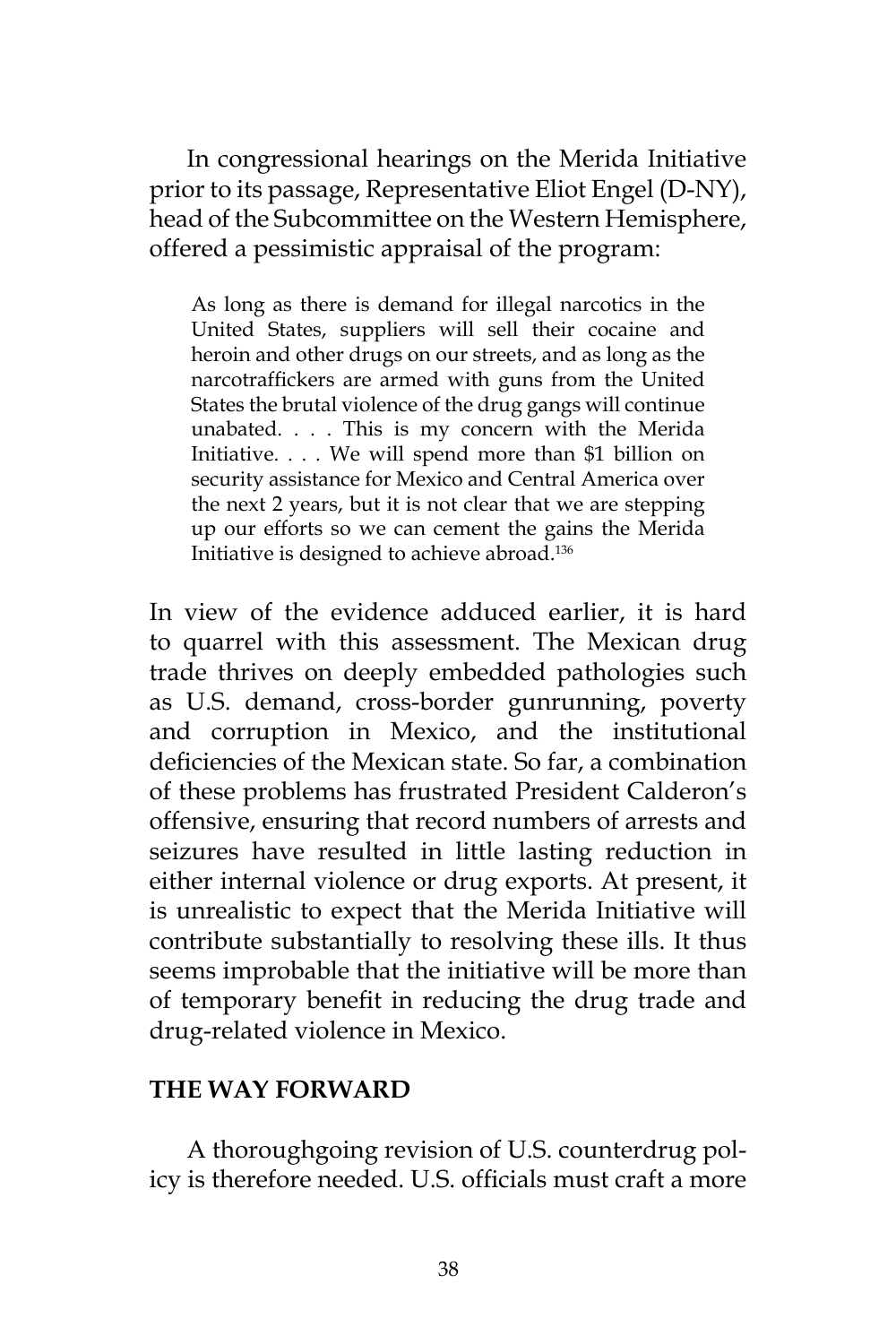comprehensive and coherent strategy than currently exists, one that addresses not just the symptoms of the disease, but its causes as well. Admiral James Stavridis, head of U.S. Southern Command, has recently commented that the United States and its partners must adopt a "more holistic, integrated approach" to security threats in the Western Hemisphere. Those charged with making U.S. counternarcotics policy would do well to heed his advice.<sup>137</sup>

Such an approach should consist of five essential elements: (1) traditional counternarcotics operations such as security and interdiction; (2) anti-corruption and human rights; (3) government institutional development; (4) economic and social development; and (5) measures to reduce America's homegrown contributions to the drug trade. Unlike the current paradigm, under which several of these themes are included but relegated to a distinctly secondary position, each of these five elements must be an integral part of counterdrug policy and receive adequate funding and official attention. A useful analogy in this regard would be a successful counterinsurgency in which the use of force must be integrated seamlessly into a larger scheme of political, military, social, diplomatic, and economic programs, all of which reinforce—rather than competing with or undermining—one another.

### **Security and Interdiction.**

For all the liabilities of security- and interdictionfocused efforts, they remain vital components of any comprehensive counterdrug program. Economic development and political reform cannot occur in a context of violent anarchy, any more than internal order can be sustained if these deeper problems remain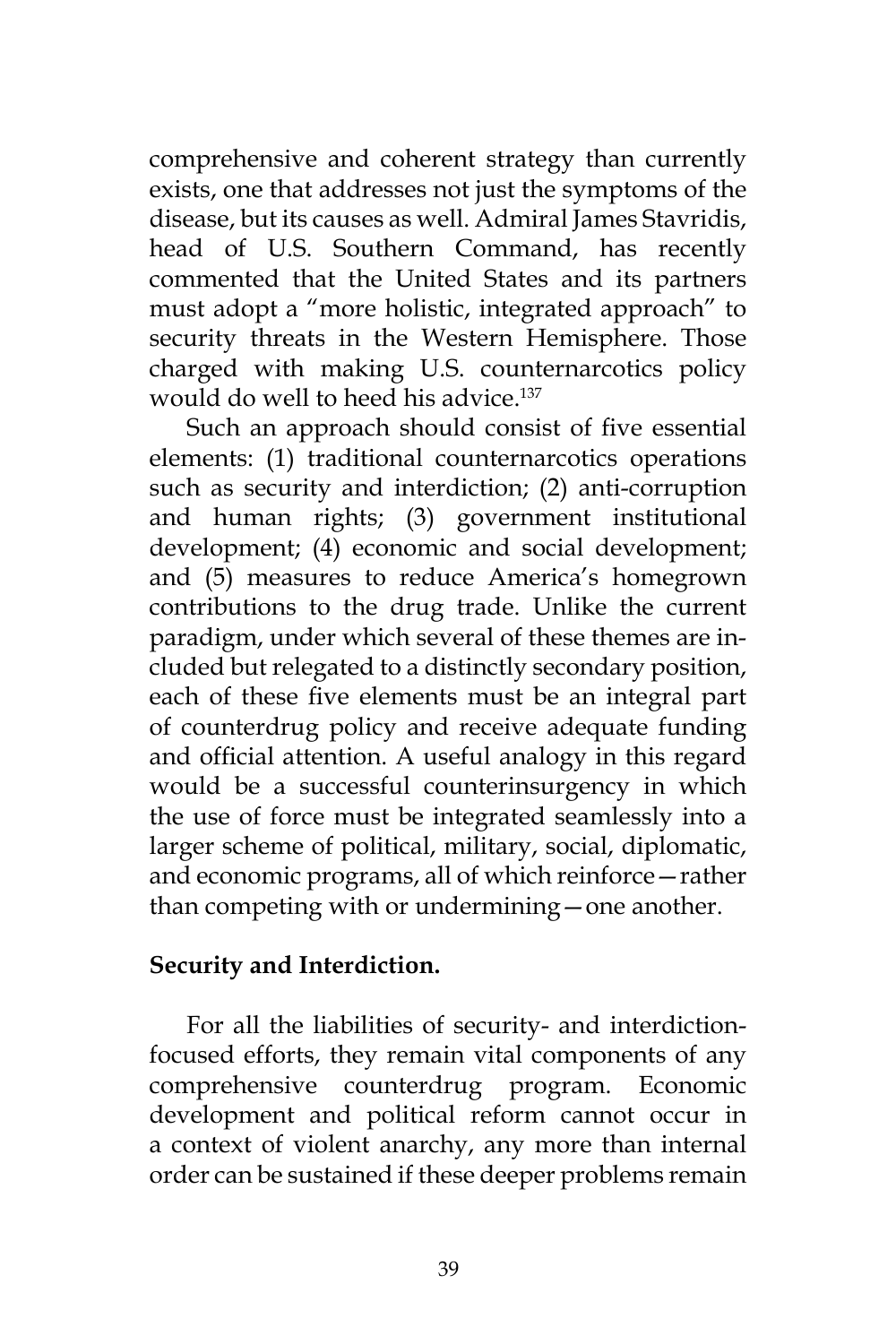unresolved. Similarly, while interdiction has often been treated as a panacea, if practiced successfully it can keep the cartels off-balance by disrupting their operations and raising the costs of doing business.

The assistance currently accorded priority under the Merida Initiative (aid in developing rapid deployment, surveillance, and detection capabilities, and training in counternarcotics operations) constitutes a good start in this regard, and should be complemented with additional initiatives in the coming years. The United States can provide nonlethal aid like body armor to the Mexican police, establish institutional frameworks for intelligence-sharing and cross-border interagency cooperation on issues like money laundering, and assist the Mexican police and military in conducting psychological and information operations. The brutality of groups like the Zetas—and their skill in publicizing these exploits—currently permits the cartels to dominate the information environment. The Mexican government must confront this issue if it hopes to redress the current sense of public insecurity. Since 2000, U.S. advisers in Colombia have helped that country's military and law enforcement agencies implement psychological operations to defeat guerrilla propaganda and weaken insurgent morale; similar efforts would seem to be in order under the Merida Initiative.138

# **Anti-Corruption and Human Rights.**

Of course, any benefits reaped from such assistance will be ephemeral at best if the forces of order in Mexico continue to be penetrated by cartel informants and perceived by the public as "brutal corrupt thugs."139 The current U.S. prohibition on training foreign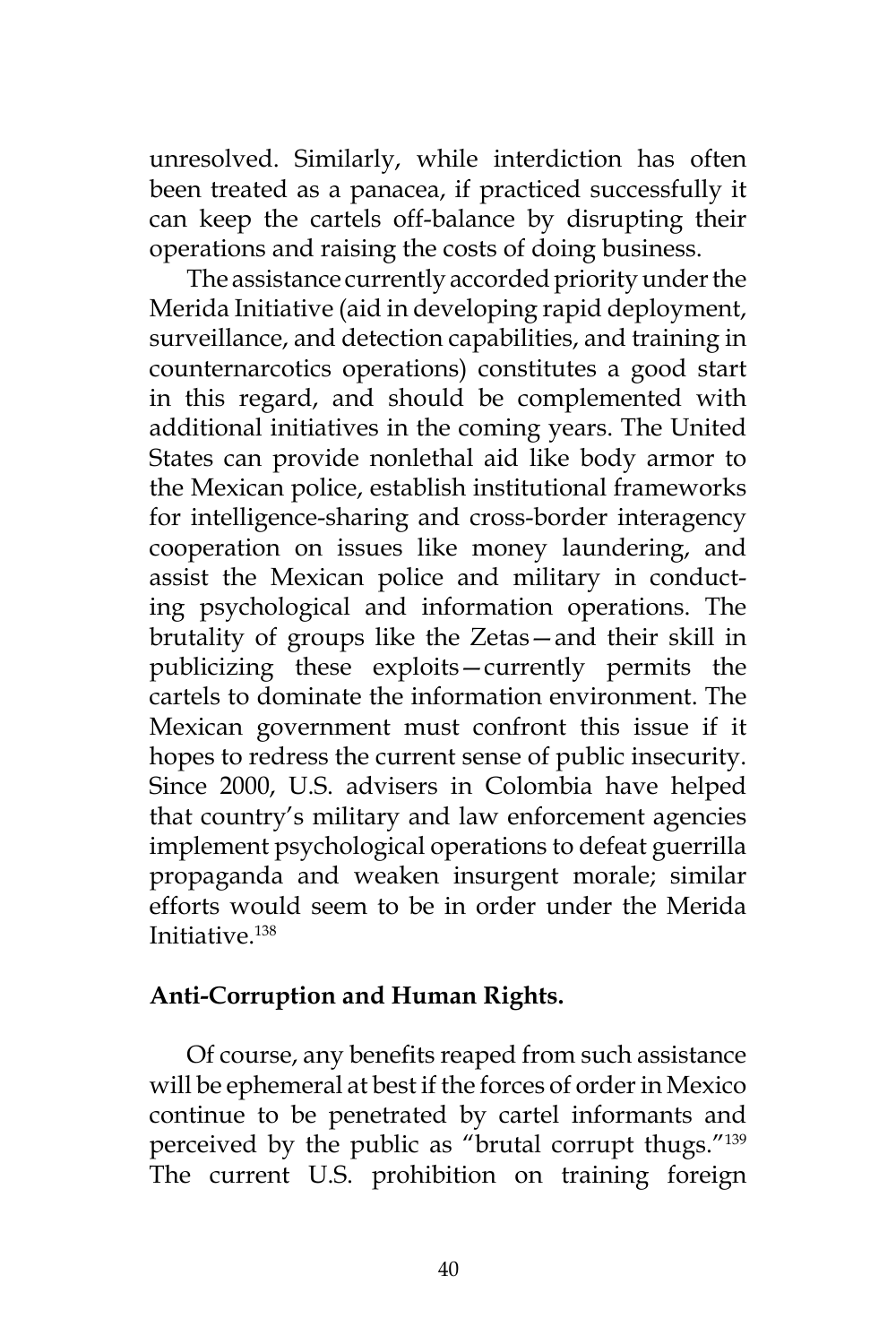military units implicated in human rights violations and the allocation of several million dollars for vetting purposes represent a basic recognition of this issue, but in going forward Washington must place much greater stress on this problem than is presently the case.

Beyond augmenting the resources devoted to Calderon's anti-corruption campaign, the United States can take several other steps. As they have already begun to do in Central America, U.S. agencies should offer regular personnel exchanges meant to promote a culture of professionalism within Mexican law enforcement and greater awareness of human rights issues within the military. Similarly, the United States should pay particular attention to helping Calderon create the small, specially vetted units that he intends to use for sensitive missions, and insist that any police units receiving access to U.S. intelligence or funding undergo rigorous, comprehensive screening. Finally, while Mexican political and historical sensitivities preclude direct military-to-military human rights training within that country, the United States can strengthen the human rights framework in Mexico by offering financial and technical assistance to the agencies charged with investigating and prosecuting suspected abuses. Though it would be wildly unrealistic to expect that these measures will end the problems of corruption and immunity to punishment in Mexico, they can, if sustained, begin to ameliorate these difficulties and create a core of professionalized security officials.

# **Institutional Development.**

Efforts to help strengthen weak judicial institutions so far make up a very small part of the Merida Initiative,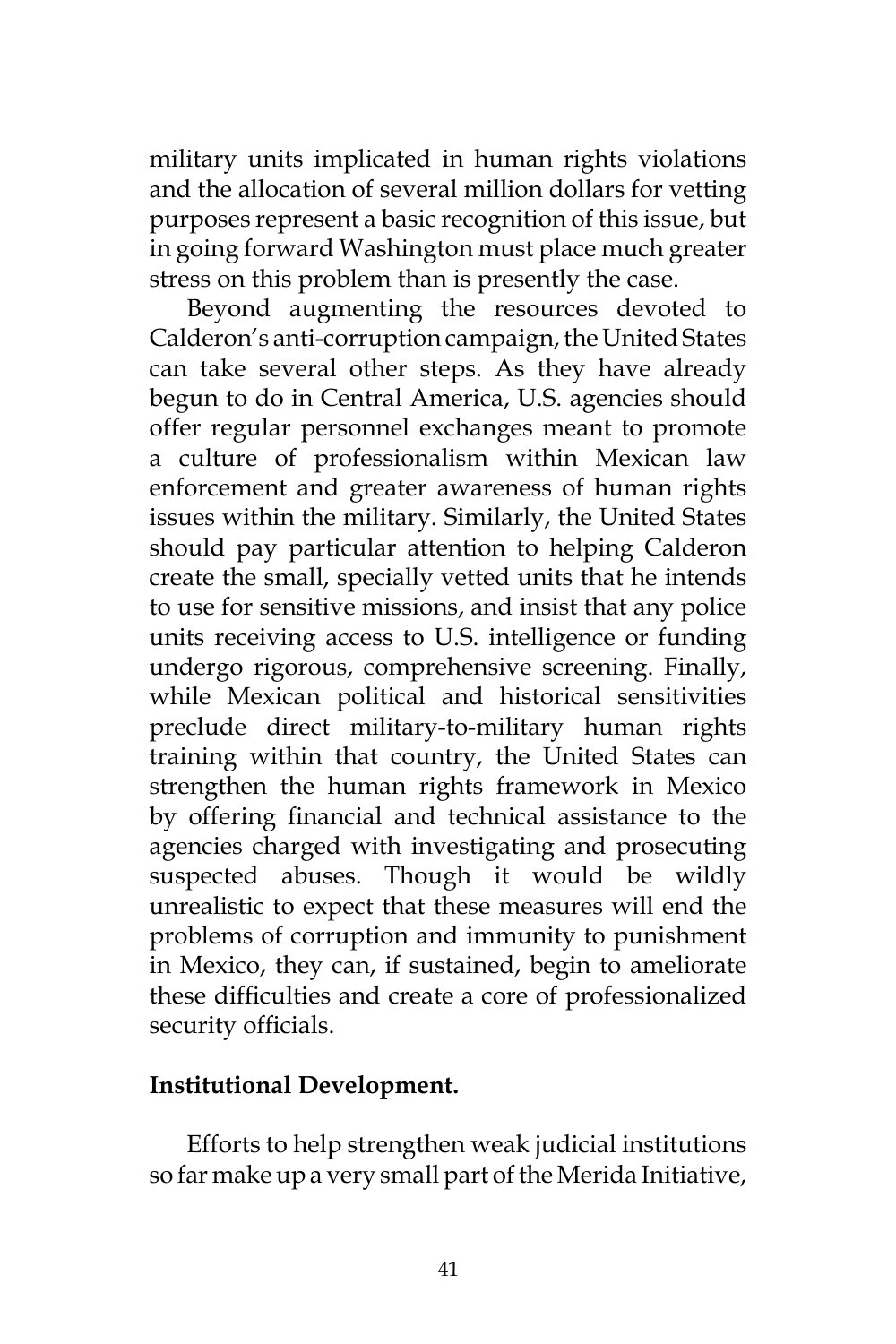but improving and expanding U.S. engagement on these issues is critical. The United States should offer to assist Mexico in developing specific anti-gang and anticartel laws, and the various U.S. agencies with special expertise in fighting organized crime can provide aid in fashioning effective prosecution strategies. The United States already has professional exchanges that focus on these issues in place vis-à-vis several Central American nations; if extended to Mexico, such programs can offer a relatively inexpensive way of making that country's legal system better suited to tackling current threats.

Even more important will be greater support for President Calderon's new initiative to modernize judicial procedures by permitting the use of oral evidence, conducting open rather than secret proceedings, and improving the transparency and efficiency of the Mexican court system. Central American countries working with the financial and technical assistance of USAID have had some success in conducting such reforms and making their legal systems more accessible to the population. Similar cooperation will be essential in Mexico.<sup>140</sup>

#### **Economic and Social Development.**

Over the long term, the success of counternarcotics in Mexico will hinge in no small part on the government's ability to address the economic grievances and social alienation that often inform criminal activity. The security threats that the United States confronts in the Western Hemisphere, Admiral Stavridis has recently written, "are symptoms of the deeper endemic problems of poverty and inequality."141

Setting aside the herculean economic and financial problems now facing Mexico—and indeed all the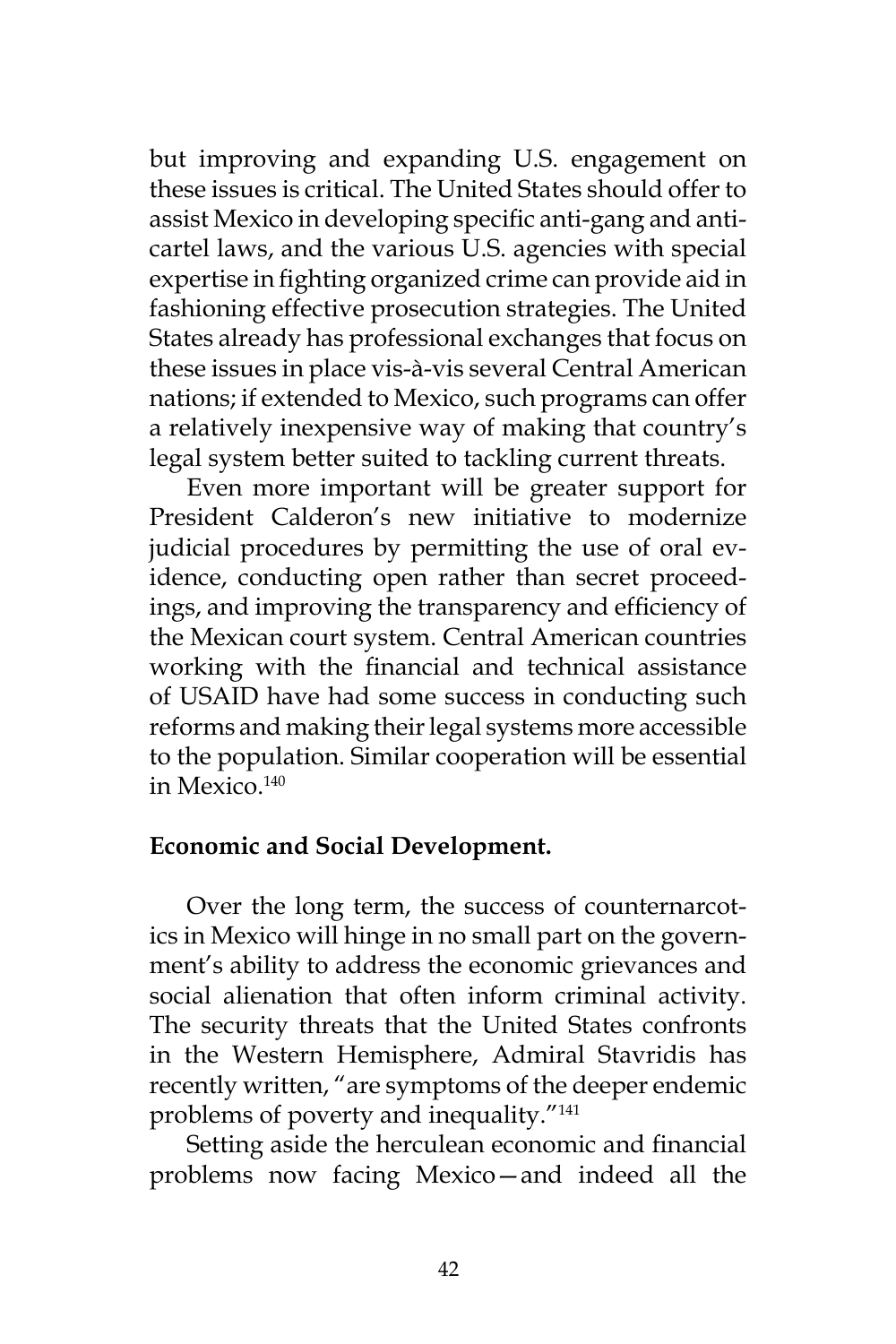world's nations—as a result of the current global economic meltdown, efforts to relieve the endemic strains should focus on the micro level rather than the macro. The need will be for small-scale, precisely targeted projects that alleviate the endemic poverty that has long afflicted much of the country and provide economic and social alternatives to criminal activity for populations at risk. Micro-finance and vocational training programs provide good examples of such initiatives, which have already been used for counternarcotics and antiorganized crime purposes in Central America. A pilot program in El Salvador recently reintegrated roughly 300 former gang members into society by offering training in carpentry, screen-printing, and other such activities, and the Inter-American Development Bank has approved a \$32 million loan to Honduras for a micro-entrepreneurship program aimed at vulnerable youths.142 These programs should be replicated on a broader scale in Mexico, along with sustained and sufficiently funded alternative development projects that will provide economic incentives for marijuana farmers to switch to legal crops.

#### **Guns and Users: U.S. Domestic Contributions.**

Due to the political controversy that surrounds issues like gun laws and U.S. domestic demand, these questions may well prove to be the thorniest aspects of counternarcotics policy. With respect to demand, the debate on this issue is often framed as a choice between legalization and enforcement. In reality, this is false dichotomy. Studies by the RAND Corporation have shown that, if funded properly, prevention and treatment initiatives—running the gamut from anti-drug-use advertising to education to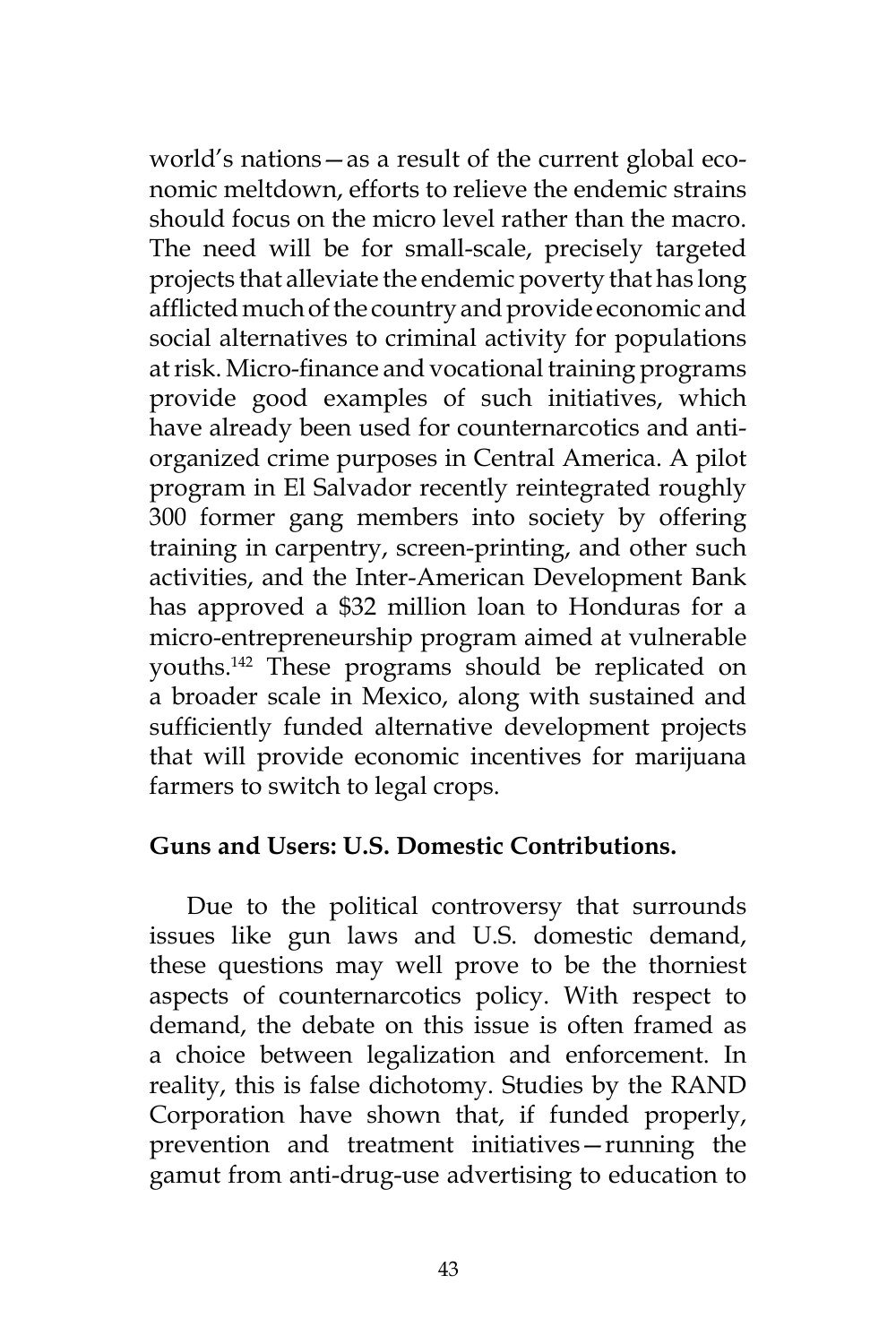addict rehabilitation—can have a significant impact in countering domestic drug use and thereby lowering demand. These studies conclude, in fact, that in a dollar-for-dollar sense, prevention and treatment are far more efficient and economical than enforcement and interdiction. One dollar spent on the former category, RAND calculates, carries the same effect as  $7.3$  dollars spent on the latter.<sup>143</sup> Accordingly, the Merida Initiative must be married to an expansion rather than the present contraction—of a wide range of treatment and prevention programs. Doing so would hardly solve the problem of domestic drug use, but it could have a strong positive impact on the problem and bring Washington's internal efforts in line with its energetic counternarcotics programs abroad.

Regarding guns, one relatively uncontroversial solution would be a dramatic expansion of funding for ATF programs designed to trace weapons used in Mexico to their sources in the United States and impede them from being smuggled across the border. Such an undertaking would certainly have a positive effect on the current discouraging situation, but the beneficial impact would likely not be sufficient. The U.S.-Mexican border is simply too porous to prevent determined smugglers from carrying their goods across the frontier, and U.S. gun laws currently impede the ATF and other federal agencies from being aggressively proactive in their efforts to restrict sales to potential smugglers.<sup>144</sup> "There are very, very strict limits set on what [the ATF is] allowed to do," says one expert.<sup>145</sup> In short, dealing successfully with the "iron river" may require far more controversial changes in U.S. gun laws, such as renewing the assault weapons ban, establishing a national registry of arms sales, and other restrictive measures. Admittedly, whether such proposals are politically feasible remains to be seen.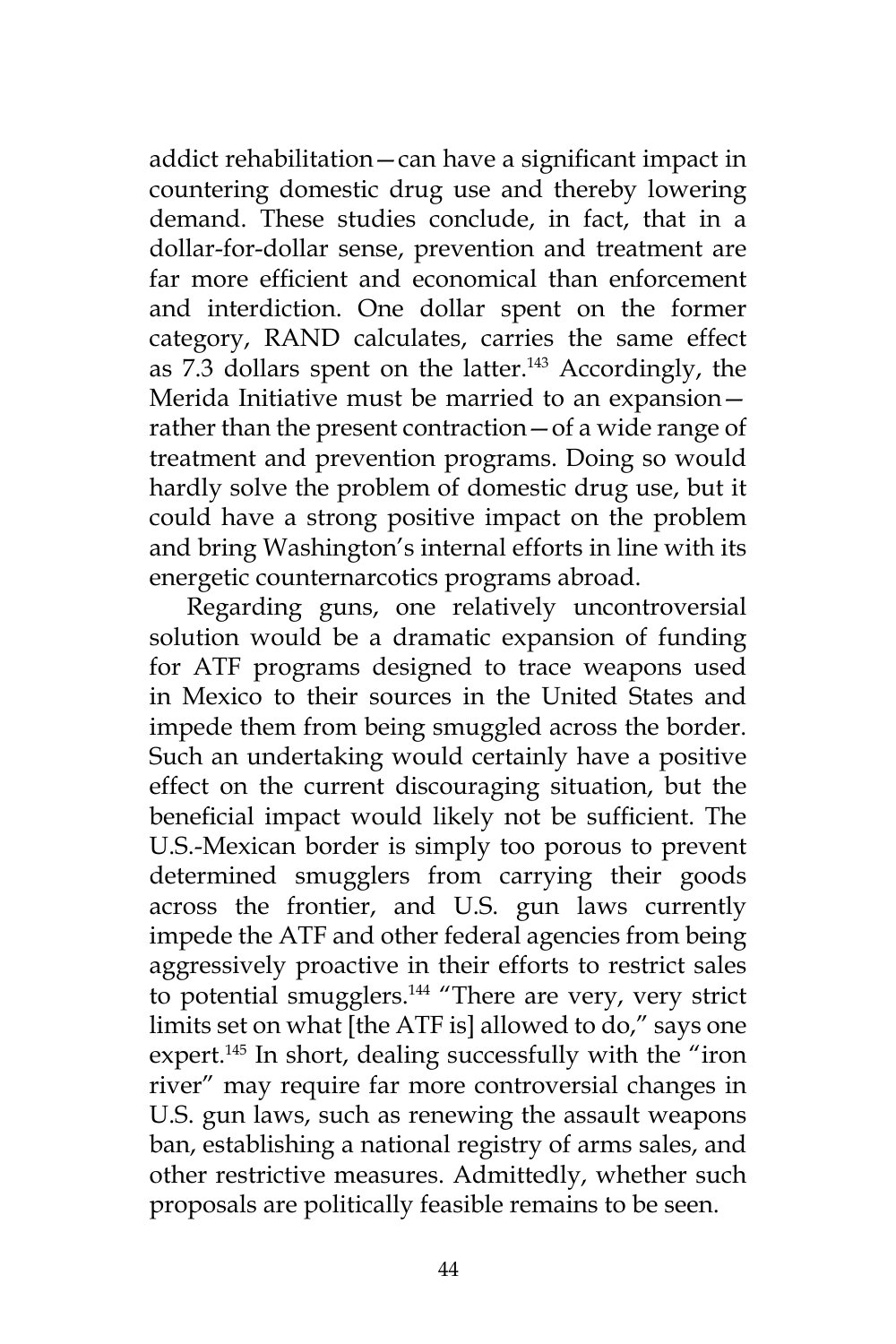#### **CONCLUSION**

As the apparent intractability of the gun issue demonstrates, crafting a comprehensive counternarcotics strategy will be no easy undertaking. Doing so will require going past the politically popular aspects of counternarcotics, such as interdiction, and zeroing in on more contested issues like guns and demand. In financial terms, funding at the necessary levels all of the programs discussed above will involve expenditures considerably beyond those already approved for Plan Merida. Moreover, creating such a program will entail a determined effort by the White House Office of National Drug Control Policy to ensure that counternarcotics receives sustained executive-level attention and that the myriad agencies involved—ranging from the ATF to USAID—achieve the coordination necessary to preclude one aspect of this strategy from countering the efforts of the others. Finally, it bears repeating that the inter-hemispheric drug trade is so entrenched that even a "perfect" counternarcotics strategy will produce meaningful progress only over the long term.

The costs of action are therefore high, but the price of inaction would be exponentially greater. The effects of drug use in the United States and the potential for the economic and political destabilization of Mexico make counternarcotics an immensely significant national security issue. Addressing this problem effectively will require substantial economic resources and political capital, but, given the stakes, the investment is a necessary one. American policymakers must seize on the current crisis to achieve a balanced counternarcotics policy, one that not only strengthens Mexico's forces of order but also addresses the underlying issues that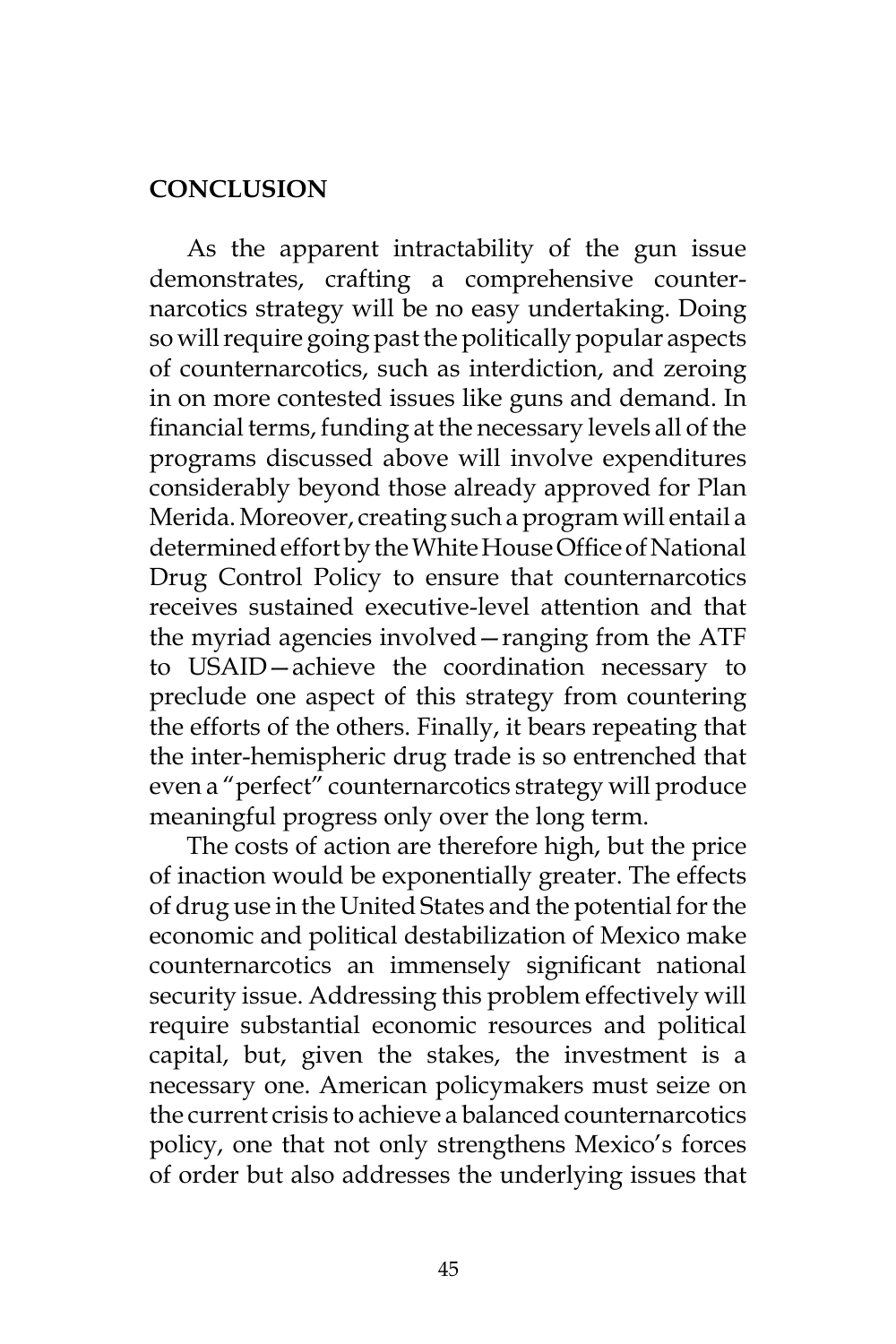have long nourished the drug trade and made it so violent. If they do so, the United States may finally begin to make sustainable progress in curbing narcotics smuggling and its devastating effects. It they do not, the Merida Initiative will simply go down as one more failed offensive in the long campaign against drugs.

#### **ENDNOTES**

1. "Es provocación cabeza arrojada en alcaldia de Acapulco" ("Head Thrown at Acapulco Mayor's Office is Provocation"), *La Crónica,* June 30, 2006.

2. *Ibid*.

3. Office of the Spokesman, "Joint Statement on the Merida Initiative: A New Paradigm for Security Cooperation," Washington, DC: Department of State, October 22, 2007, *www. state.gov/r/pa/prs/ps/2007/oct/93817.htm,* accessed September 22, 2008.

4. John P. Sullivan and Adam Elkus, "State of Siege: Mexico's Criminal Insurgency," *Small Wars Journal,* August 19, 2008, pp. 1-2, *smallwarsjournal.com/mag/docs-temp/84-sullivan.pdf*, accessed September 12, 2008.

5. Adam Isacson, "The U.S. Military in the War on Drugs," in Coletta Youngers and Eileen Rosin, eds., *Drugs and Democracy in Latin America*, Boulder, CO: Lynne Rienner, 2005, p. 45; Antonio Nicao and Lee Lamothe, *Angels, Mobsters, and Narco-Terrorists: The Rising Menace of Global Criminal Empires,* Ontario, Canada: John Wiley and Sons, 2005, p. 196.

6. Colleen Cook, *Mexico's Drug Cartels*, Washington, DC: Congressional Research Service, February 25, 2008, p. 4; "'La Barbie' Part of New Gang Generation," *El Universal,* December 5, 2005.

7. National Drug Intelligence Center, *National Drug Threat Assessment 2007,* October 2006, *www.usdoj.gov/ndic/*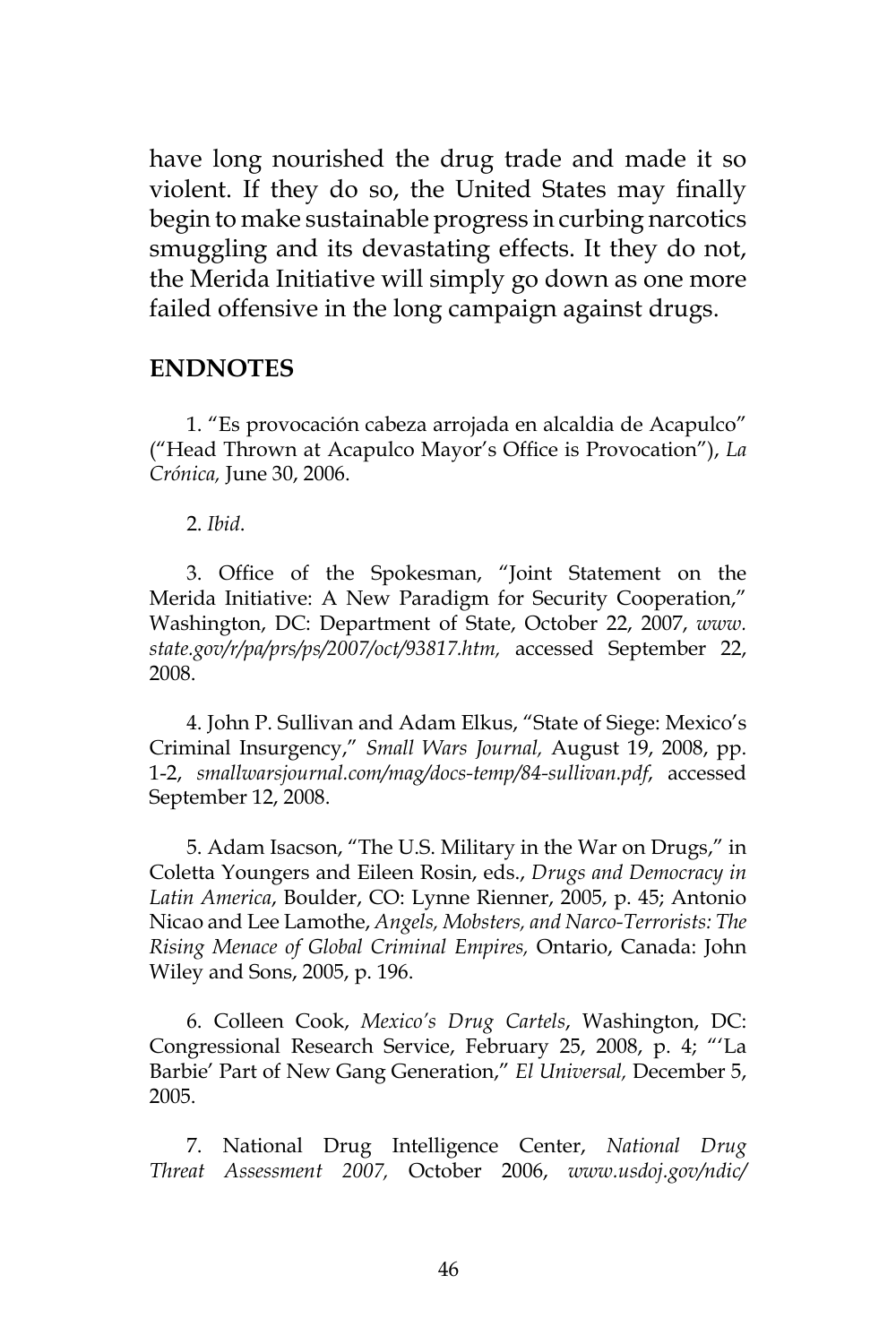*pubs21/21137/21137p.pdf,* accessed December 2, 2008; "Does the Merida Initiative Represent a New Direction in U.S.-Mexico Relations, or Does it Simply Refocus the Issue Elsewhere?" Washington, DC: Council on Hemispheric Affairs, December 14, 2007, *www.coha.org/2007/12/does-the-merida-initiative-represent-anew-direction-for-us-mexico-relations-or-does-it-simply-refocus-theissue-elsewhere/,* accessed November 2, 2008.

8. Manuel Roig-Francia, "Mexican Drug Cartels Move North," *Washington Post,* September 20, 2007.

9. Richard B. Craig, "Mexican Narcotics Traffic: Binational Security Implications," in Donald J. Mabry, ed., *The Latin American Narcotics Trade and U.S. National Security,* Westport, CT: Greenwood, 1989, pp. 28-30, 33-34.

10. George Grayson, "Mexico and the Drug Cartels," Foreign Policy Research Institute E-Note, August 2007, *www.fpri.org/ enotes/200708.grayson.mexicodrugcartels.html,* accessed September 14, 2008.

11. Daniel Kurtz-Phelan, "The Long War of Genaro García Luna," *New York Times,* July 13, 2008.

12. *Ibid*.

13. Good descriptions of the cartels and their alliances can be found in "'La Federación,' el cártel mas poderoso de México" ("'The Federation': Mexico's Most Powerful Cartel"), *El Universal,*  January 22, 2008; *U.S. Assistance Has Helped Mexican Counternarcotics Efforts but the Flow of Illicit Drugs into the United States Remains High*, Washington, DC: U.S. Government Accountability Office, October 2007, pp. 10-11; Cook, *Mexico's Drug Cartels*.

14. Quoted in "Alianza entre narcos forma nuevo cártel, 'La Federación': DEA" ("Alliance Between Narcos Forms New Cartel, 'The Federation': DEA"), *El Universal,* August 18, 2006.

15. Gustavo Castillo Garcia, "Los Beltrán Leyva y el cártel Milenio se separan de la *Federación*" ("The Beltran Levyas and the Milenio Cartel Separate from the *Federation*"), *La Jornada,* January 30, 2008; "Los Beltrán se unen al cártel del Golfo y Zetas" ("The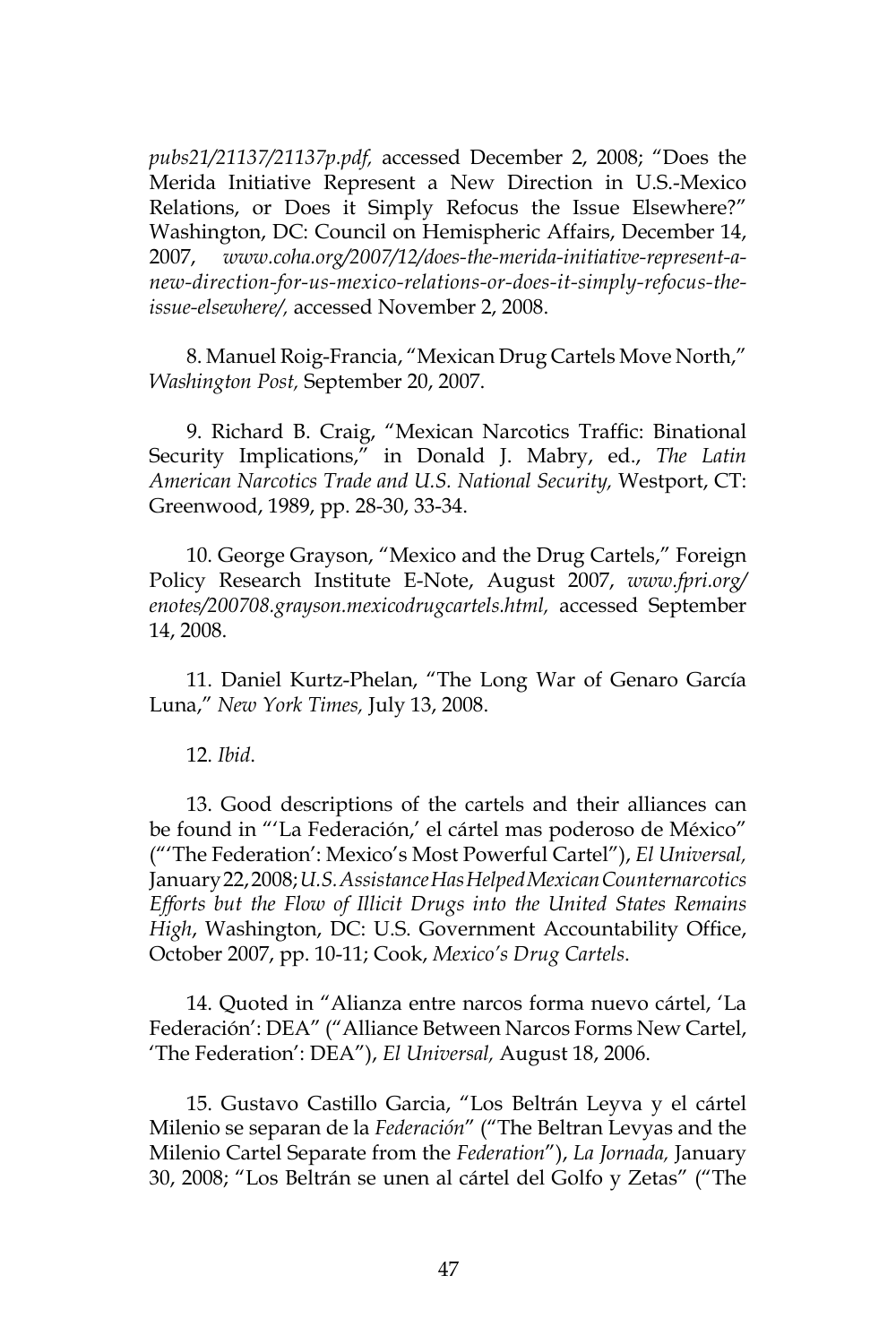Beltrans Join the Golf Cartel and Zetas"), *Aldíatx.com,* May 20, 2008, accessed November 26, 2008.

16. David Freddoso, "Mexican Deserters Cast Shadow on Border City," *Human Events,* February 9, 2004, *findarticles.com/p/ articles/mi\_qa3827/is\_/ai\_n9385997*, accessed October 14, 2008; George Grayson, "Los Zetas: The Ruthless Army Spawned by a Mexican Drug Cartel," *www.fpri.org/enotes/200805.grayson. loszetas.html*, accessed July 17, 2008. There appears to be no truth to the rumor that the Zetas were trained by U.S. instructors. It is possible, however, that the group was trained by instructors who had themselves received U.S. training. Telephone interview conducted by the author with DEA official (#1), July 24, 2008.

17. Telephone interview conducted by the author with DEA official (#2), July 24, 2008; Alfredo Corchado, "Drug Cartels Operate Training Camps near Texas Border Just inside Mexico," *Dallas Morning News,* April 4, 2008; "Drug Cartels and Regional Integration," *The New American,* October 31, 2005, *www. accessmylibrary.com/coms2/summary\_0286-11898149\_ITM*, accessed December 1, 2008; Grayson, "Los Zetas."

18. National Drug Intelligence Center, *National Drug Threat Assessment 2008*, *www.usdoj.gov/ndic/pubs25/25921/25921p.pdf,* accessed July 24, 2008.

19. Grayson, "Los Zetas."

20. Colleen W. Cook, *Mexico's Drug Cartels,* Washington, DC: Congressional Research Service, October 16, 2007, p. 8.

21. Kurtz-Phelan, "Long War."

22. Sullivan and Elkus, "Mexico's Criminal Insurgency," p. 7.

23. Laurence Iliff, "Violence Erupting Throughout Mexico Linked to Drug Cartels," *Dallas Morning News,* February 6, 2007.

24. Telephone interview conducted by the author with ATF official Ralph Jones, Houston Field Division, December 22, 2008; Luis Acosta, "Mexico: The Cartels Adopt Improvised Incendiary Devices," *Stratfor Today,* July 16, 2008; "Mexico's Drug War: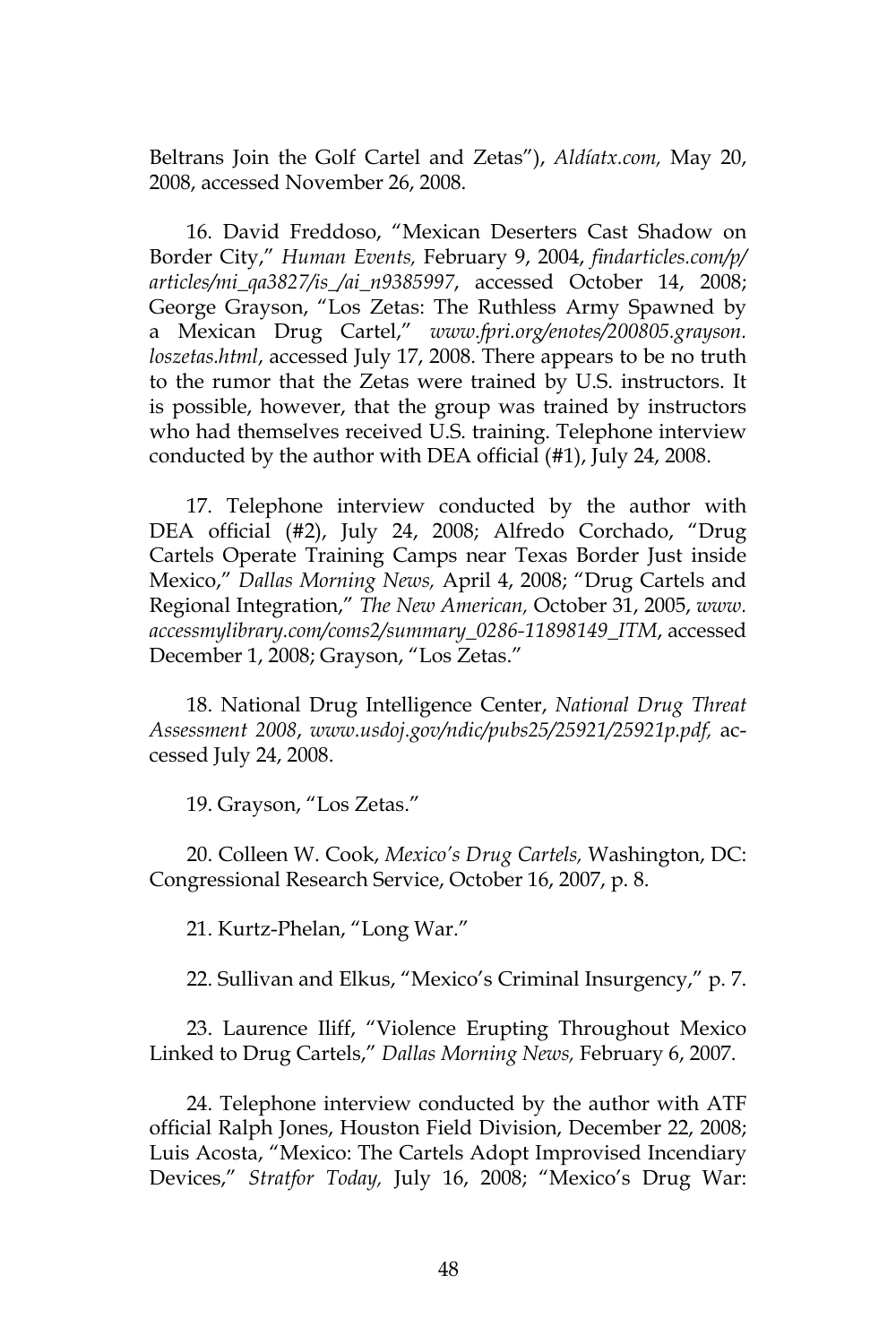A Society at Risk," Washington, DC: Council on Hemispheric Affairs, May 22, 2007, *www.coha.org/2007/05/mexicos-drug-war-asociety-at-risk-soldiers-versus-narco-soldiers/*, accessed July 28, 2008; "Detienen a 11 narcos al catear 3 casas en el DF" ("11 Narcos Detained in Search of 3 Houses in Federal District"), *El Siglo de Torreón,* January 23, 2008.

25. John Baram, "An 'Iron River of Guns,' Flows South," *Security Management,* June 2008; *www.securitymanagement.com/ article/iron-river-guns-flows-south*, accessed November 24, 2008.

26. Kurtz-Phelan, "Long War."

27. Corchado, "Drug Cartels Operate Training Camps"; "Mexican Government Sends 6500 Troops to State Scarred by Drug Violence, Beheadings," *International Herald Tribune,* December 11, 2006; Grayson, "Mexico and the Drug Cartels."

28. Sean Matteson, "Commando Attack Leaves 7 Officers Dead," *San Antonio Express-News,* December 29, 2007.

29. Grayson, "Los Zetas"; Barnard Thompson, "Military Casualties in Mexico's Anti-Drug War," May 7, 2007, *Mexidata, mexidata.info/id1358.html*, accessed November 22, 2008; Manuel Roig-Franzia, "Federal Police Official Killed in Mexico City," *Washington Post,* June 27, 2008.

30. Quoted in Stephanie Hansen, "Mexico's Drug War," Council on Foreign Relations Backgrounder, November 20, 2008, *www.cfr.org/publication/13689/#6*, accessed December 4, 2008. On recent truce talks, see Tracy Wilkinson, "Mexico Drug Bosses May Have Set Truce," *Los Angeles Times,* January 29, 2009.

31. Corchado, "Drug Cartels Operate Training Camps."

32. Mark Stevenson, "Mexican Candidates Tough on Drug Issue," *Washington Post,* June 18, 2006.

33. Manuel Roig-Franzia, "Mexican Drug Cartels Making Audacious Pitch for Recruits," *Washington Post,* May 7, 2008; Kurtz-Phelan, "Long War." Opponents of the *Zetas* have responded in kind; a video of a Zeta being decapitated was posted on YouTube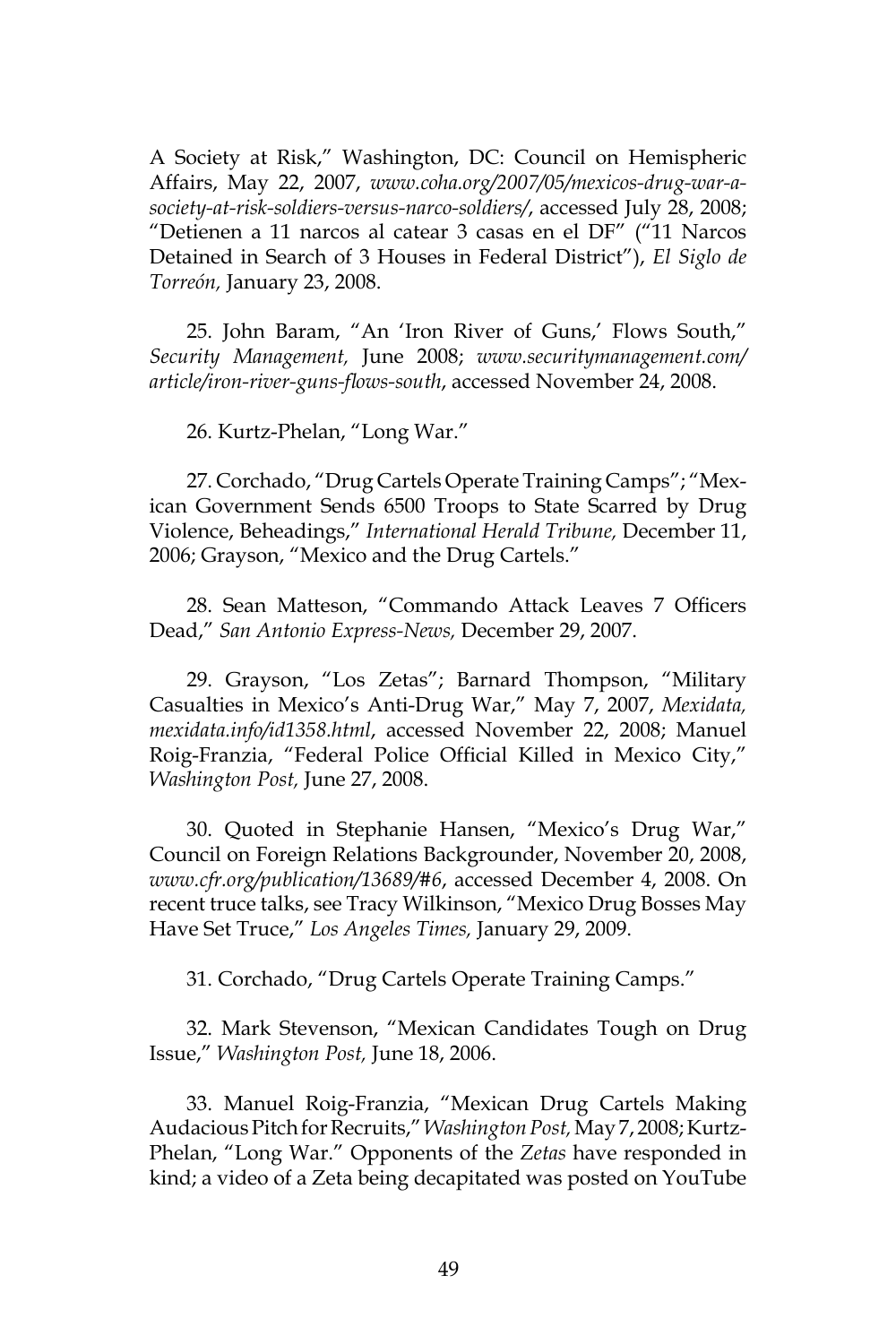in 2007. "Homicidio de presunto zeta en Internet" ("Homicide of Presumed Zeta on Internet"), *Correo,* April 2, 2007.

34. Grayson, "Los Zetas."

35. Jens Erik Gould, "Mexico's Drug War Turns into Terrorism After Grenades," *Bloomberg,* October 20, 2008, *www.bloomberg. com/apps/news?pid=20601087&sid=a0FjWAwPxUY8&refer=hom e***,** accessed November 25, 2008**;** Adam Thomson, "Drug Cartels 'Threaten' Mexican Democracy," *Financial Times,* July 13, 2008; David McLemore, "U.S. Officials Praise Mexico for Anti-Drug Efforts," *Dallas Morning News,* August 12, 2008.

36. George Grayson, "Surge Two," Center for Immigration Studies Report, October 27, 2008, *www.frontpagemag.com/Articles/ Read.aspx?GUID=3841DDDC-CF92-43EC-BB94-E1C071D31220*, accessed November 26, 2008.

37. Interview conducted by the author with a DEA official, July 23, 2008. On this point, see also Max G. Manwaring, *A Contemporary Challenge to State Sovereignty: Gangs and Other Illicit Transnational Criminal Organizations in Central America, El Salvador, Mexico, Jamaica, and Brazil,* Carlisle, PA: Strategic Studies Institute, U.S. Army War College, 2007, pp. 27-29.

38. Grayson, "Surge Two."

39. See, for instance, John P. Sullivan, "Transnational Gangs: The Impact of Third-Generation Gangs in Central America," *Air & Space Power Journal,* July 2008, *www.airpower.maxwell.af.mil/ apjinternational/apj-s/2008/2trimes08.htm*, accessed July 15, 2008; and Sullivan, "Third Generation Street Gangs: Turf, Cartels and Net Warriors," *Crime and International Justice,* Vol. 13, November 1997, pp. 95-108.

40. See Max Manwaring, *Street Gangs: The New Urban Insurgency*, Carlisle, PA: Strategic Studies Institute, U.S. Army War College, March 2005; and Manwaring, *Contemporary Challenge to State Sovereignty*.

41. United Nations Development Program, *Cuanto Cuesta la Violencia a El Salvador?* New York: UNDP, 2005, esp. pp. 9, 37; "Gangs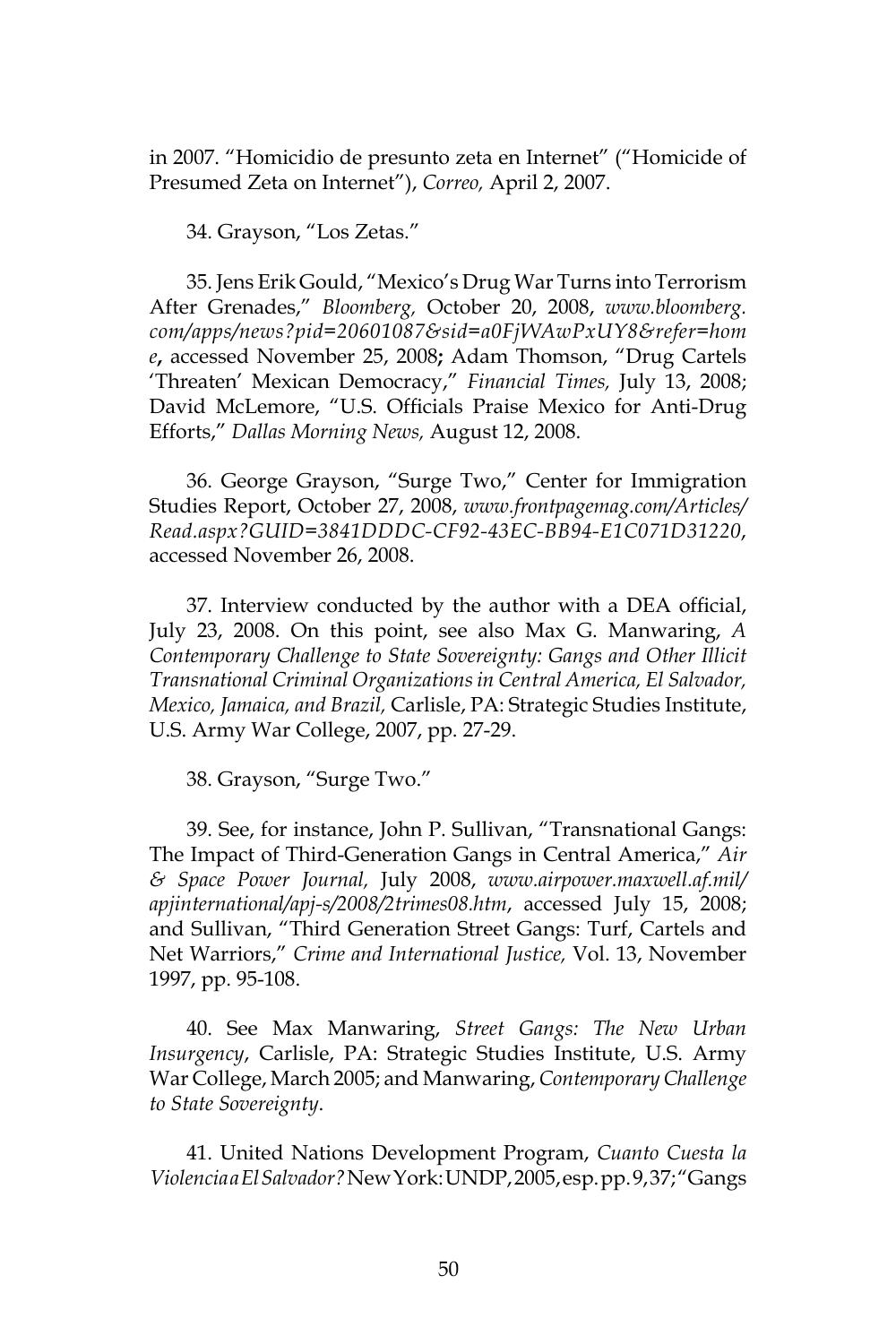and Crime In Latin America," Hearing before the Subcommittee on the Western Hemisphere of the Committee on International Relations, U.S. House of Representatives, 109th Cong., 1st Sess., April 20, 2005, Washington, DC: U.S. Government Printing Office, 2006, p. 9; U.S. Agency for International Development, *Central America and Mexico Gang Assessment,* Washington, DC: Office of Regional Sustainable Development, April 2006, pp. 20-22.

42. Vanda Felbab-Brown, "Tackling Transnational Crime: Adapting U.S. National Security Policy," July 18, 2008, *www. brookings.edu/articles/2008/spring\_latin\_america\_felbabbrown. aspx?p=1*, accessed September 28, 2008.

43. Gould, "Mexico's Drug War."

44. Silvia Garduño, "Crece con Calderón la migración a EU" ("Migration to the U.S. Grows with Calderon"), *Reforma,*  September 21, 2008.

45. Bureau of Western Hemisphere Affairs, "Background Note: Mexico," Washington, DC: Department of State, April 2008, *www.state.gov/r/pa/ei/bgn/35749.htm*, accessed July 28, 2008; Ray Walser, "Mexico, Drug Cartels, and the Merida Initiative: A Fight We Cannot Afford to Lose," *Heritage Foundation Backgrounder* No. 2163, July 23, 2008, *www.heritage.org/Research/LatinAmerica/bg2163. cfm*, accessed October 31, 2008.

46. Telephone interview conducted by the author with DEA agent, El Paso Field Office, November 25, 2008; U.S. Immigration and Customs Enforcement, "Statement of Marcy M. Forman, Director," March 1, 2006, *www.ice.gov/doclib/pi/news/ testimonies/060301homeland.pdf*, accessed October 18, 2008.

47. Fred Burton and Scott Stewart, "Mexican Cartels and the Fallout from Phoenix," *Stratfor,* July 2, 2008, *www.stratfor.com/ weekly/mexican\_cartels\_and\_fallout\_phoenix*, accessed December 1, 2008; Corchado, "Drug Cartels Operate Training Camps."

48. David T. Johnson, "The Merida Initiative: Examining U.S. Efforts to Combat Transnational Criminal Organizations," June 5, 2008, *www.state.gov/p/inl/rls/rm/105695.htm*, accessed November 14, 2008.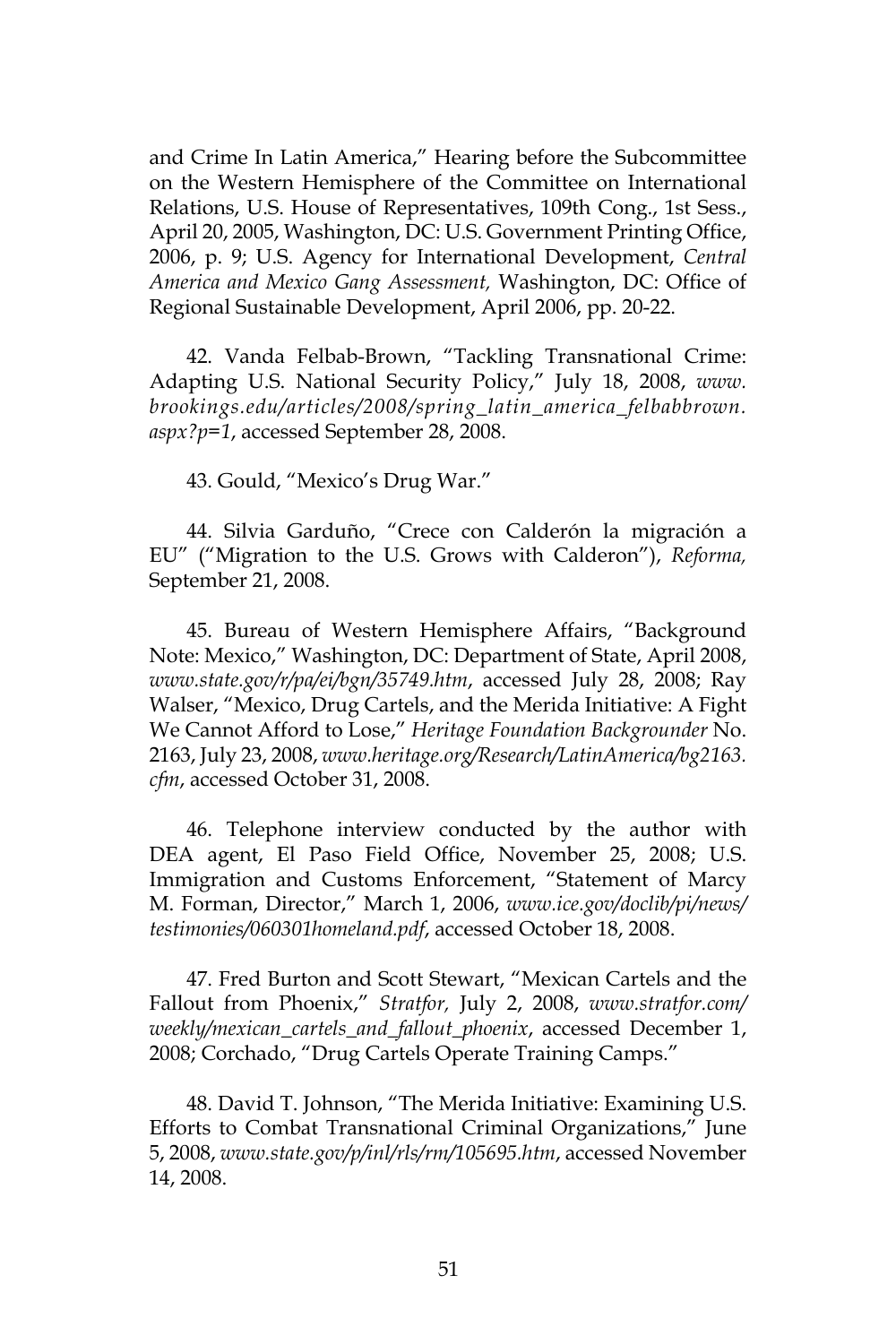49. U.S. Immigration and Customs Enforcement, "Statement of Marcy M. Forman, Director."

50. Walser, "A Fight We Cannot Afford to Lose."

51. "México promete luchar la 'madre de todas las batallas' contra el narcotráfico" ("Mexico Promises to Fight the 'Mother of All Battles' against the Drug Trade"), January 22, 2005, *VOA News, www.voanews.com/spanish/archive/2005-01/a-2005-01-22-2-1. cfm?renderforprint=1&textonly=1&&TEXTMODE=1&CFID=70719 036&CFTOKEN=37020507*, accessed November 1, 2008.

52. Ioan Grillo, "Mexico's Narco-Insurgency," *Time,* June 23, 2008, *www.time.com/time/world/article/0,8599,1707070,00.html,*  accessed November 14, 2008.

53. Manuel Roig-Franzia, "Mexico Launches 8th Offensive in Its Drive Against Drug Cartels," *Washington Post,* December 1, 2007; Cook, *Mexico's Drug Cartels*, p. 13.

54. White House Office of National Drug Control Policy, "White House Drug Czar Releases Southwest Border Counternarcotics Strategy," October 2, 2007, *whitehousedrugpolicy. gov/news/press07/100207.html*, accessed July 23, 2008; Grayson, "Los Zetas."

55. *U.S. Assistance Has Helped Mexican Counternarcotics Efforts*, p. 11; White House Office of National Drug Control Policy, "White House Drug Czar Releases Southwest Border Counternarcotics Strategy," October 2, 2007, *whitehousedrugpolicy.gov/news/press07/ 100207.html,* accessed July 23, 2008.

56. Telephone interview conducted by the author with a DEA official, July 23, 2008.

57. Catherine Bremer, "Once-Quiet Towns Engulfed by Mexico Drugs War," *Reuters,* July 17, 2007, *uk.reuters.com/article/ worldNews/idUKN1731355220070718,* accessed October 14, 2008.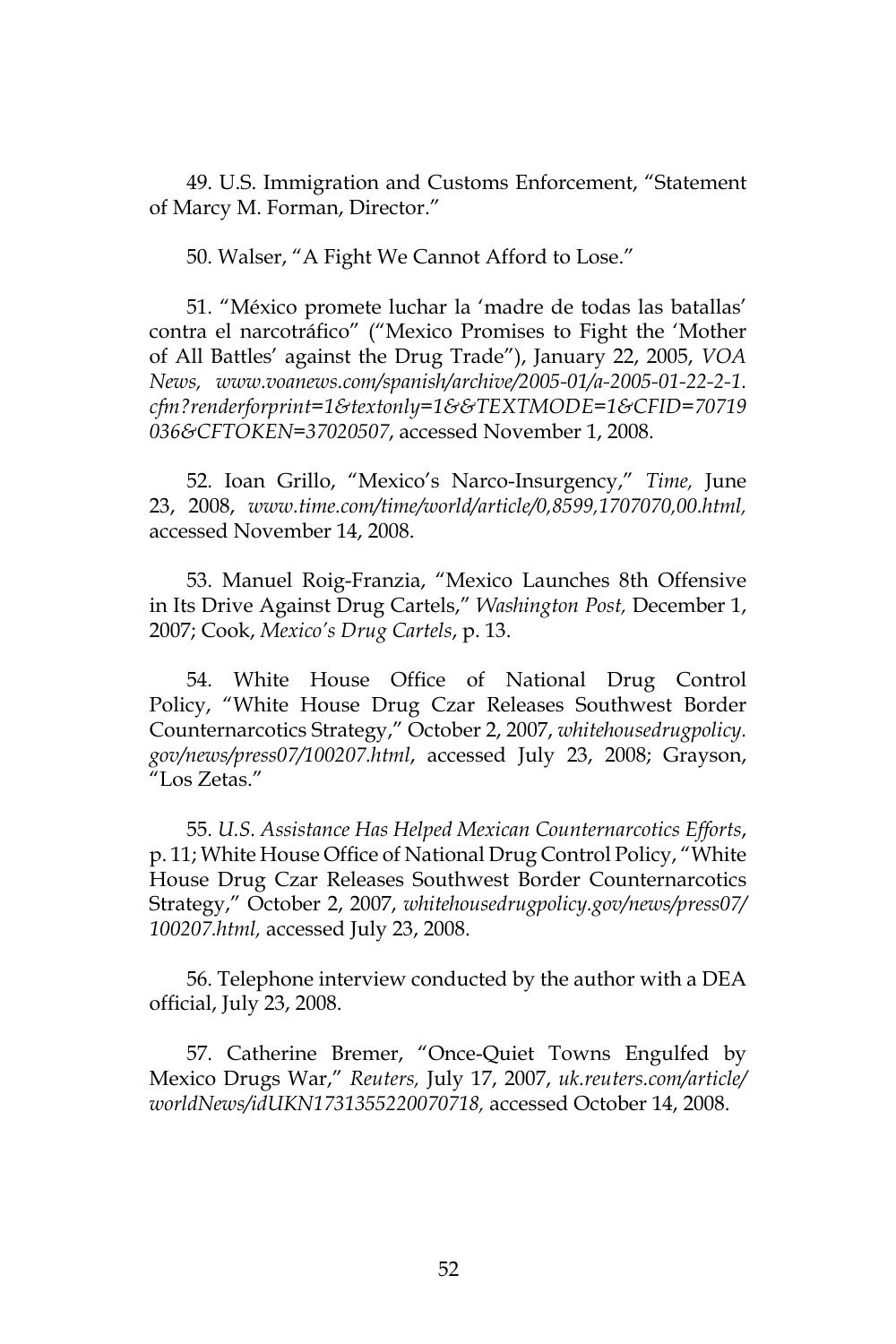58. Laurence Iliff and Alfredo Corchado, "Mexican President Losing War on Drugs, Polls Indicate," *Dallas Morning News,* June 7, 2008.

59. Quoted in Grayson, "Surge Two."

60. Alfredo Corchado, "In Nuevo Laredo, Death Becoming a Way of Life," *Dallas Morning News,* May 23, 2006.

61. Jose de Cordoba and David Luhnow, "Mexican Officials Allege Drug Cartel Infiltrated Attorney General's Office," *Wall Street Journal,* October 28, 2008.

62. Cook, *Mexico's Drug Cartels*, p. 9.

63. Roig-Franzia, "Mexico Launches 8th Offensive"; Kurtz-Phelan, "Long War."

64. Cook, "Mexico's Drug Cartels," p. 9.

65. De Cordoba and Luhnow, "Mexican Officials Allege Drug Cartel Infiltrated Attorney General's Office."

66. Thomson, "Drug Cartels 'Threaten' Mexican Democracy."

67. Alberto Najar, "Desertaron 100 mil militares con Fox" ("100,000 Soldiers Deserted under Fox"), *Milenio,* July 20, 2007; "Mexico's Internal Drug War," *Power and Interest News Report,*  August 14, 2006, *www.pinr.com/report.php?ac=view\_report&report\_ id=540&language\_id=1*, accessed December 1, 2008; Grayson, "Surge Two."

68. Roig-Franzia, "Mexican Drug Cartels Making Audacious Pitch for Recruits."

69. Kurtz-Phelan, "Long War."

70. Dan Keane, "Mexican Military Losing Drug War Support," *Washington Post,* July 25, 2008.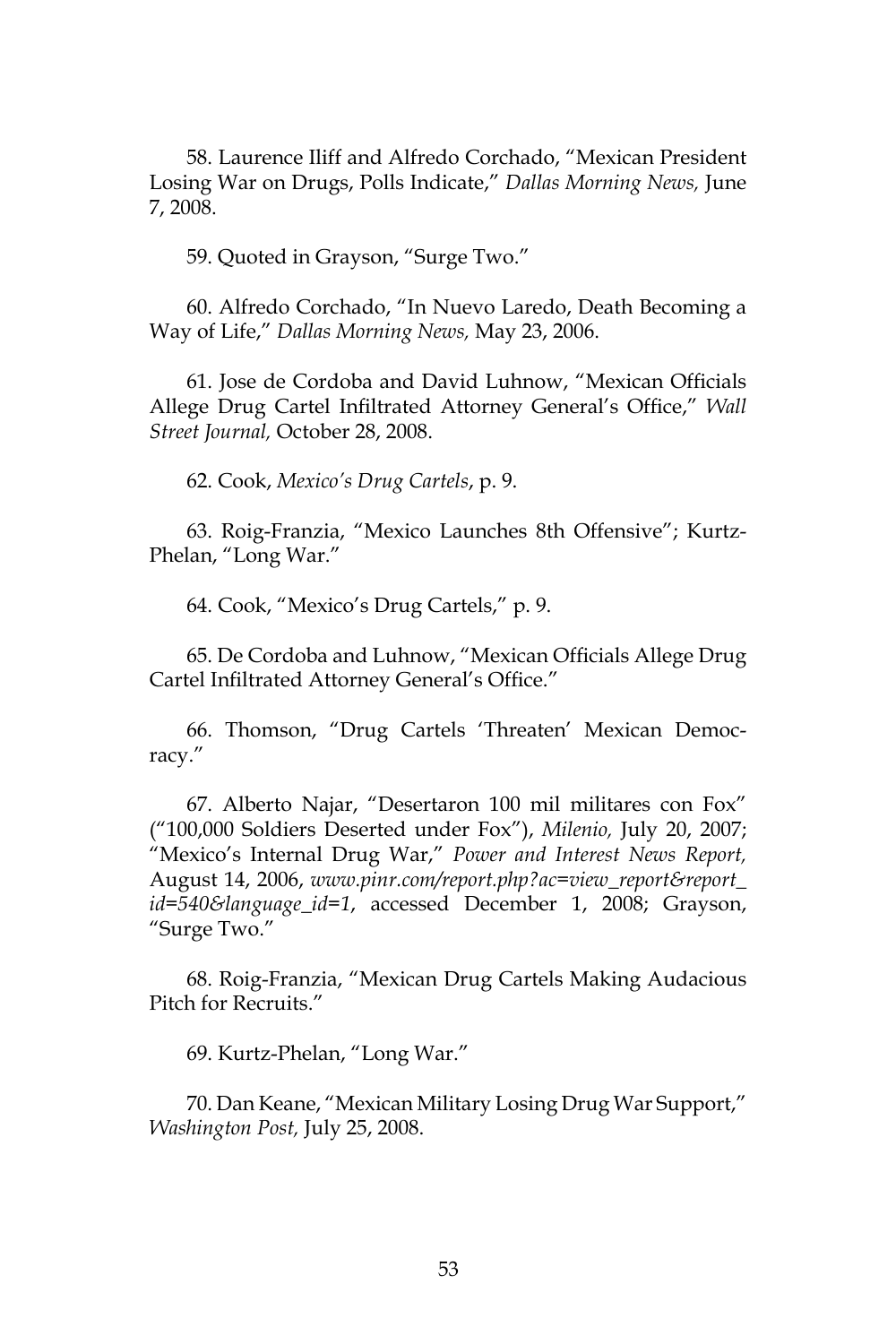71. Sarah Miller Llana, "Military Abuses Rise in Mexican Drug War," *Christian Science Monitor,* June 24, 2008; "Does the Merida Initiative Represent a New Direction in U.S.-Mexico Relations, or Does it Simply Refocus the Issue Elsewhere?" Council on Hemispheric Affairs.

72. Keane, "Mexican Military Losing Drug War Support."

73. Roig-Franzia, "Mexican Drug Cartels Making Audacious Pitch for Recruits."

74. *USAID, Central America and Mexico Gang Assessment,* pp. 40-41.

75. Laurence Iliff and Alfredo Corchado, "2 Mexican States Trying Out New Justice System," *Dallas Morning News*, August 18, 2008.

76. Grayson, "Mexico and the Drug Cartels."

77. "Mexico Country Brief," Washington, DC: World Bank, *web.worldbank.org/WBSITE/EXTERNAL/COUNTRIES/LACEXT/M EXICOEXTN/0,contentMDK:20185184~menuPK:338403~pagePK:1 497618~piPK:217854~theSitePK:338397,00.html,* accessed February 9, 2009.

78. Roig-Franzia, "Mexican Drug Cartels Making Audacious Pitch for Recruits."

79. Grayson, "Mexico and the Drug Cartels."

80. Roig-Franzia, "Mexican Drug Cartels Making Audacious Pitch for Recruits."

81. "Gangs and Crime in Latin America," p. 14.

82. Kurz-Phelan, "Long War."

83. Baram, "'Iron River'"; Gustavo Castillo García, "Armas Robadas en EU, en poder de narcos" ("Arms Stolen in the U.S., in Possession of Narcos"), *La Jornada,* January 23, 2008; "Statement of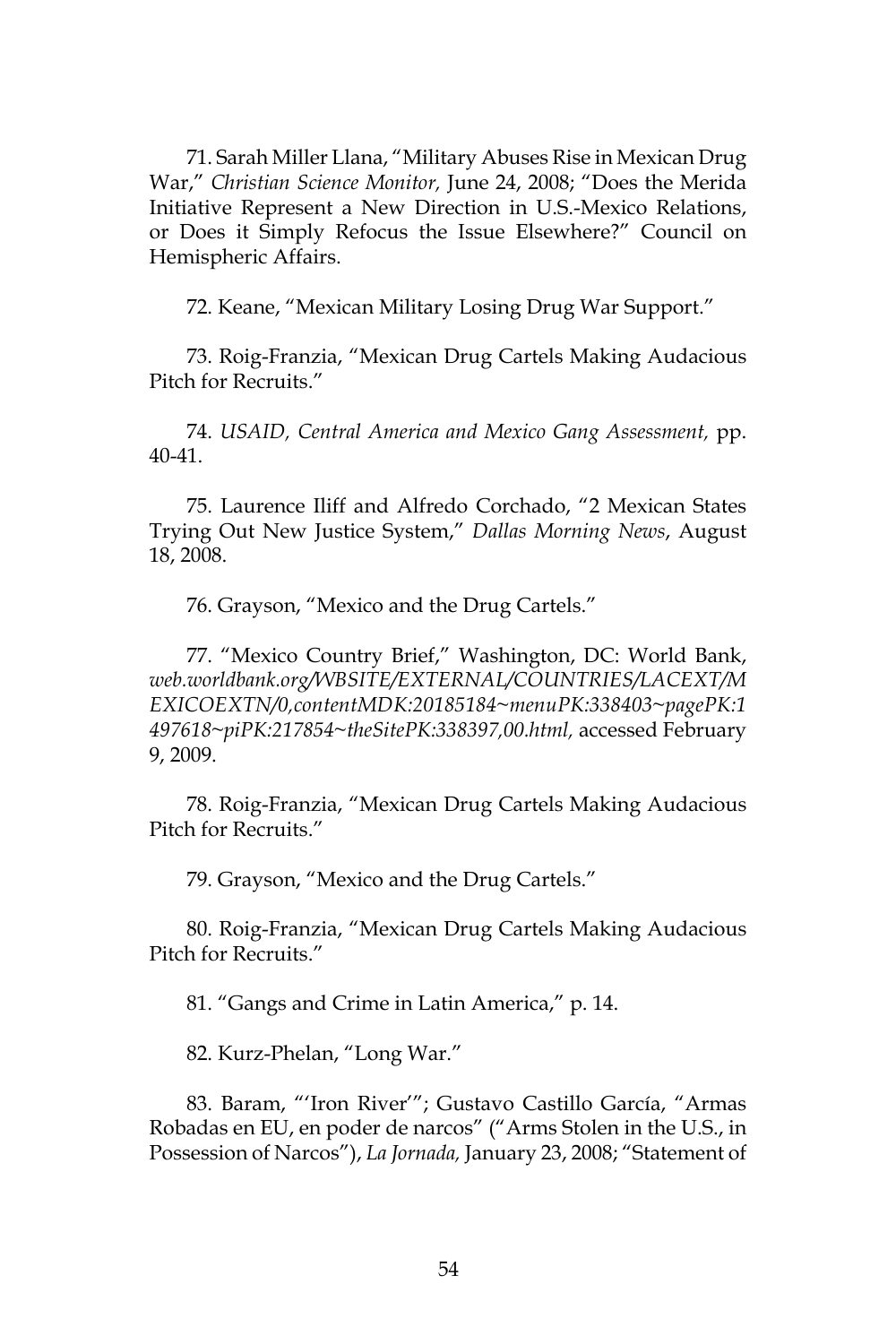William Hoover, Assistant Director for Field Operations, Bureau of Alcohol, Tobacco, Firearms and Explosives," February 7, 2008, *foreignaffairs.house.gov/110/hoo020708.htm*, accessed October 10, 2008.

84. Telephone interview conducted by the author with ATF official Ralph Jones, Houston Field Office, December 22, 2008; Mario Vázquez Raña, "'No vamos a fallar,' compromiso del secretario de Seguridad Publica" ("'We Are Not Going to Fail': Promise of the Secretary of Public Security"), *El Sol del Bajío,*  July 6, 2008; Peter DeShazo and Johanna Mendelson Forman, "Making the Most of Merida," August 2008, *www.csis.org/media/ csis/press/080809\_merida\_op\_ed\_\_english.pdf*, accessed December 3, 2008.

85**.** "Confirma México 7 mil mdd para 'Iniciativa Mérida'" ("Mexico Confirms \$7 Billion for 'Merida Initiative'"), *OEM en linea,* October 23, 2007.

86. "Pide FCH extender Iniciativa Mérida en todo el continente" (FCH Seeks to Extend Merida Initiative to the Entire Continent"), *Diario de México*, October 8, 2008; "Ampliaría Obama ayuda de Iniciativa Mérida" ("Obama Would Expand Merida Initiative Aid"), *El Universal,* May 23, 2008; David T. Johnson, "Remarks on the Merida Initiative," March 11, 2008, *www.state.gov/p/inl/rls/ rm/102111.htm,* accessed November 14, 2008.

87. "The Merida Initiative: United-States-Mexico-Central America Security Cooperation," Department of State Fact Sheet, October 22, 2007, *www.state.gov/r/pa/prs/ps/2007/oct/93800.htm***,**  accessed August 11, 2008.

88. "Joint Statement on the Merida Initiative."

89. U.S. Senate, Committee on Foreign Relations, *The Merida Initiative: "Guns, Drugs, and Friends,"* 110th Congr., 1st Sess., December 21, 2007, pp. 3-4.

90. Funding breakdowns can be found in *"Guns, Drugs, and Friends"*; Colleen Cook, Rebecca Rush, and Clare Ribando Seelke, *Merida Initiative: Proposed U.S. Anticrime and Counterdrug Assistance*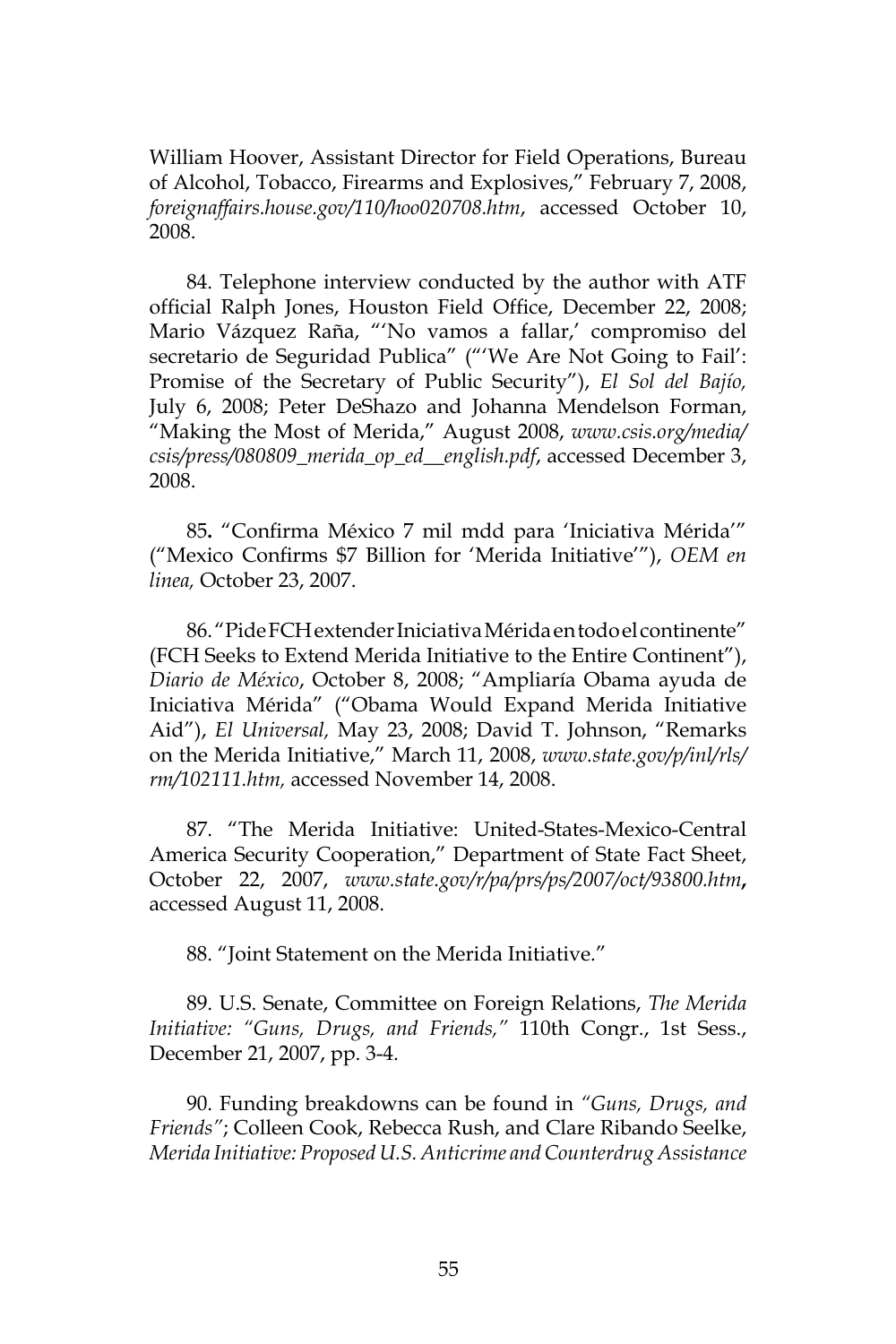*for Mexico and Central America*, Washington, DC: Congressional Research Service, June 3, 2008, pp. 1-6.

91. See, for instance, Antonio Aguilera, "La Iniciativa Mérida vendría a incrementar las violaciones a las garantías individuales" ("The Merida Initiative Would Come to Increase Violations of Individual Guarantees"), *La Jornada,* June 26, 2008; Laura Carlsen, "Hemispheric Conference Against Militarization Says No to Merida Initiative, U.S. Military Bases," October 17, 2008, *americas. irc-online.org/am/5605*, accessed December 3, 2008.

92. Vázquez Raña, "'No vamos a fallar'"; "Pide FCH extender Iniciativa Mérida en todo el continente."

93. USAID, *Central America and Mexico Gang Assessment,* pp. 40-41.

94. "Secretary of State Condoleezza Rice Is Interviewed by Televisa," *Political Transcript Wire,* October 24, 2008, Proquest Newspaper Database, *www.proquest.com*, accessed December 1, 2008.

95. U.S. House of Representative, Committee on Foreign Affairs, Subcomittee on the Western Hemisphere, *U.S. Obligations under the Merida Initiative*, 110th Congr., 2nd Sess., February 7, 2008, p. 20.

96. Liana Sun Wyler, *International Drug Control Policy*, Washington, DC: Congressional Research Service, June 23, 2008, p. 3.

97. *Ibid*., pp. 2-3, 12.

98. Thomas Marks, "A Model Counterinsurgency: Uribe's Colombia (2002-2006) vs. FARC," *Military Review,* March-April 2007, p. 41.

99. Angel Rabasa and Peter Chalk, *Colombian Labyrinth: The Synergy of Drugs and Insurgency and Its Implications for Regional Stability,* Santa Monica, CA: RAND Corporation, 2001, p. 11; "Pentagon Official Testifies Before House Committee on Plan Colombia," September 21, 2000, *www.fas.org/irp/news/2000/09/irp-000921-colombia.htm*, accessed August 28, 2008.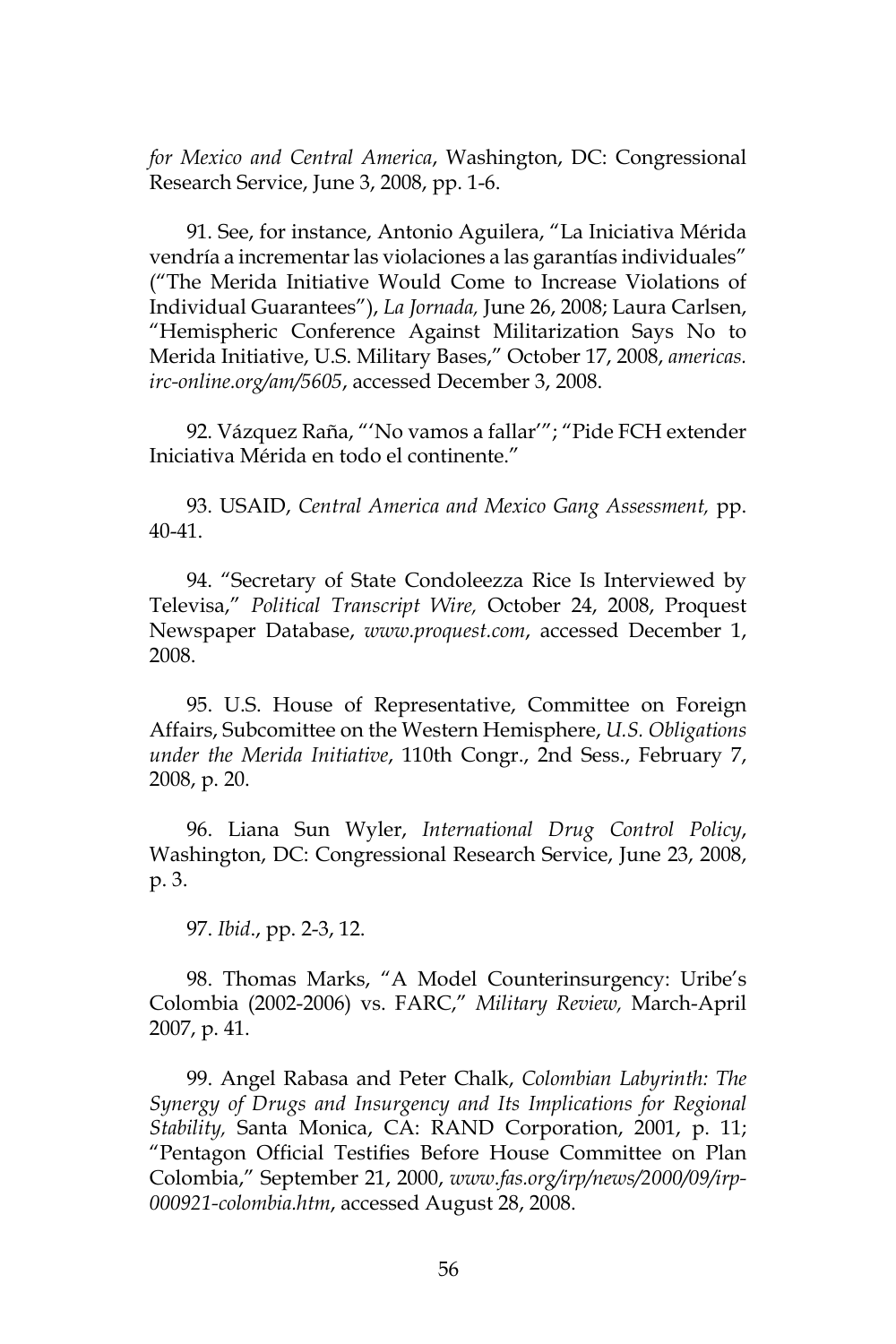100. Rabasa and Chalk, *Colombian Labyrinth,* pp. 6, 17.

101. Francisco E. Thoumi, *Illegal Drugs, Economy, and Society in the Andes,* Baltimore: Johns Hopkins University Press, 2003, p. 105; Rabasa and Chalk, *Colombian Labyrinth,* pp. 17, 24, 35-42; Peter DeShazo, Tanya Primiani, and Phillip McLean, *Back from the Brink: Evaluating Progress in Colombia, 1999-2007,* Washington, DC: Center for Strategic and International Studies, November 2007, p. 7.

102. Stephen P. Weiler, *Colombia: Gateway to Defeating Transnational Hell in the Western Hemisphere*, Carlisle, PA: U.S. Army War College, May 2004, pp. 3-4.

103. Donnie Marshall, "Plan Colombia: An Initial Assessment," February 28, 2001, *drugcaucus.senate.gov/colombia01marshall.html*, accessed November 22, 2008; see also General Peter Pace, "Plan Colombia: An Initial Assessment," February 28, 2001, *drugcaucus. senate.gov/colombia01pace.html*, accessed November 22, 2008.

104. Virginia Bouvier, "Evaluating U.S. Policy in Colombia: A Policy Report from the IRC Americas Program," May 11, 2005, pp. 6-7, *americas.irc-online.org/pdf/reports/0505colombia.pdf*, accessed November 3, 2008; *Drug Control: U.S. Nonmilitary Assistance to Colombia Is Beginning to Show Intended Results, but Programs Are Not Readily Sustainable*, Washington, DC: U.S. Government Accountability Office, July 2004, pp. 1-8; Steven Dudley, "U.S. Pulls Out of Colombian Coca Region," *Miami Herald,* November 20, 2006.

105. "Written Statement of General James T. Hill before the Senate Foreign Relations Committee," October 29, 2003, *www. globalsecurity.org/security/library/news/2003/10/sec-031030-usia03. htm*, accessed August 26, 2008; "Civilian Contractors and U.S. Military Personnel Supporting Plan Colombia," May 15, 2001, *www.state.gov/p/wha/rls/fs/2001/3509.htm*, accessed August 26, 2008; "Link between the Manta Air Base and Bombing Raid by Colombia on a FARC Guerrilla," *Noticias Financieras,* March 24, 2008.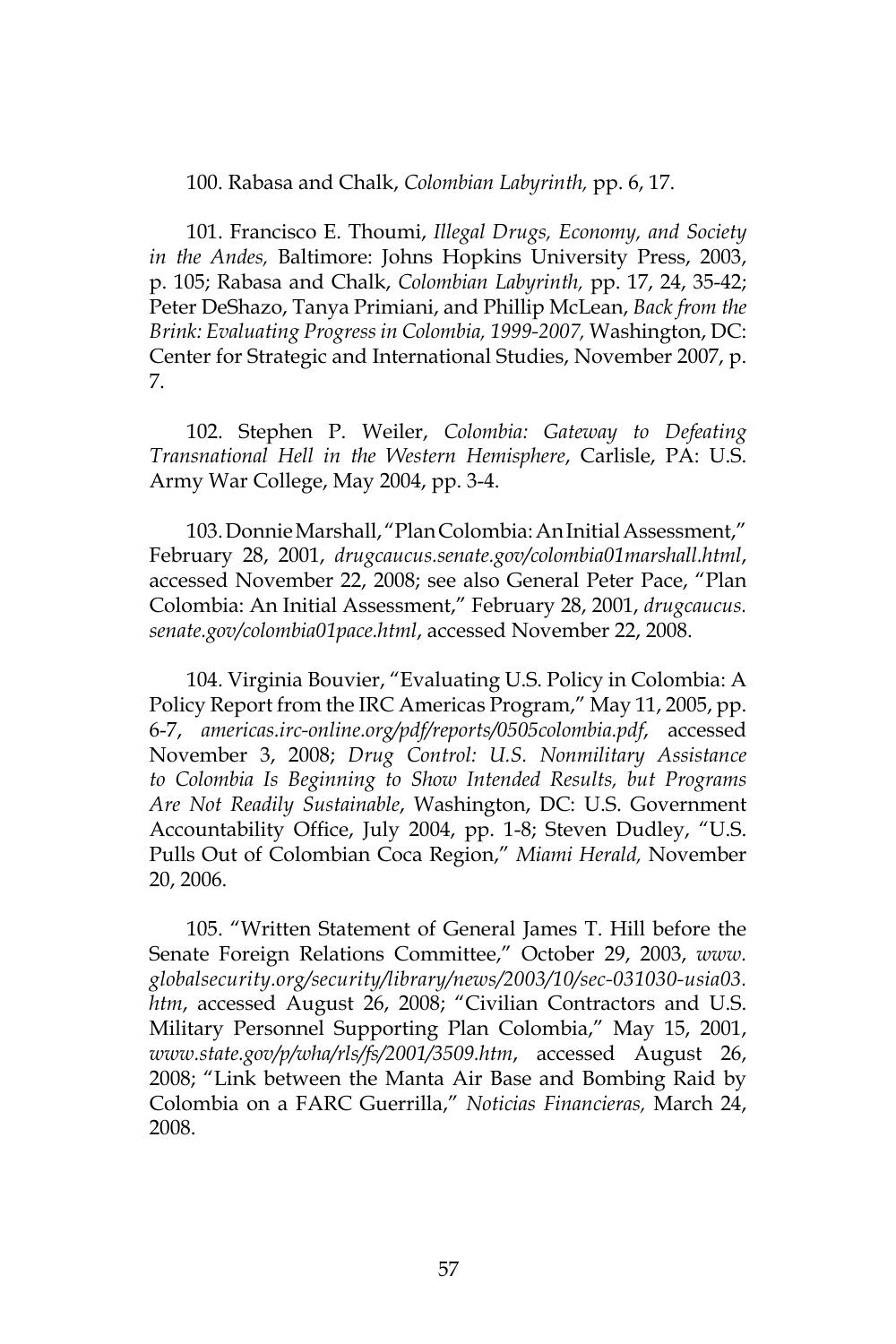106. Gabriel Marcella, *The United States and Colombia: The Journey from Ambiguity to Strategic Clarity,* Carlisle, PA: Strategic Studies Institute, U.S. Army War College, 2003, p. 44; Michael Easterbrook, "Colombia Enticing Tired Guerrillas to Give up Arms," *Boston Globe,* July 20, 2003.

107. Marks, "A Model Counterinsurgency," pp. 46-48; Connie Veillette, *Plan Colombia: A Progress Report*, Washington, DC: Congressional Research Service, June 22, 2005, pp. 10-11.

108. G. Guillen, "Venezuela ya entregó armas a las FARC" ("Venezuela Already Turned Over Arms to the FARC"), *El Nuevo Herald,* May 19, 2008.

109. "Pentagon Official Testifies Before House Committee on Plan Colombia," September 21, 2000, *www.fas.org/irp/news/2000/09/ irp-000921-colombia.htm*, accessed August 28, 2008.

110. Robert Charles, "Foreign Policy and Colombia," *Washington Times,* April 23, 2007; Veillette, *Plan Colombia*, p. 5.

**111.** "General Discusses U.S. Strategic Objectives for Hemisphere," UNINFO Webchat Transcript, June 12, 2007, *www. america.gov/st/washfile-english/2007/June/20070612142728xjsnommis 0.6757013.html*, accessed August 28, 2008; Office of National Drug Control Policy, "Transit Zone Interdiction Operations," undated, *www.whitehousedrugpolicy.gov/publications/international/factsht/ transit\_zone\_interdic\_op.html,* accessed September 22, 2008.

112. Michelle L. Farrell, *Sequencing: Targeting Insurgents and Drugs in Colombia*, Newport, RI: Naval Postgraduate School, Master's Thesis, 2007, p. 14; Department of Justice, *National Drug Threat Assessment 2007*, Washington, DC: U.S. Government Printing Office, 2007, p. 3.

113. Sun Wyler, "International Drug Control Policy," p. 27.

114. The GAO estimates that in 2002, total estimated cocaine flow to the United States was between 460 and 760 metric tons, with 21-35 percent of those shipments either seized or disrupted. In 2006, total estimated cocaine flow was between 460 and 1010 metric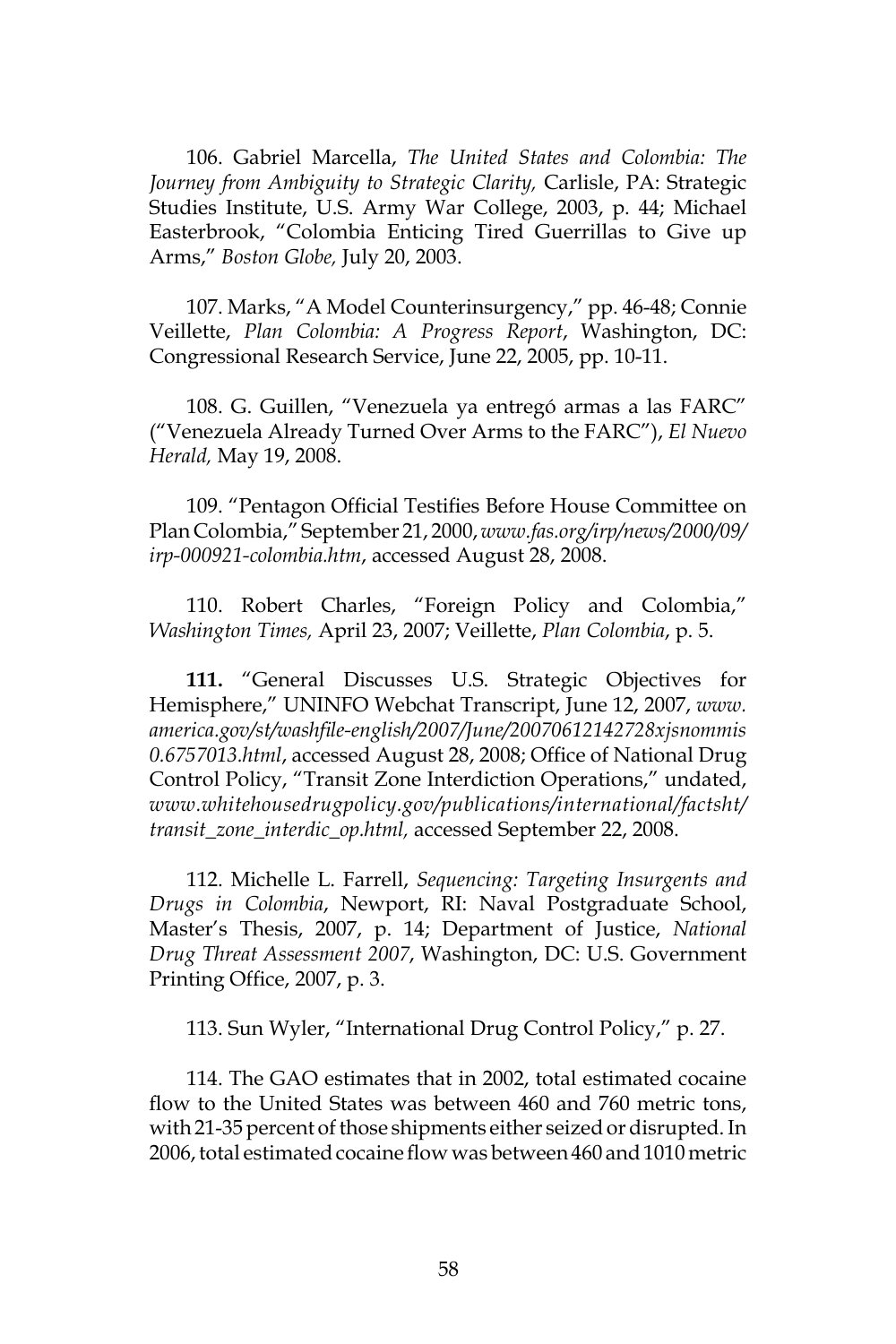tons, with 22-47 percent seized or disrupted. According to these estimates, the amount of cocaine satisfying U.S. domestic demand was thus between 299 and 600 metric tons in 2002, and between 244 and 787 metric tons in 2006. At best, then, U.S. consumption declined by 55 metric tons, while at worst it may have increased by more than 187 metric tons. For these figures, see *Drug Control: Cooperation with Many Major Drug Transit Countries Has Improved, but Better Performance Reporting and Sustainability Plans Are Needed*, Washington, DC: U.S. Government Accountability Office, July 2008, p. 24.

115. Steven Dudley, "An Imperfect Plan," *Miami Herald,* April 9, 2006; Ted Galen Carpenter, *Bad Neighbor Policy: Washington's Futile War on Drugs in Latin America,* New York: Palgrave, 2003*,* p. 107.

116. Michael Deal, "USAID Official Testifies on Andean Regional Initiative," July 11, 2001, *bogota.usembassy.gov/topics\_of\_ interest/alternative-development/toiad071101.html*, accessed August 28, 2008.

117. USAID Data Sheets, *www.usaid.gov/policy/budget/cbj2005/ lac/pdf/514-009.pdf*, accessed August 26, 2008; Alan Borque, *Changing U.S. Strategy in South America: Adjusting and Exporting Plan Colombia*, U.S. Army War College, Master's Thesis, 2004, p. 4.

118. Danna Harman, "Rethinking Plan Colombia: Some Ways to Fix It," *Christian Science Monitor,* September 29, 2006.

119. Dudley, "U.S. Pulls Out of Colombian Coca Region."

120. Farrell, *Targeting Insurgents and Drugs in Colombia,* pp. 46- 47.

121. Adam Isacson, "Plan Colombia—Six Years Later: Report of a CIP Staff Visit to Putumayo and Medellín, Colombia," *International Policy Report,* November 2006, pp. 3-7.

122. Bouvier, "Evaluating U.S. Policy in Colombia"; Harman, "Rethinking Plan Colombia."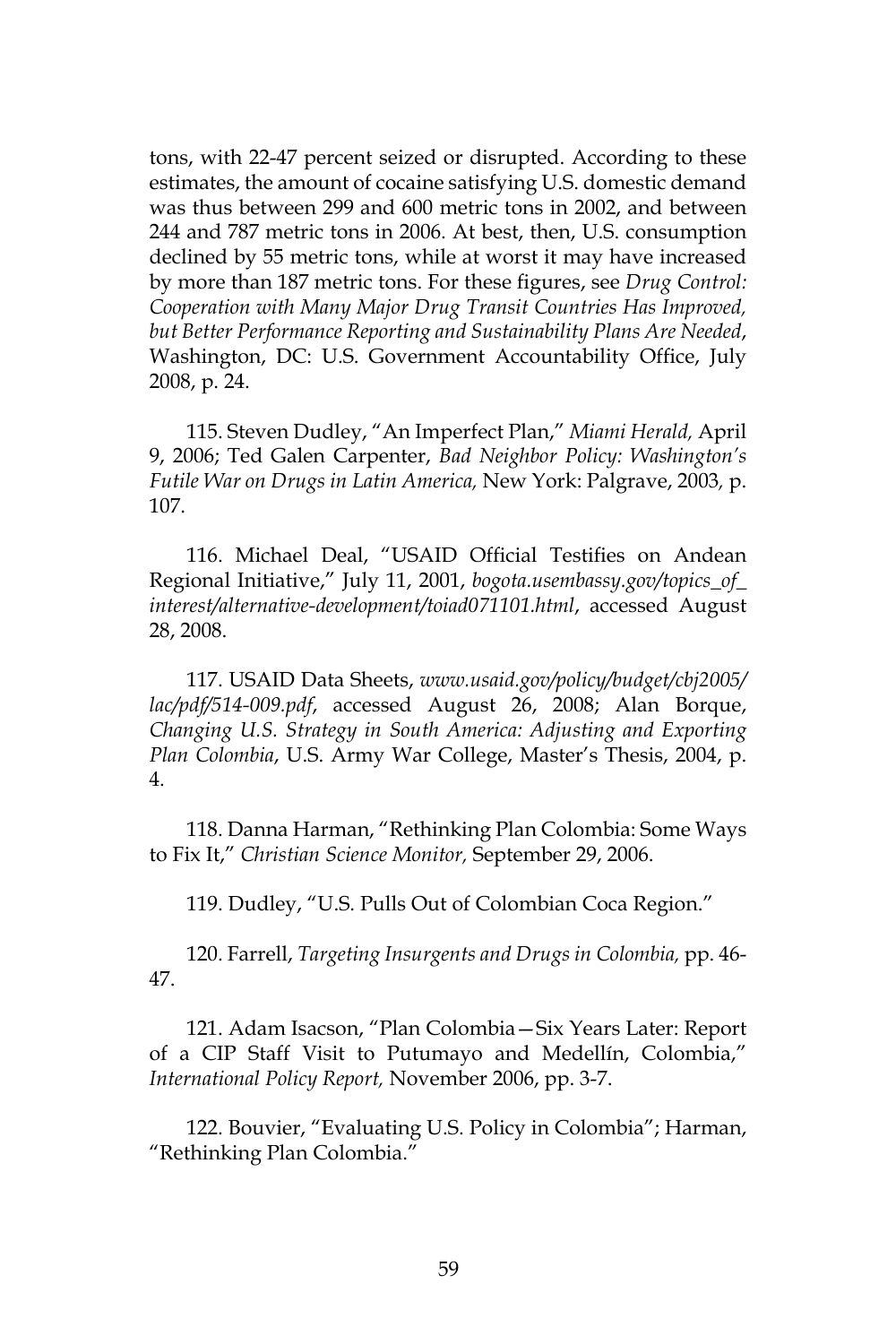123. "Visit to Cucuta, on Colombian-Venezuelan Border," November 15, 1999, Electronic Briefing Book 166, National Security Archive, *www.gwu.edu/~nsarchiv/NSAEBB/NSAEBB166/ index.htm*, accessed August 26, 2008.

124. *Colombia: Issues for Congress,* Washington, DC: Congressional Research Service, November 9, 2007, p. 10.

125. Subcommittee on the Western Hemisphere, *U.S. Obligations under the Merida Initiative,* p. 20.

126. "Mexico/USA Politics: Anti-Drug Aid on the Way," *Stratfor Today, Economist Intelligence Unit ViewsWire,* July 2, 2008, Proquest Newspaper Database, *www.proquest.com*, accessed November 26, 2008.

127. "Mexico: The Long Road to Security Reform," *Stratfor Today* October 1, 2008, *www.stratfor.com/analysis/20081001\_mexico\_ long\_road\_security\_reform*, accessed December 4, 2008.

128. U.S. Immigration and Customs Enforcement, "Statement of Marcy M. Forman, Director"; *U.S. Assistance Has Helped Mexican Counter-Narcotics Efforts, but Tons of Illicit Drugs Continue to Flow into the United States*, Washington, DC: U.S. Government Accountability Office, August 2007, pp. 22-23.

129. Kurtz-Phelan, "Long War"; U.S. Immigration and Customs Enforcement, "Statement of Marcy M. Forman."

130. Iliff and Corchado, "2 Mexican States Trying Out New Justice System."

131. Baram, "'Iron River of Guns.'"

132. Telephone interview conducted by the author with an ATF official, December 22, 2008.

133. Kurtz-Phelan, "Long War."

134. Subcommittee on the Western Hemisphere, *U.S. Obligations under the Merida Initiative*, p. 43; Marcela Sanchez, "U.S. Antes Up to Fight Drugs in Mexico, As It Cuts Funding for Programs Here," *Seattle Post-Intelligencer,* February 15, 2008.